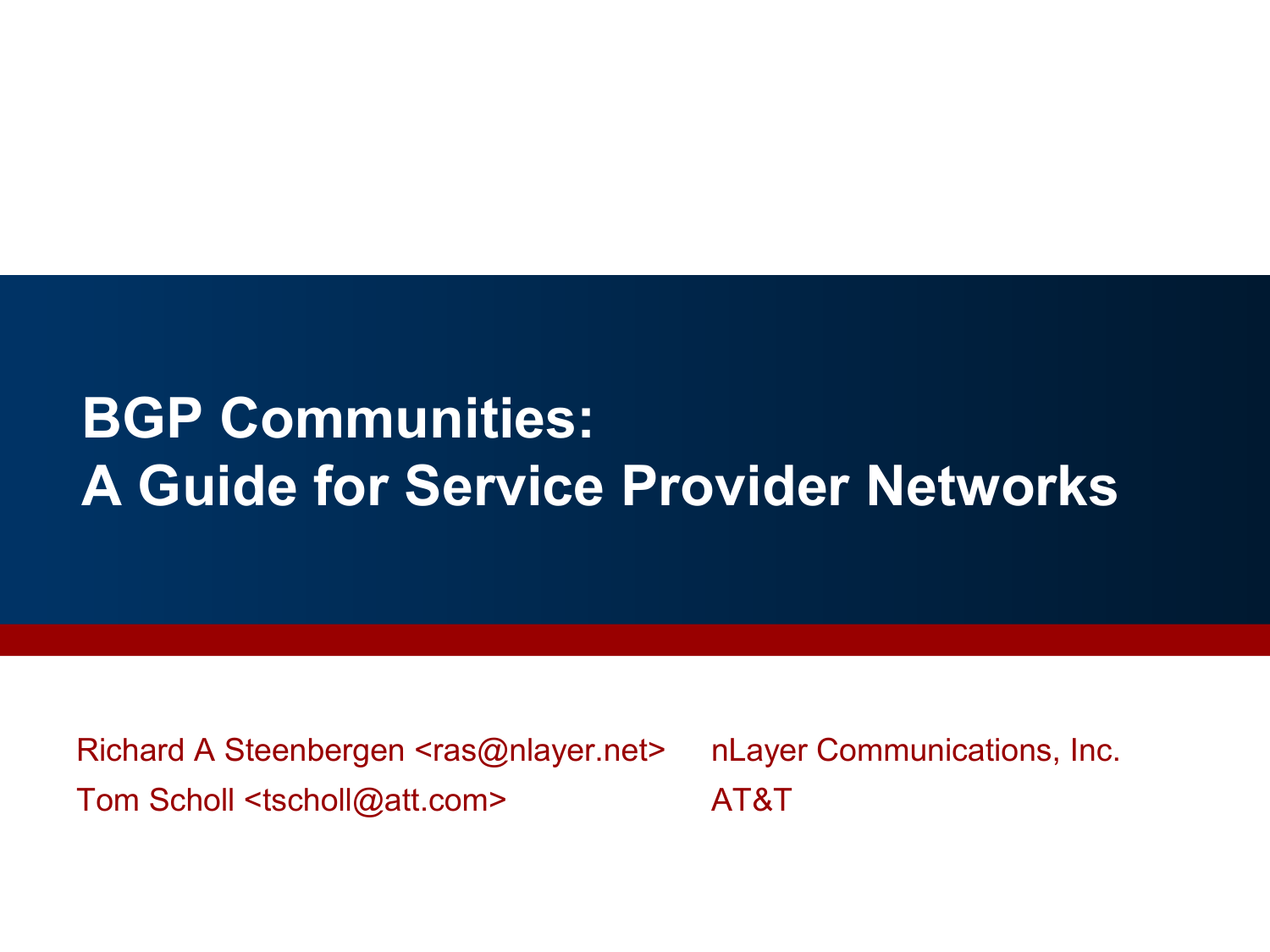## **What are BGP Communities?**

- Defined by RFC1997 (August 1996)
- Quite simply, a 32-bit integer which is attached to a BGP route as an optional transitive attribute.
	- AKA: Not required, and exportable between neighbors.
	- Multiple communities can be attached to one route.
- Well-known (hard-coded) communities exist
	- No-Export, No-Advertise, etc.
	- But mostly, the communities and how they are interpreted are defined by each individual network.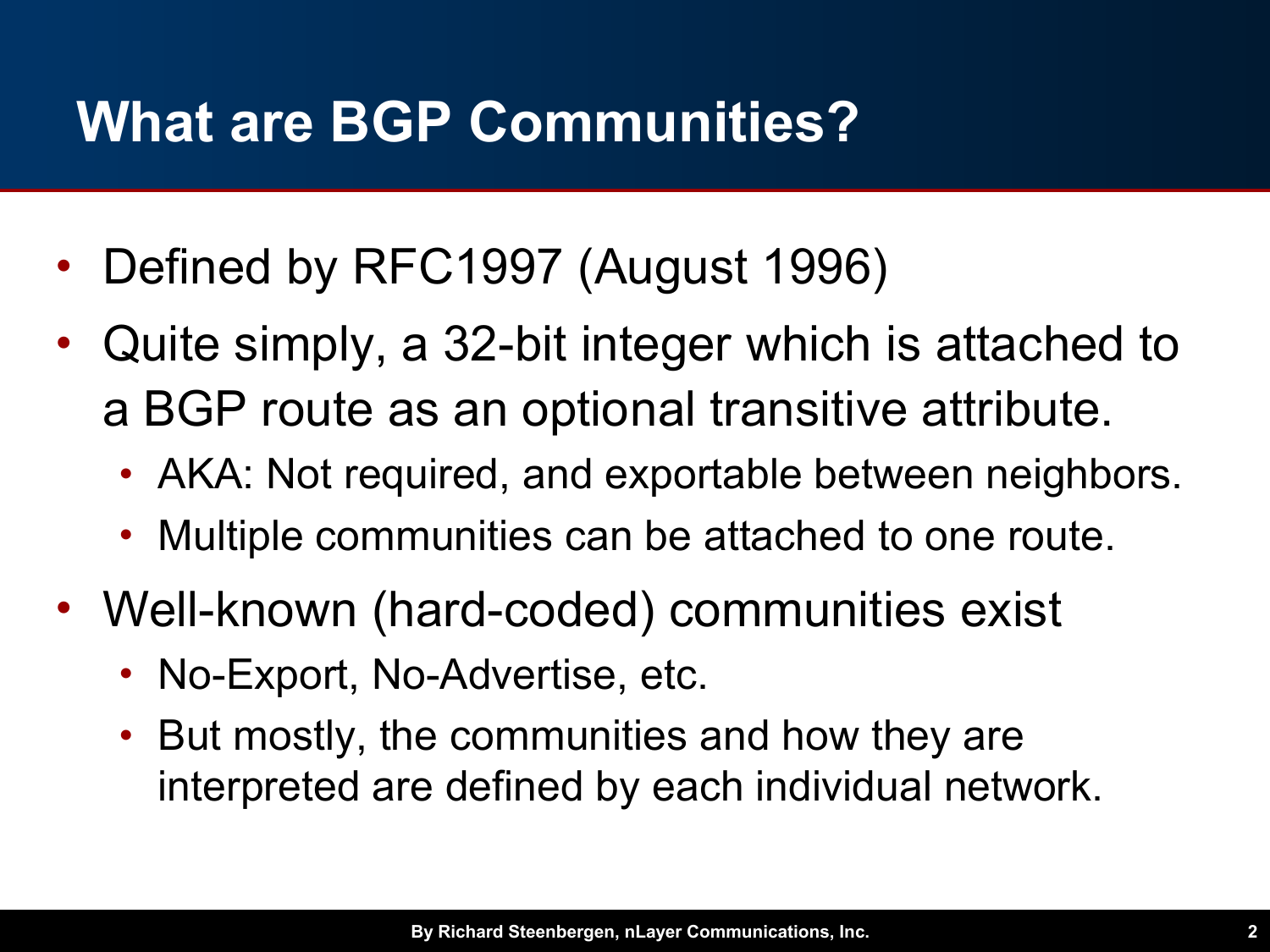## **How We Use BGP Communities**

- To add additional information to a BGP route
	- Any data you can encode into a 32 bit integer
	- From you to others (providing information)
	- From others to you (requesting actions)
- To take action based on that information
	- Alter route attributes on demand
		- Both globally and within your own network
	- Control the import/export of routes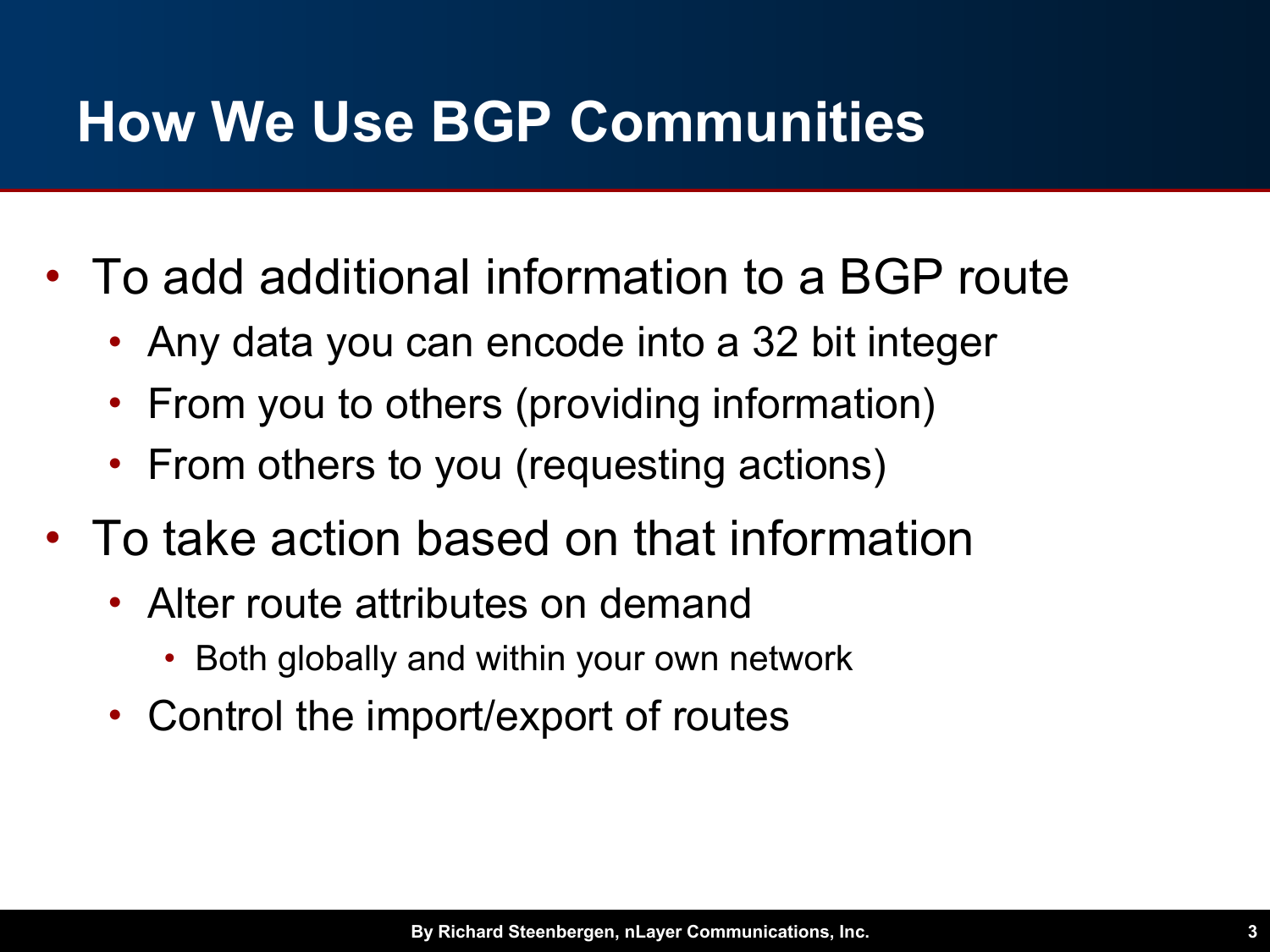# **Why use BGP Communities?**

- A scalable network *needs* them for its own use
	- Be able to identify customers, transits, peers, etc
	- To perform traffic engineering and export controls
	- There is no other truly acceptable implementation
- But customers love using them as well
	- "Power user" customers demand this level of control.
	- Many make purchasing decisions accordingly.
	- Having self-supporting customers doesn't hurt either.
	- The more powerful you make your communities, the more work it will save you in the long run.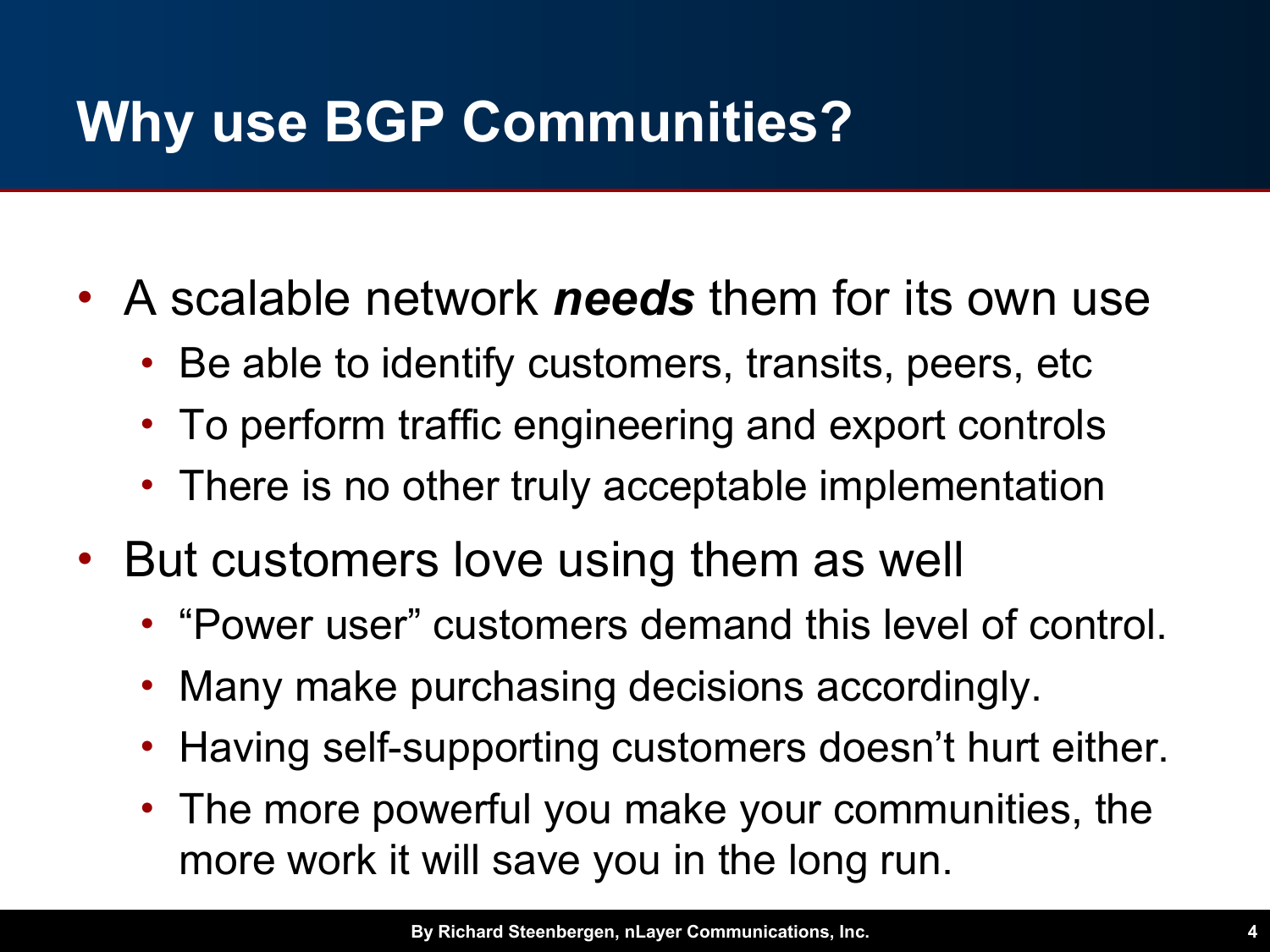## **How are BGP Communities used?**

- A 32-bit integer isn't always easy to work with
	- More common convention is to split into two 16-bit values
	- First value is intended to define the scope or "target"
		- So you know if this community is "for you" or someone else
		- So two networks don't do conflicting things with the same data
	- Second value is arbitrary data for the targeted network
		- Whatever data you're trying to encode
- For example: 701:1234
	- Intended for AS701
	- Community value is "1234"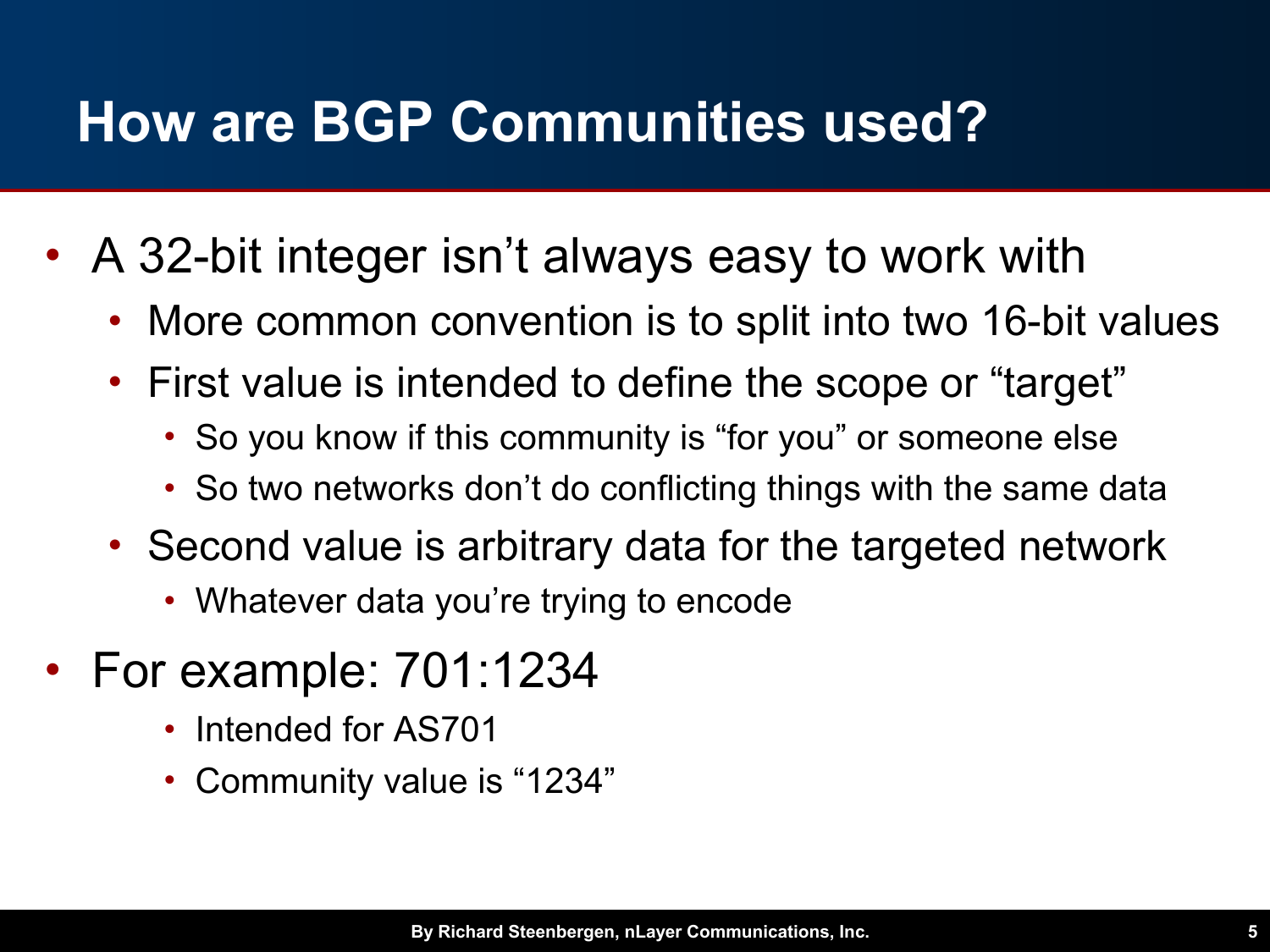# **Practical Considerations of Communities**

- Most routers parse BGP communities as strings rather than integers, using Regular Expressions.
	- Design your community system with this in mind.
	- Think strings and character positions, not numbers.
	- For Example, 1239:1234 can easily be parsed as
		- Field #1, Value 1
		- Field #2, Value 23
		- Field #3, Value 4
	- But can't easily be parsed numerically
		- For example as "larger than 1233".
	- Remember not to exceed 65535 as a 16-bit value.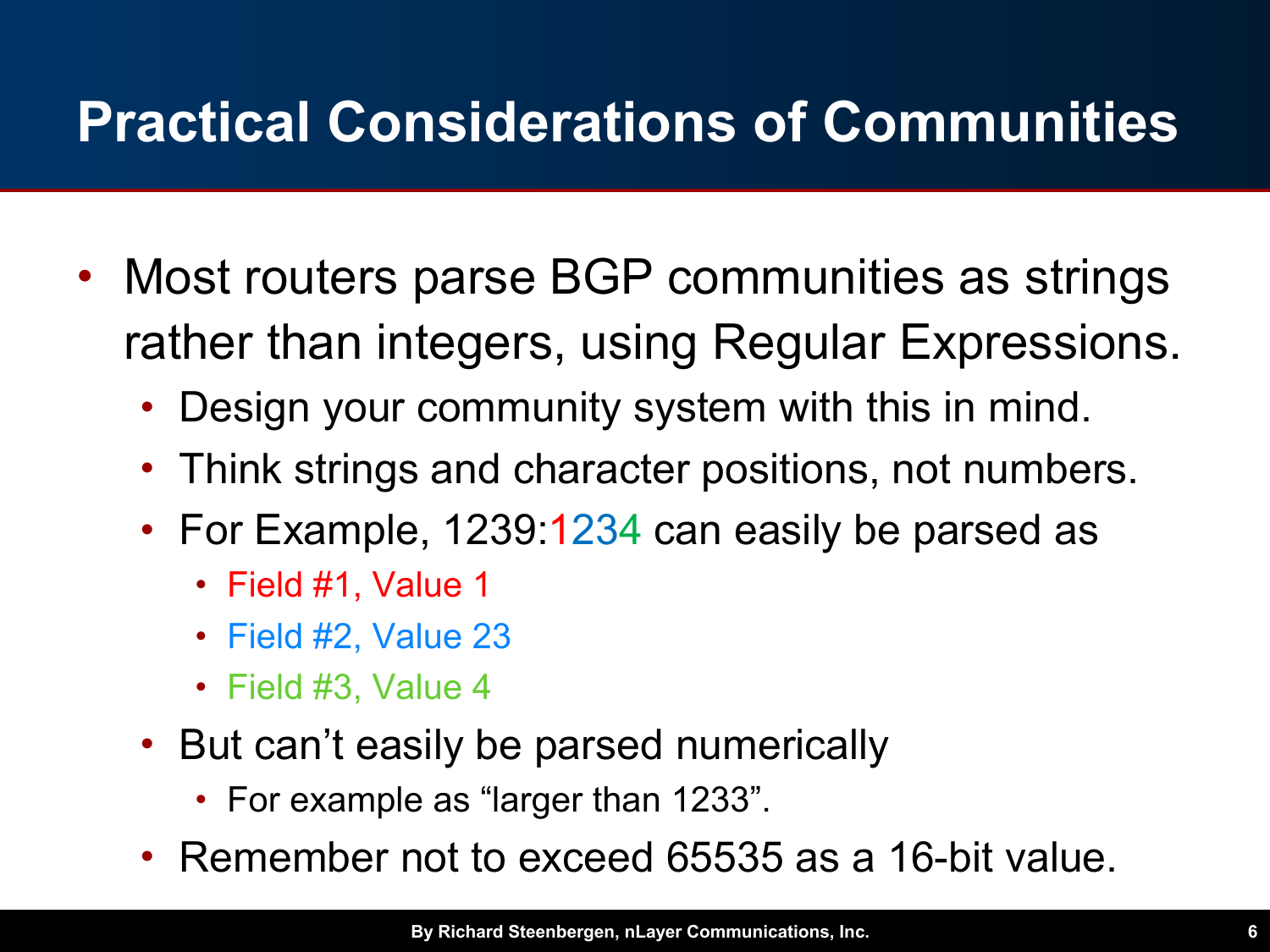# **Types of BGP Communities**

- Practical BGP Communities can essentially be classified into two types:
	- Informational tags
		- Communities set by and sent from a provider network, to tell their customers (or other interested parties) something about that route.
	- Action tags
		- Communities set by and sent from a customer network, to influence the routing policies of the provider network.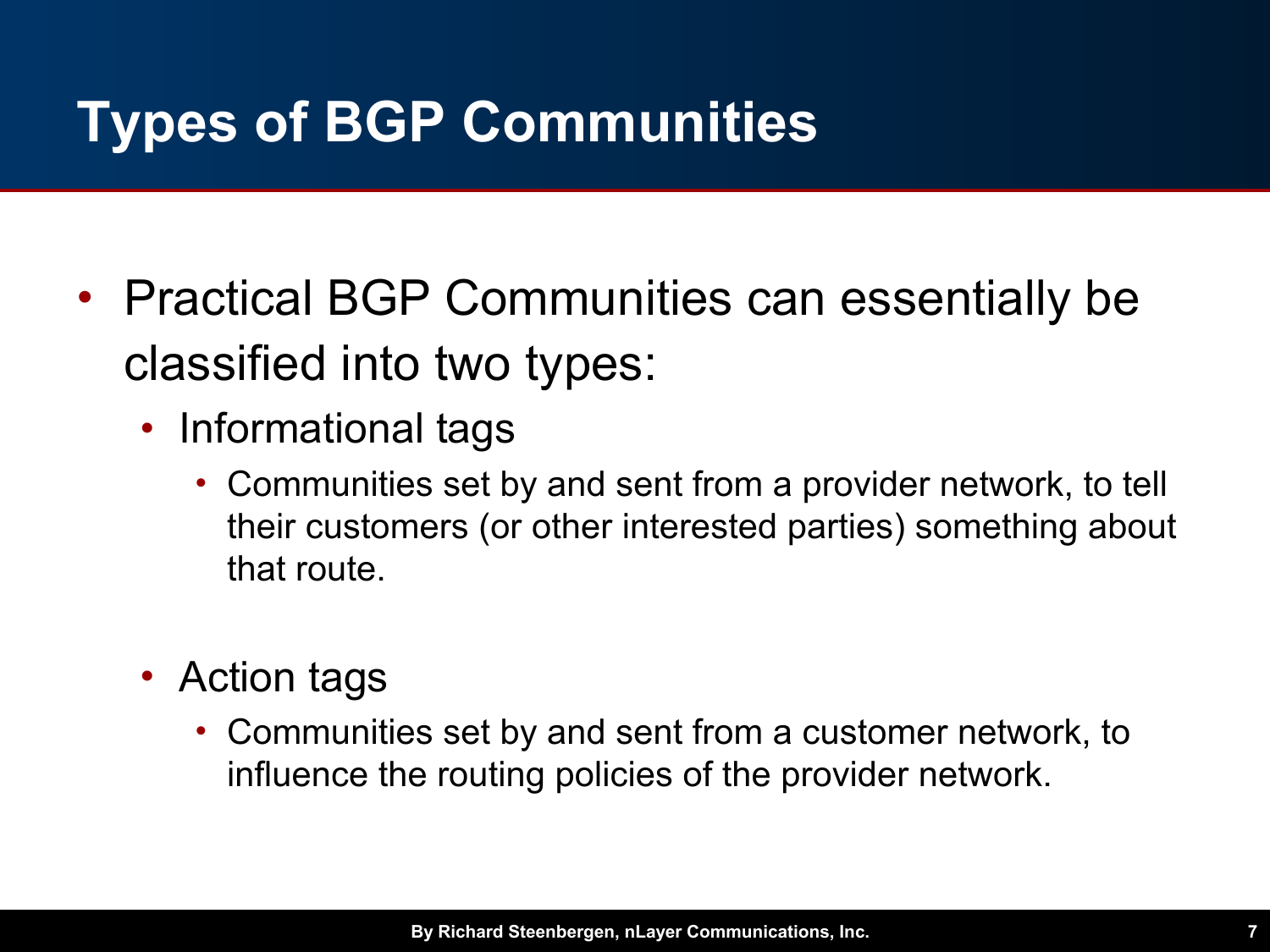# **Informational Communities**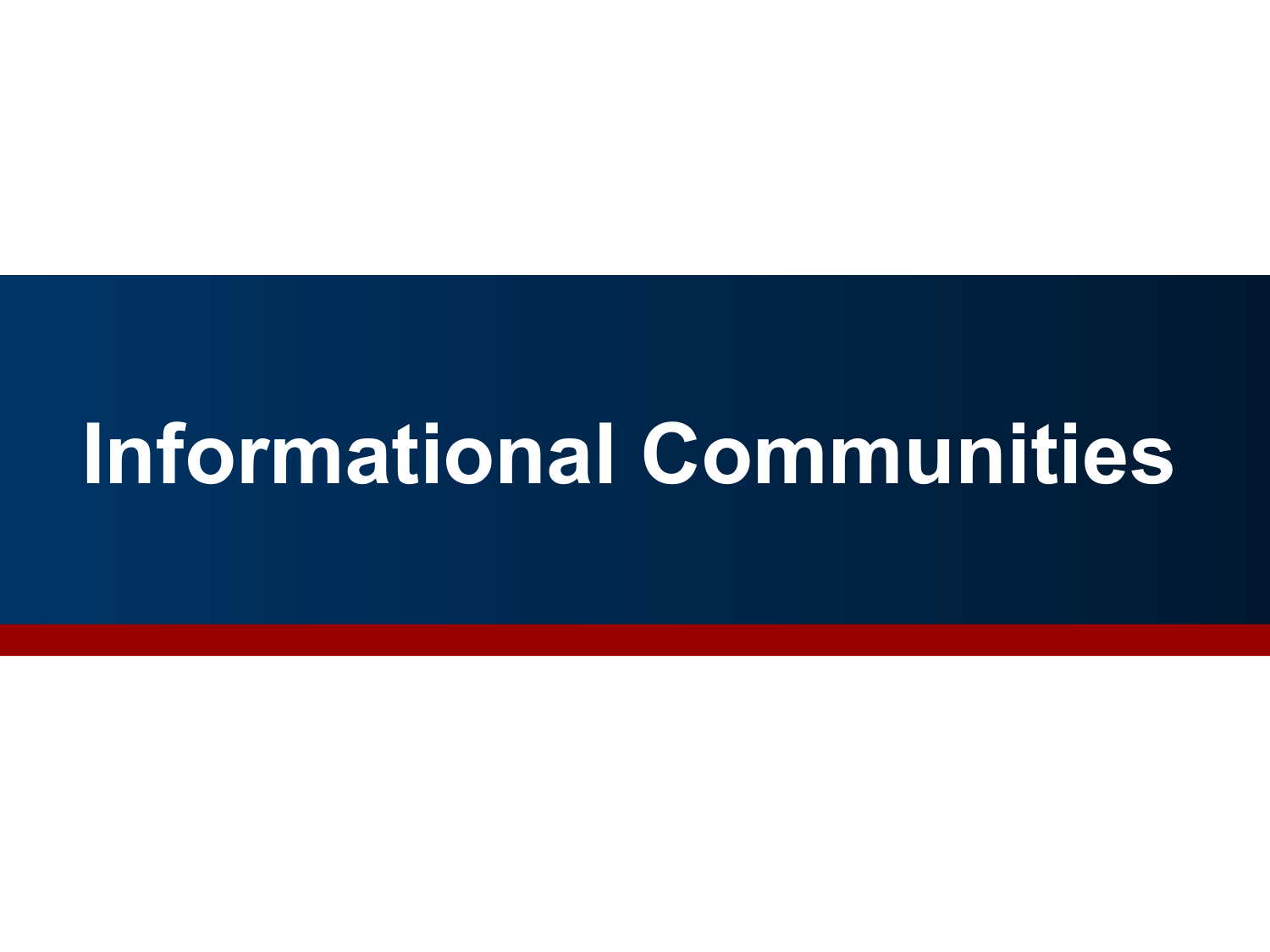# **Informational Tags**

- Information communities typically focus on
	- Where the route was learned
		- AKA Geographic data (continent, country, region, city, etc)
	- How the route was learned
		- AKA Relationship data (transit, peer, customer, internal, etc)
	- There is no other good way to pass on this data
- This data is then used to make policy decisions
	- Either by you, your customer, or an unknown third party.
	- Exporting this data to the Internet can provide invaluable assistance to third party networks you may never even know about. This is usually a good thing for everyone.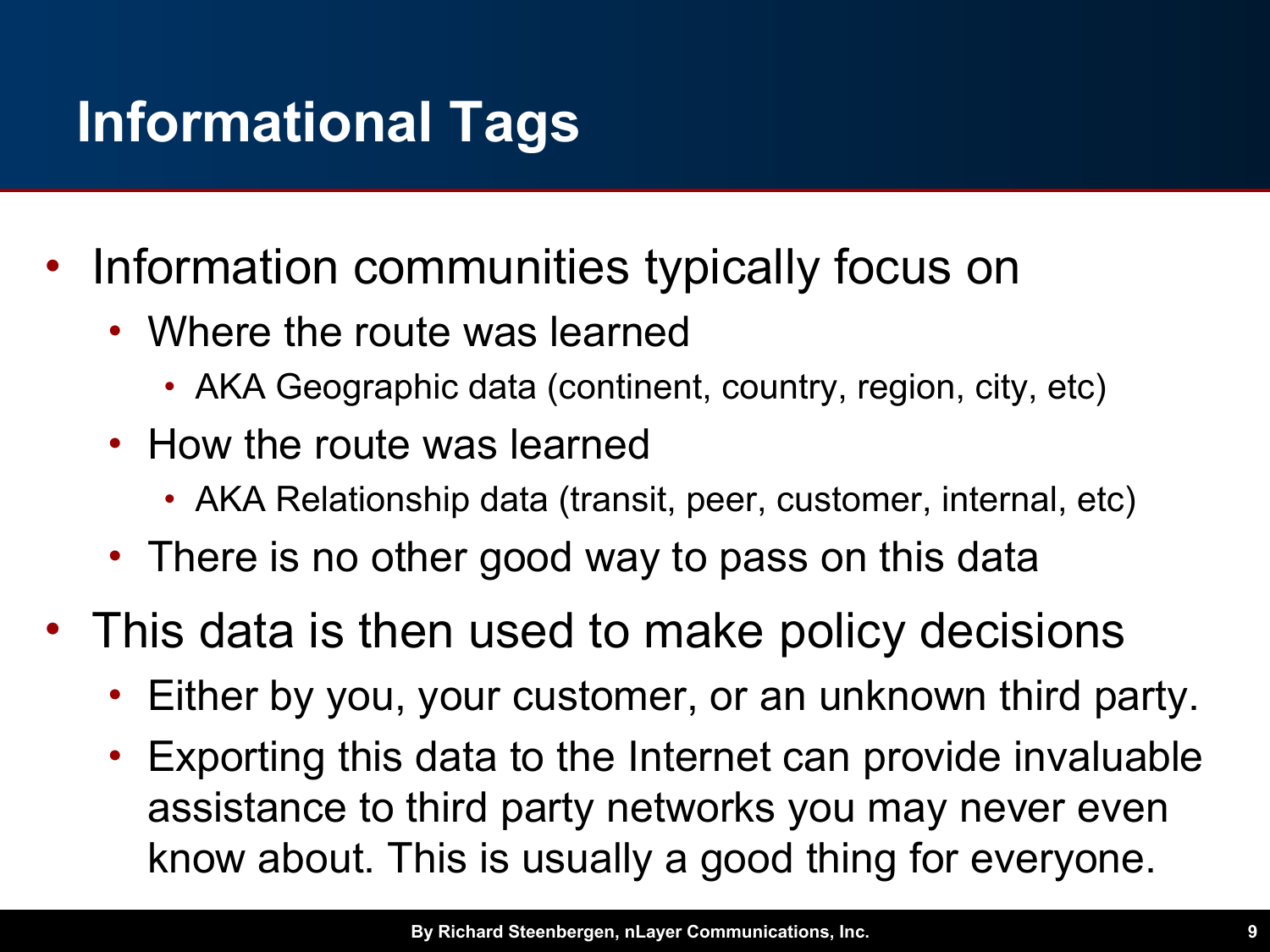# **Ways to Encode Community Information**

- Encode simple arbitrary data
	- No standards, each network defines its own mapping
		- Which you must then publish somewhere for others to use
	- Ex: Continent (1 = North America, 2 = Europe, etc)
	- Ex: Relationship (1 = Transit,  $2$  = Public Peer, etc)
- Provide a 9-sectioned overlaid map "region" field
	- Useful for mapping large countries like the US where a region size between state and country is required.
- Other standards based encoding
	- Ex: ISO 3166 encodes Country Codes into 3 digits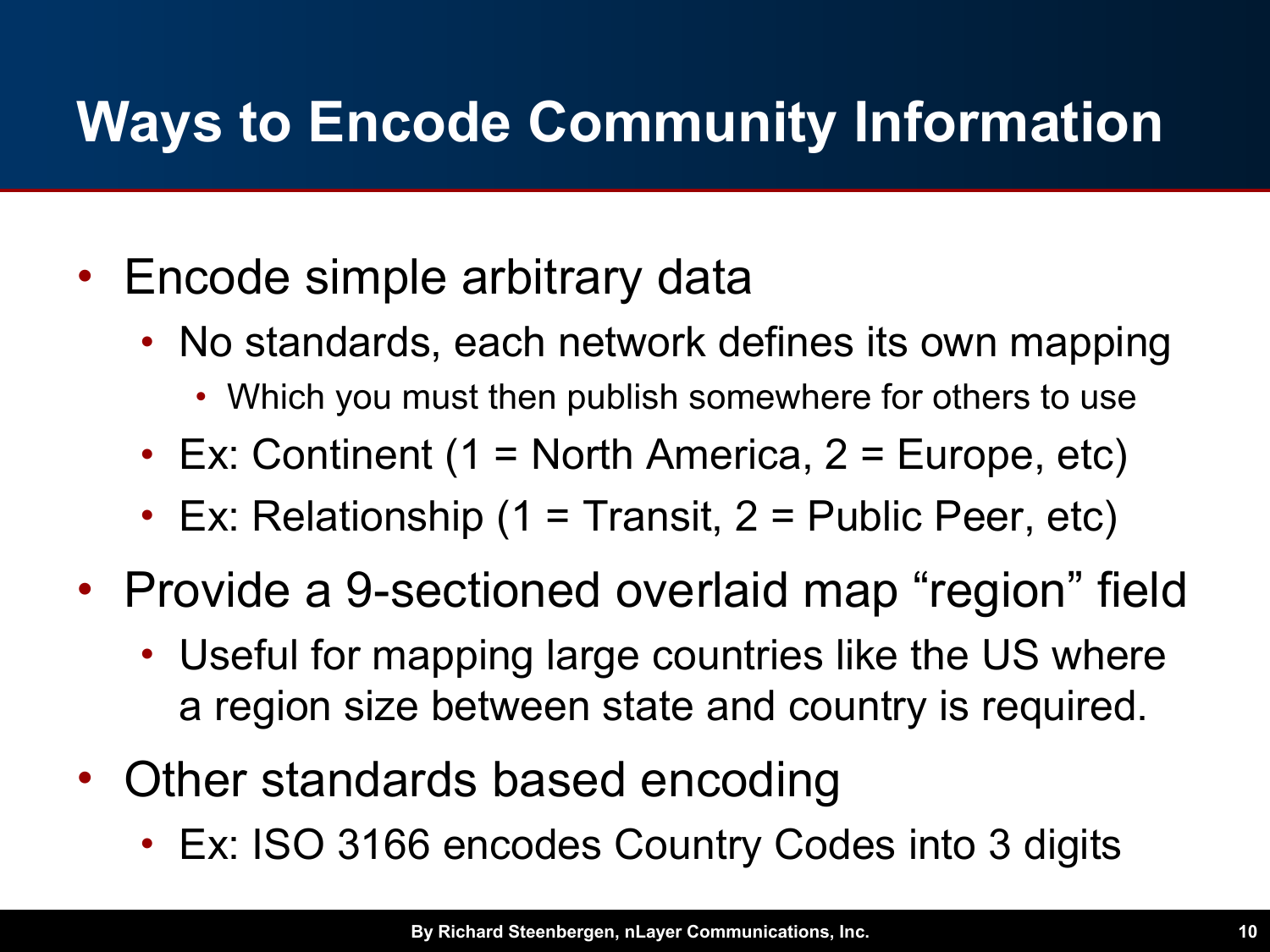## **Example Region Definitions**



**By Richard Steenbergen, nLayer Communications, Inc. 11**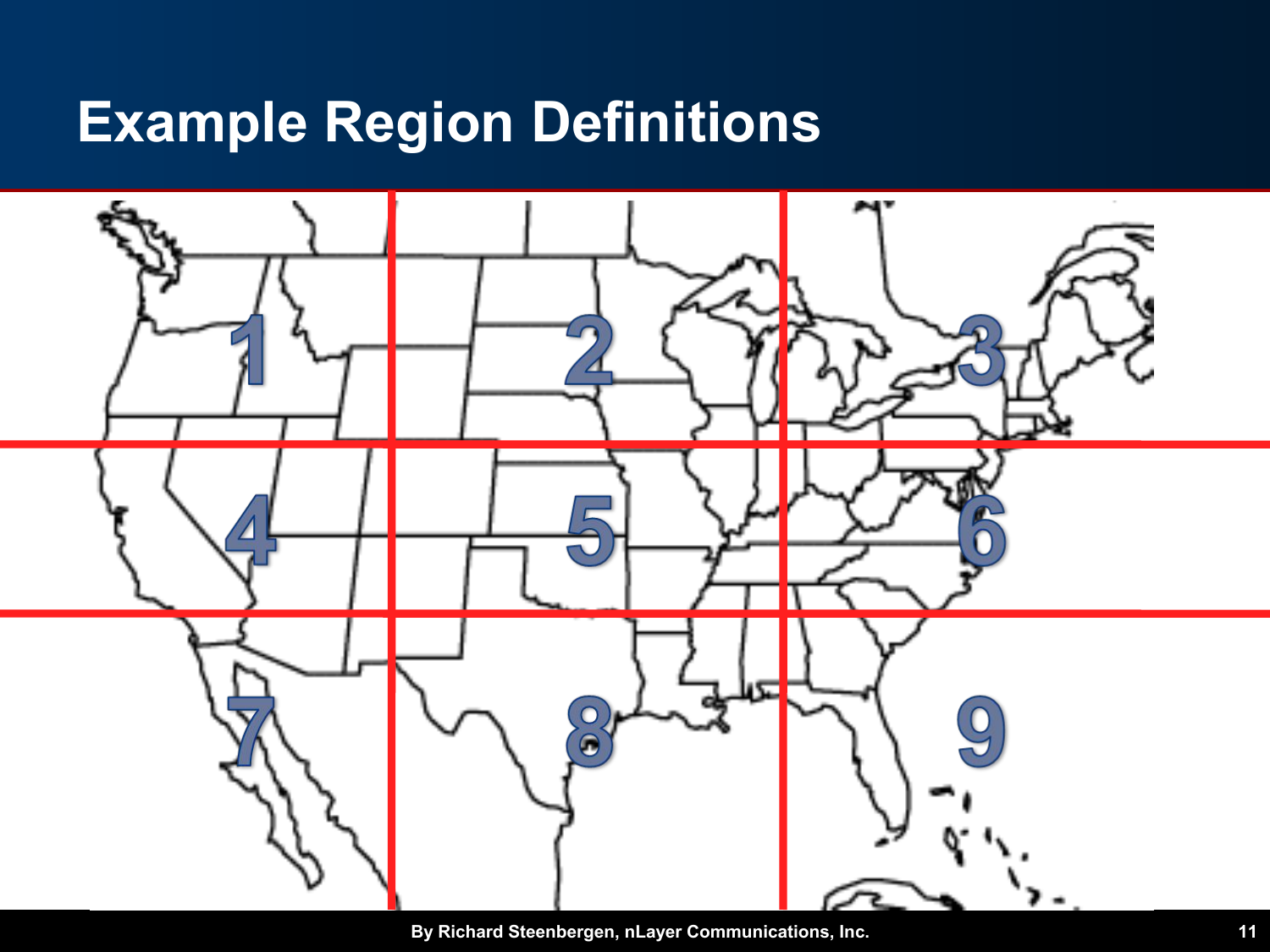# **Providing Information – Cities/Countries**

- As always, the exact design decision depends on your specific network and footprint.
	- Networks in only a few major cities may want to focus on enumerating those cities in a short list.
	- Networks in a great number of cities may want to focus on regional aggregation specific to their scope.
	- European networks may be more focused on enumerating countries than North American networks.
- But whatever you do, *plan for the future*!
	- Changing your community design after it is already being used by customers may prove impossible.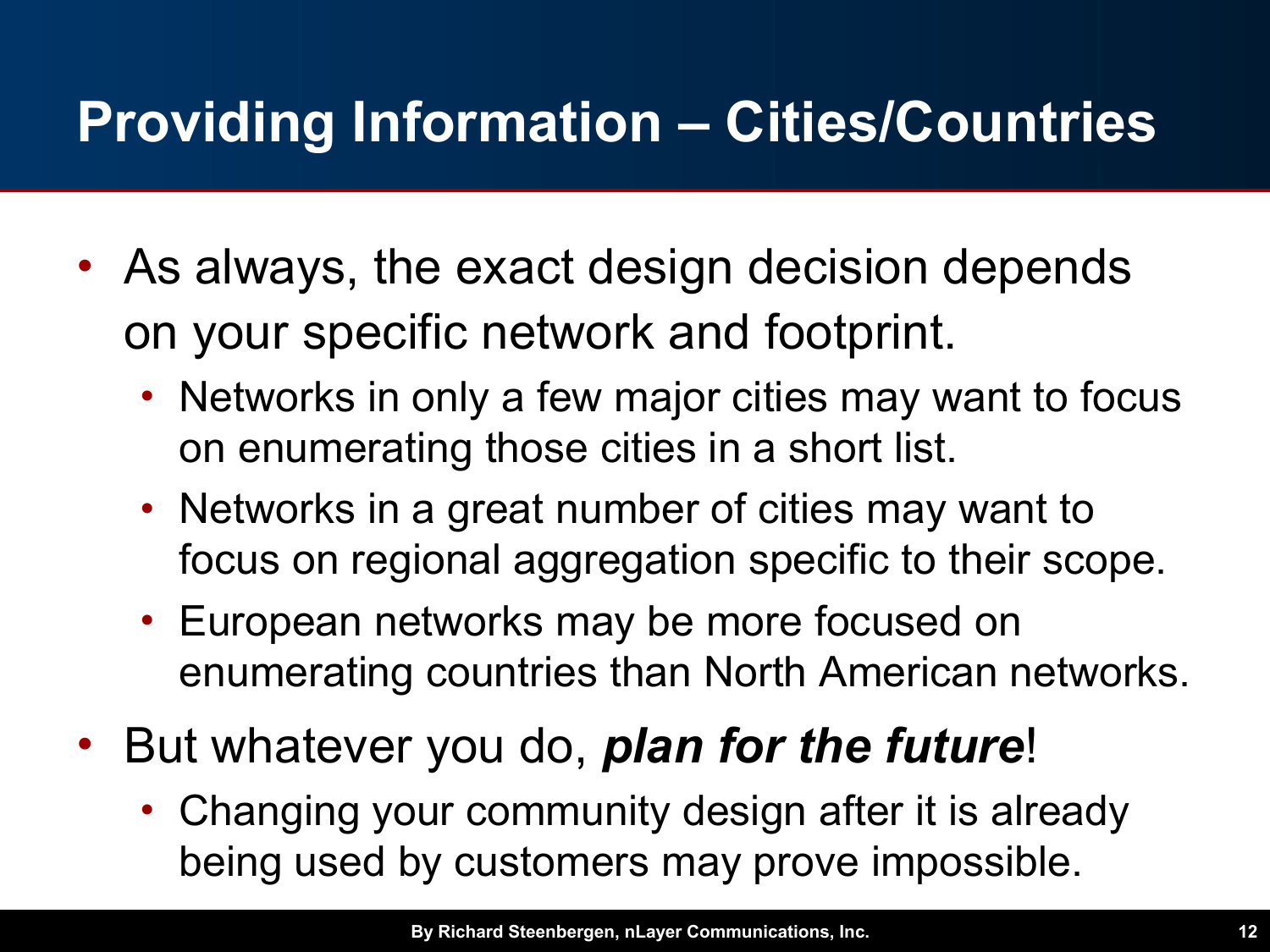# **Ways to Provide Information, Examples**

#### • For example: 1234: **TCRPP**

- T Type of Relationship
- C Continent Code
- R Region Code
- PP POP Code
- The community 1234:31311 could be parsed as:
	- Private Peer
	- North America
	- Mid-Atlantic Region
	- Ashburn VA POP Code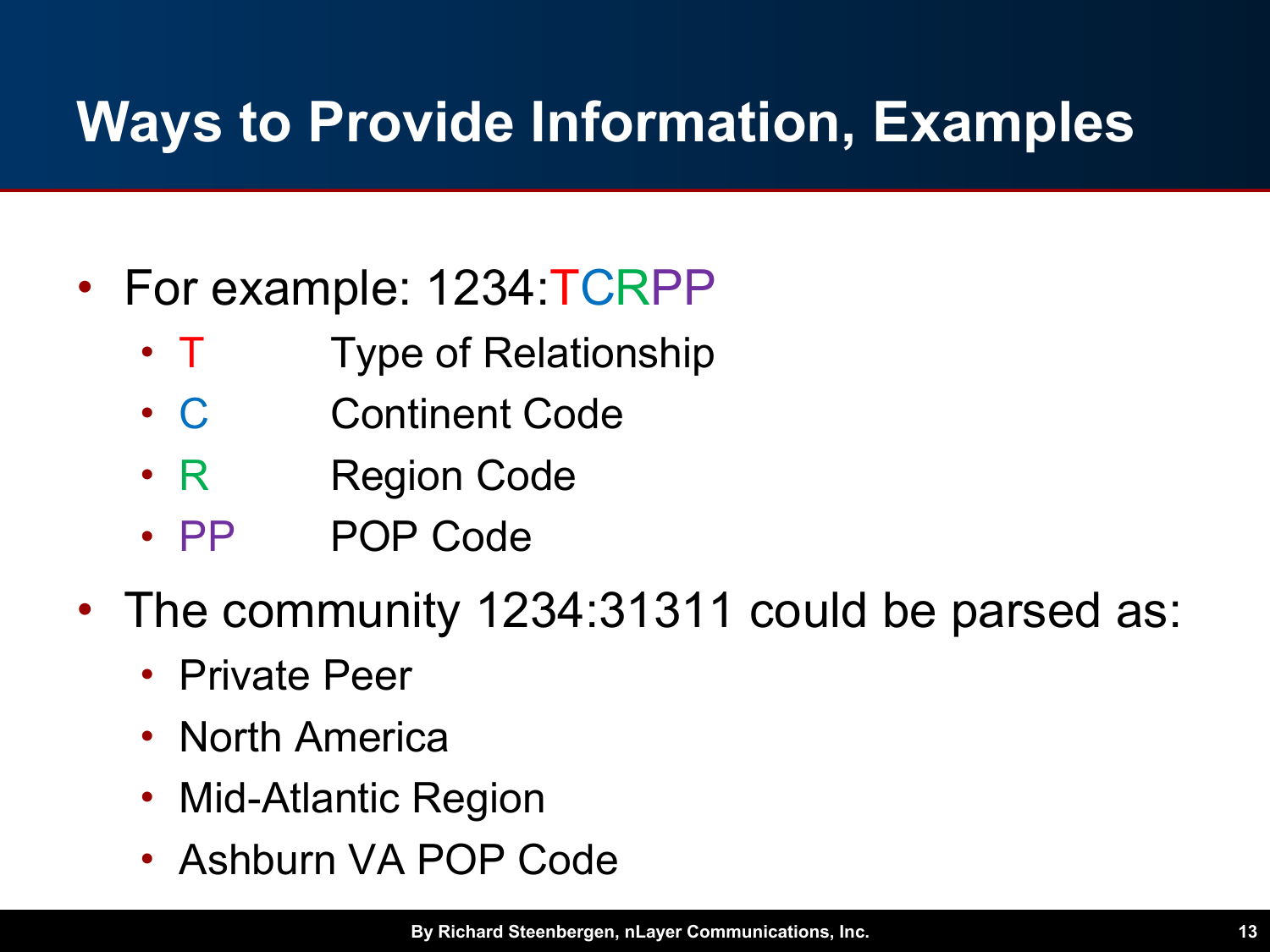# **Practical Use of Informational Tags**

- Make certain you can easily distinguish your Informational Tags from your Action Tags
	- Ex: Make Informational Tags always 5 characters in length, and all other tags to be 4 characters or less.
	- This allow you to easily match Info tags: "1234:.{5}"
- Be prepared to filter communities from neighbors
	- Don't let *anyone* send you Informational tags, these should only be set by you, and you should strip them from all BGP neighbors (customers, transits, peers, etc).
	- Otherwise you have a massive security problem.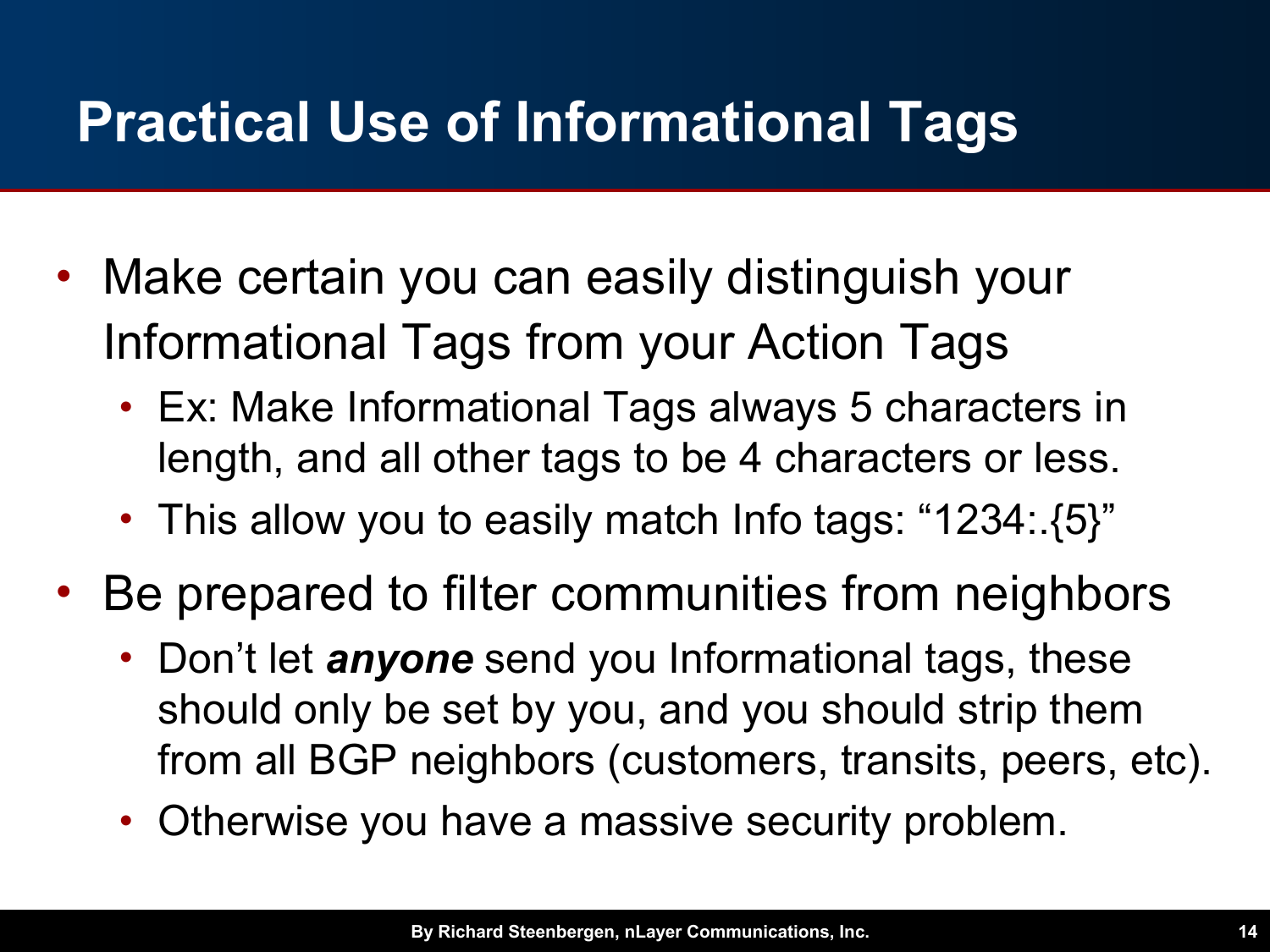# **Practical Use of Informational Tags**

- Consider your company politics first
	- Some networks (think large, with lots of lawyers) consider "relationship" data to be strictly confidential.
		- Some peering contracts do prohibit ANY disclosure of data or even confirming if you are or are not a peer of network X.
		- The vast majority of the Internet just ignores this anyways.
	- Others may be willing to send data to customers only.
- Be prepared to design around them if necessary
	- If there is some data you can't export, you may want to use two separate Info community tags so you can strip the secret data without impacting non-secrets.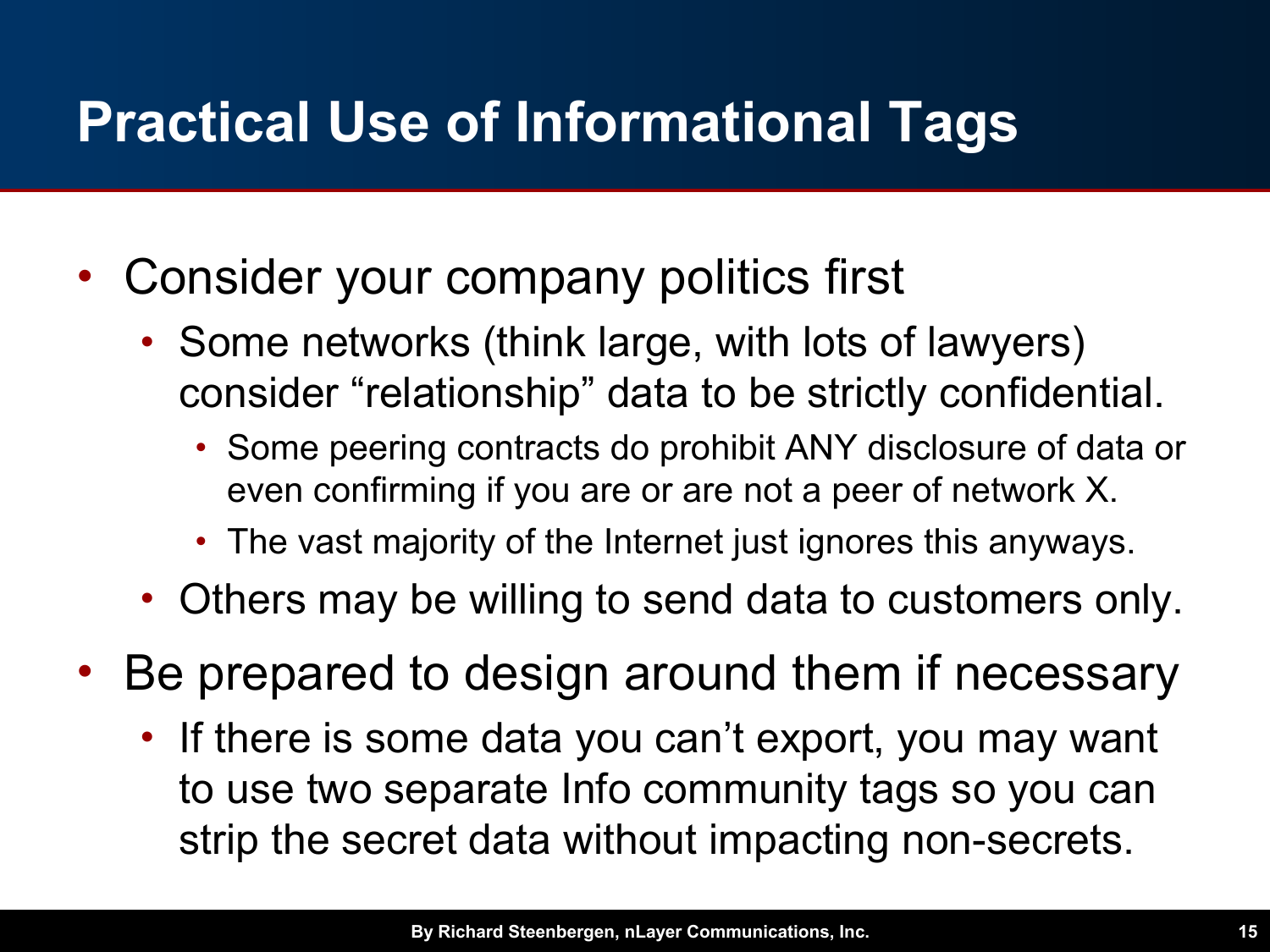# **Action Tags**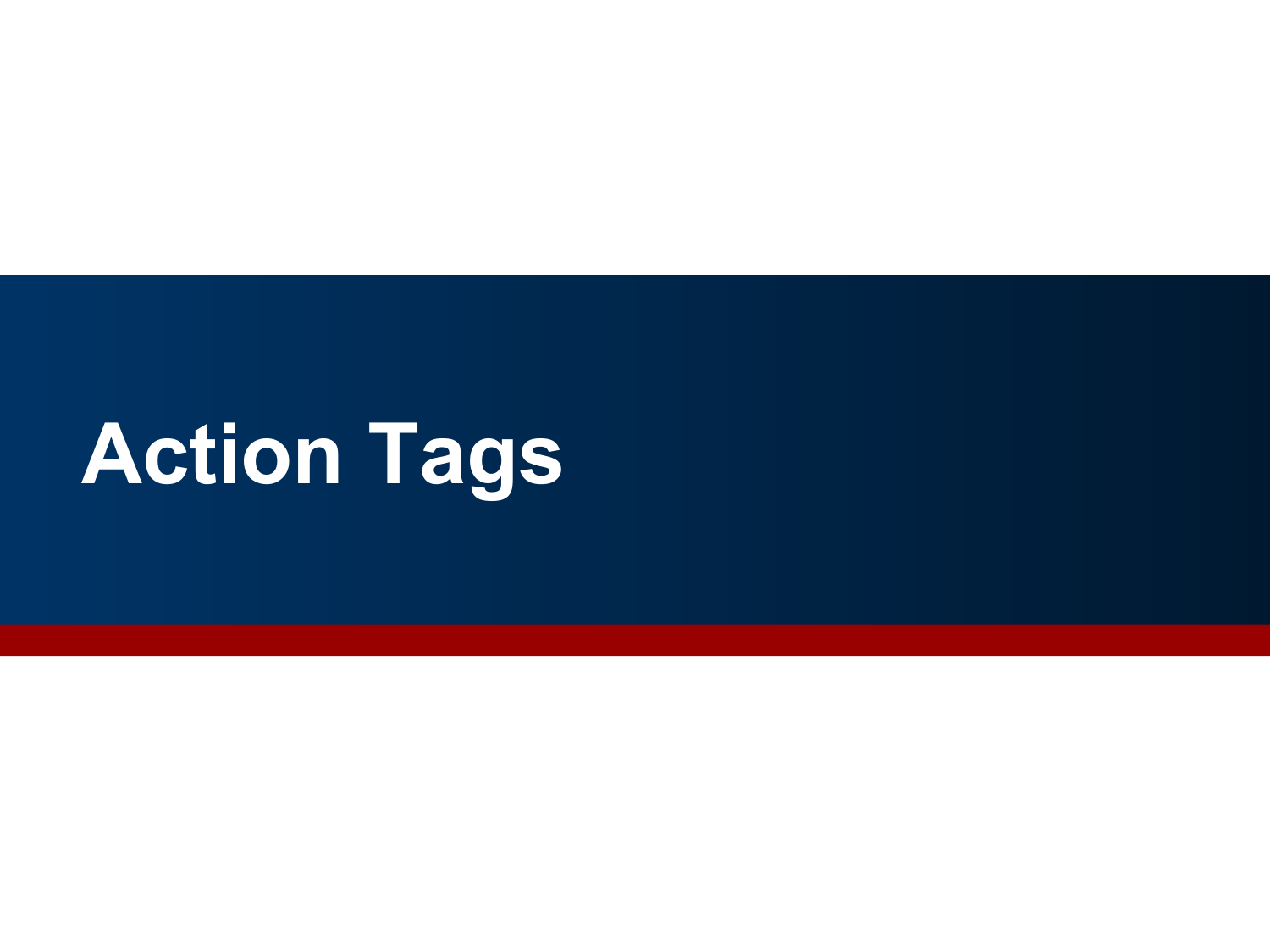# **Influencing Routing Policies**

- Primarily two main types of actions
	- Export control (do or do not announce the prefix to X)
	- **BGP Attribute manipulation**
- Typical BGP attributes to be influenced include
	- AS-PATH
	- Local-Preference
	- Multi-Exit Discriminator (MED)
	- Next-Hop Address
	- Anything else you can set in policy (color/weight/etc)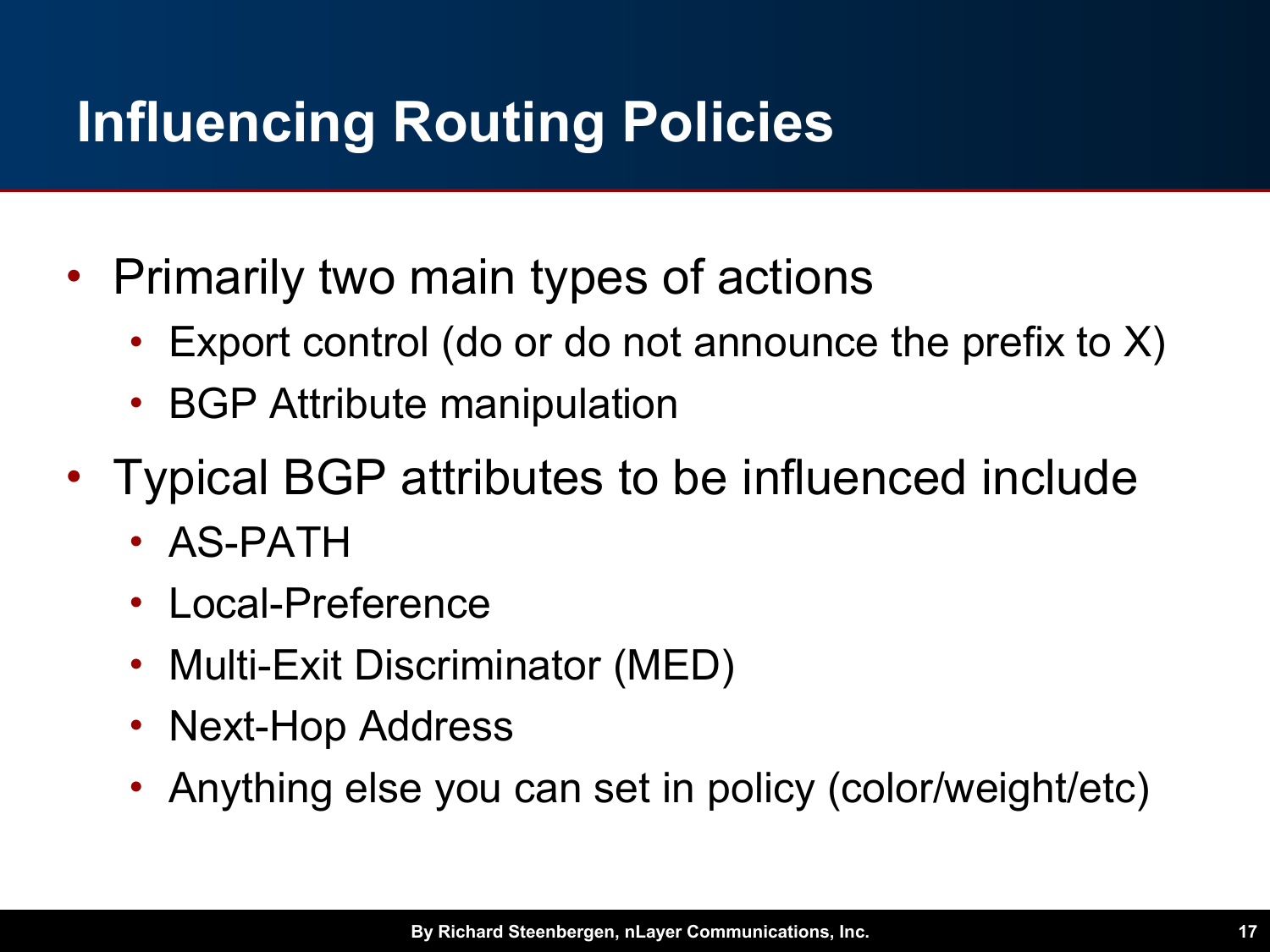# **Influencing Routing Policies, Part 2**

- Export control actions are typically targetable
	- Apply action only to a specific geographic region
		- E.g. No-export to neighbors in North America, etc.
	- Apply action only to a specific relationship
		- E.g. Prepend to Peers, No-export to Transits, etc.
	- Apply action only to a specific neighbor ASN
		- E.g. Prepend to AS1234
- The most powerful actions are combinations
	- E.g. No-export to Customers in North America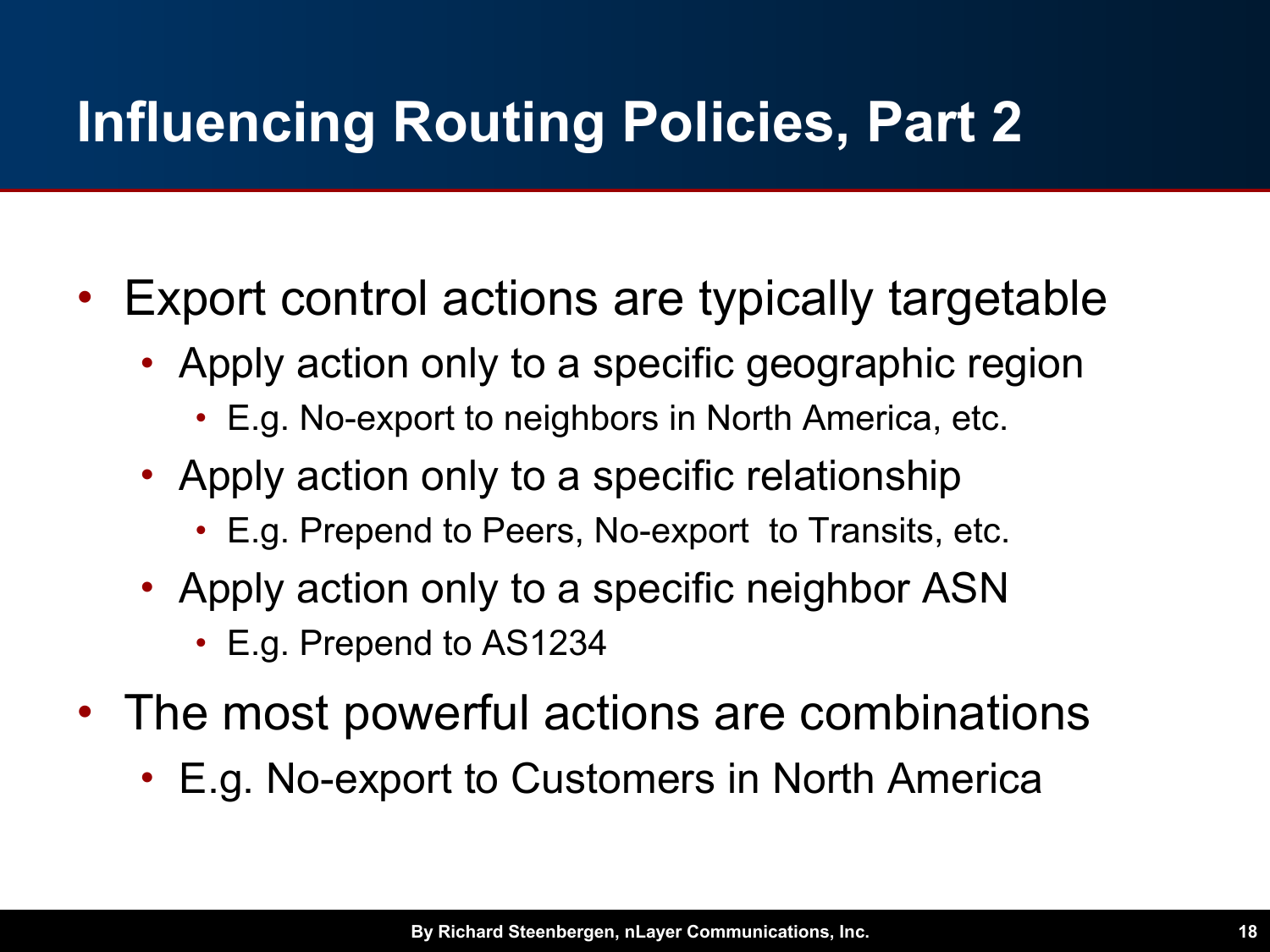# **BGP Community Features**

Location Specific Actions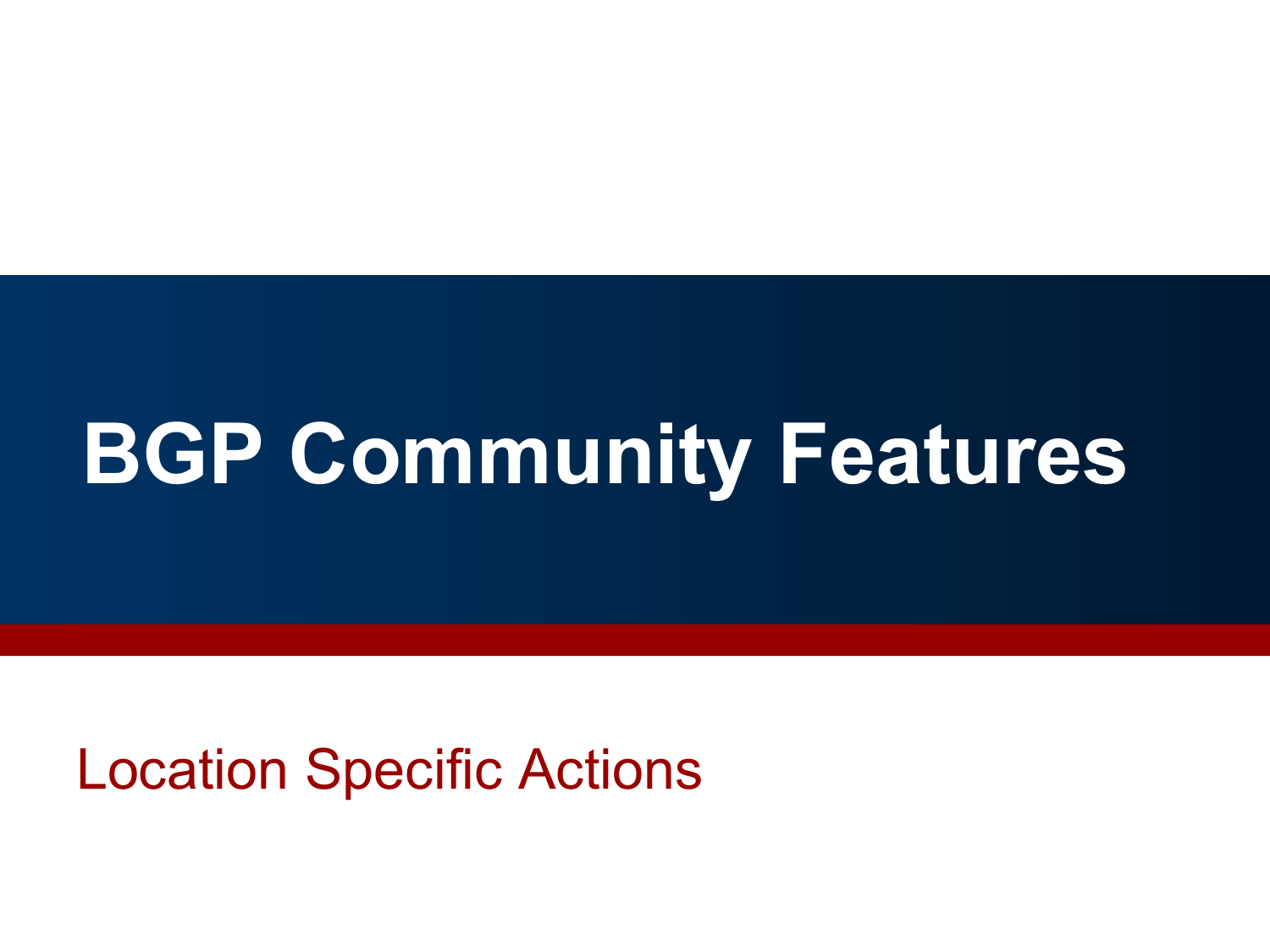# **Location Specific Actions**

- Fairly straightforward, just allow customers to add location codes to their actions
	- Hopefully the same way they were used in Info tags
	- This isn't always possible due to length restrictions
		- But you can often recreate portions of the location info.
	- Reserving 0 for "all locations of this type" works well.
- Examples:
	- 1234:1013 = Action code 1, Continent 1, Region 3
	- $\cdot$  1234:1121 = Action code 1, City code 21
	- 1234:2010 = Action code 2, Continent 1, All Regions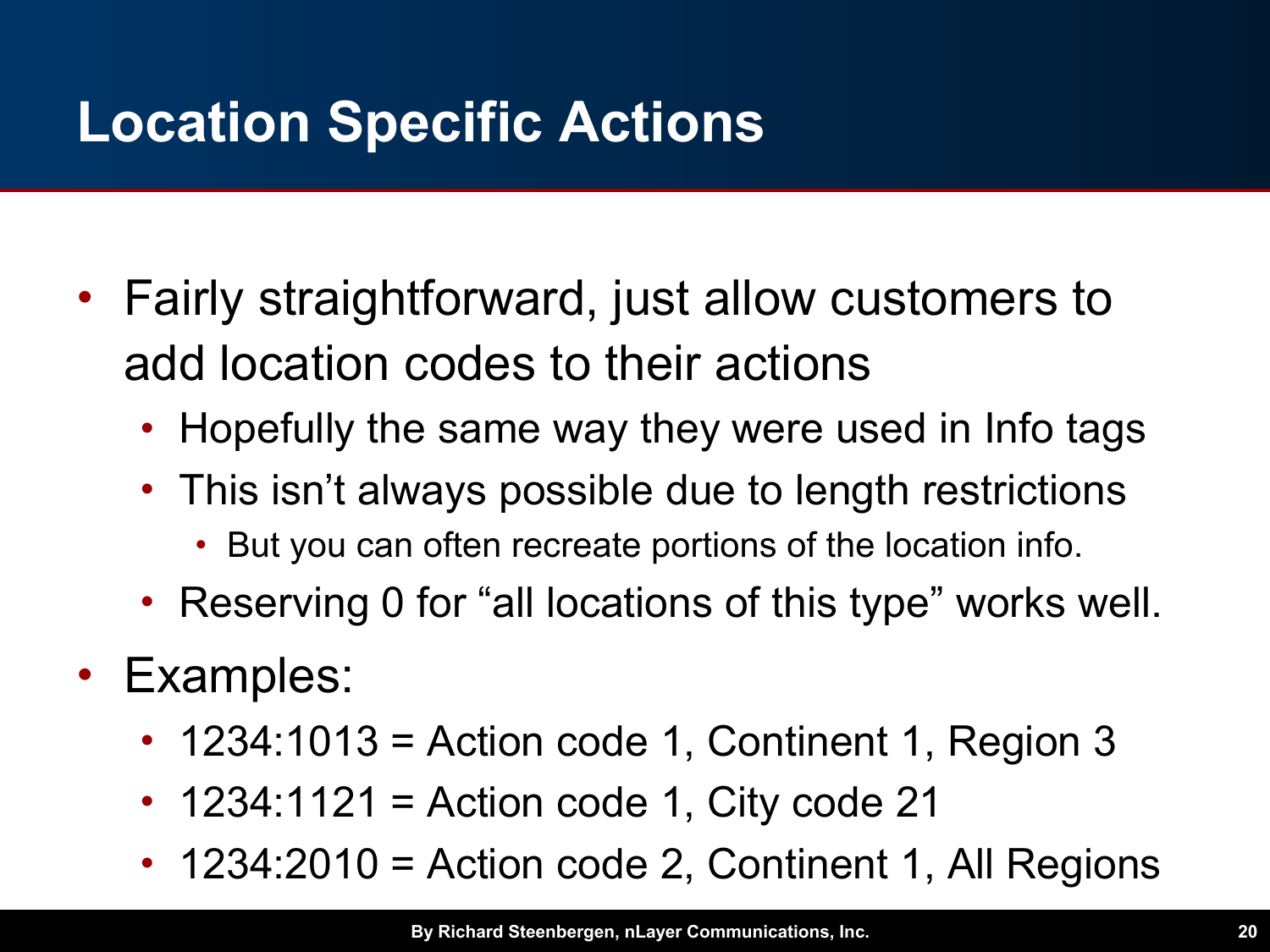# **Location Specific Regular Expressions**

- Location Specific parsing must be done in regexp
	- You can't break it up into multiple community definitions and then do a logical AND, due to a requirement that you are matching these all in ONE single community.

#### • A good example:

community MATCH\_3356\_PREPEND\_ONE members "^3356:1((000)|(010)|(012)|(116))\$"; community MATCH 3356 PREPEND TWO members "^3356:2((000)|(010)|(012)|(116))\$"; community MATCH\_3356\_PREPEND\_THREE members "^3356:3((000)|(010)|(012)|(116))\$"; community MATCH 3356 PREPEND FOUR members "^3356:4((000)|(010)|(012)|(116))\$"; community MATCH\_3356\_MED\_ZERO members "^3356:5((000)|(010)|(012)|(116))\$"; community MATCH\_3356\_DENY\_EXPORT members "^3356:6((000)|(010)|(012)|(116))\$"; community MATCH\_3356\_FORCE\_EXPORT members "^3356:9((000)|(010)|(012)|(116))\$";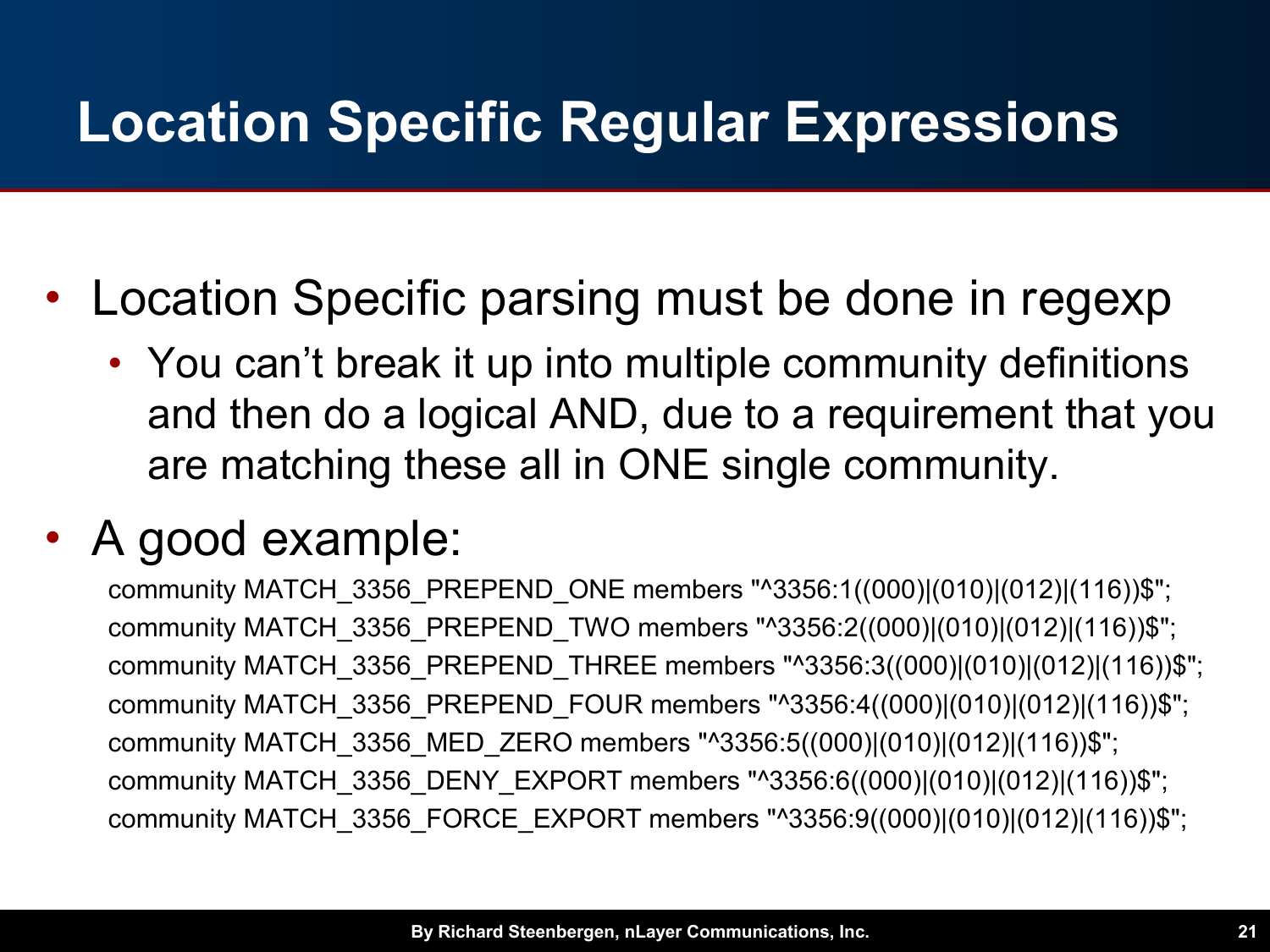# **Location Specific Action Caveats**

- Many peering requirements specifically require the consistent announcement of prefixes across all locations.
	- Allowing location-specific actions to peers may result in inconsistent announcements.
		- Example: Customer sets No-Export to Peers in Dallas.
		- You are no longer advertising consistently.
- Many networks choose to offer this anyways
	- Tradeoff between customer functionality and "rules".
	- Not many people seem to be complaining so far.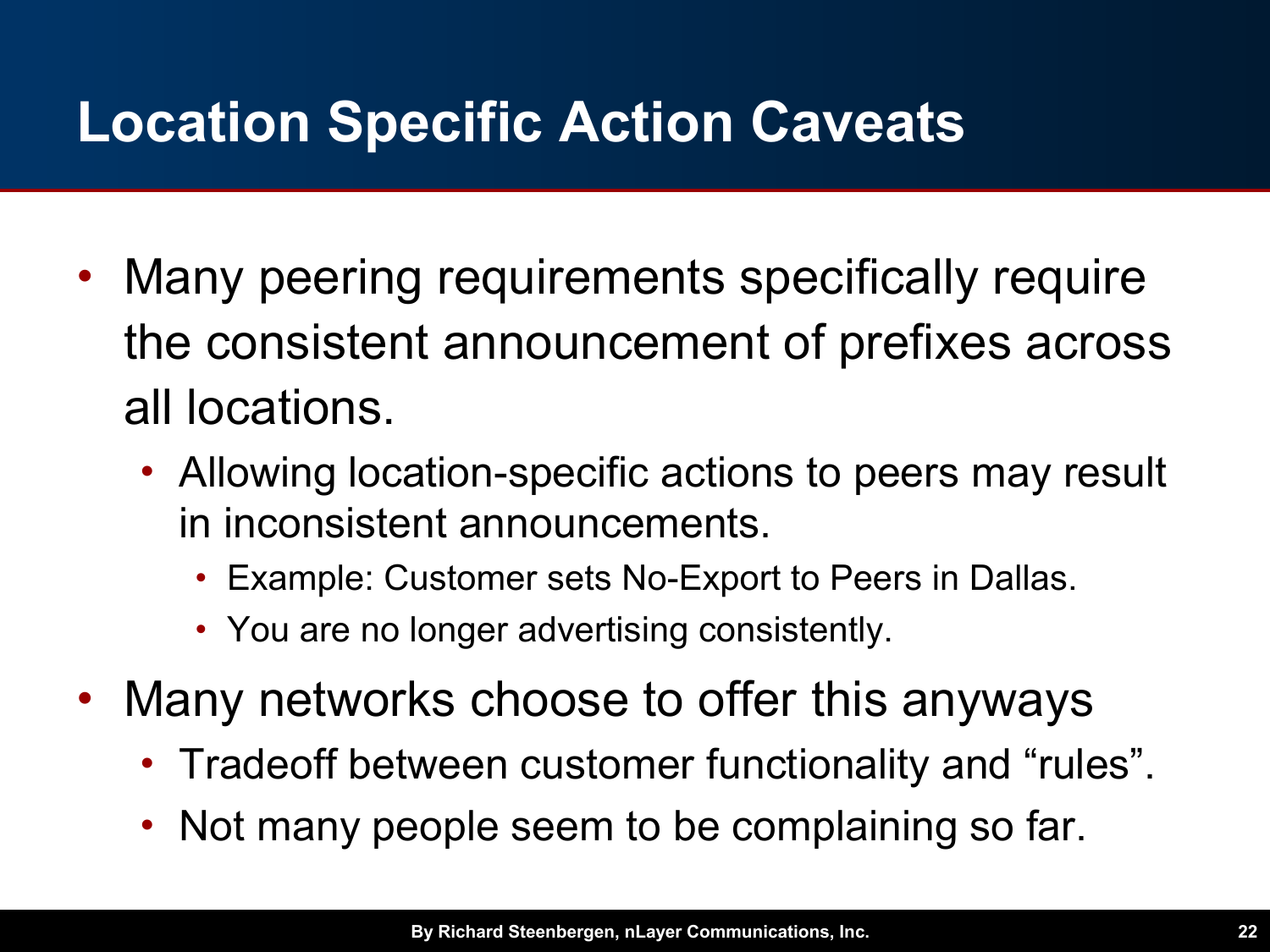# **BGP Community Features**

Null Route Community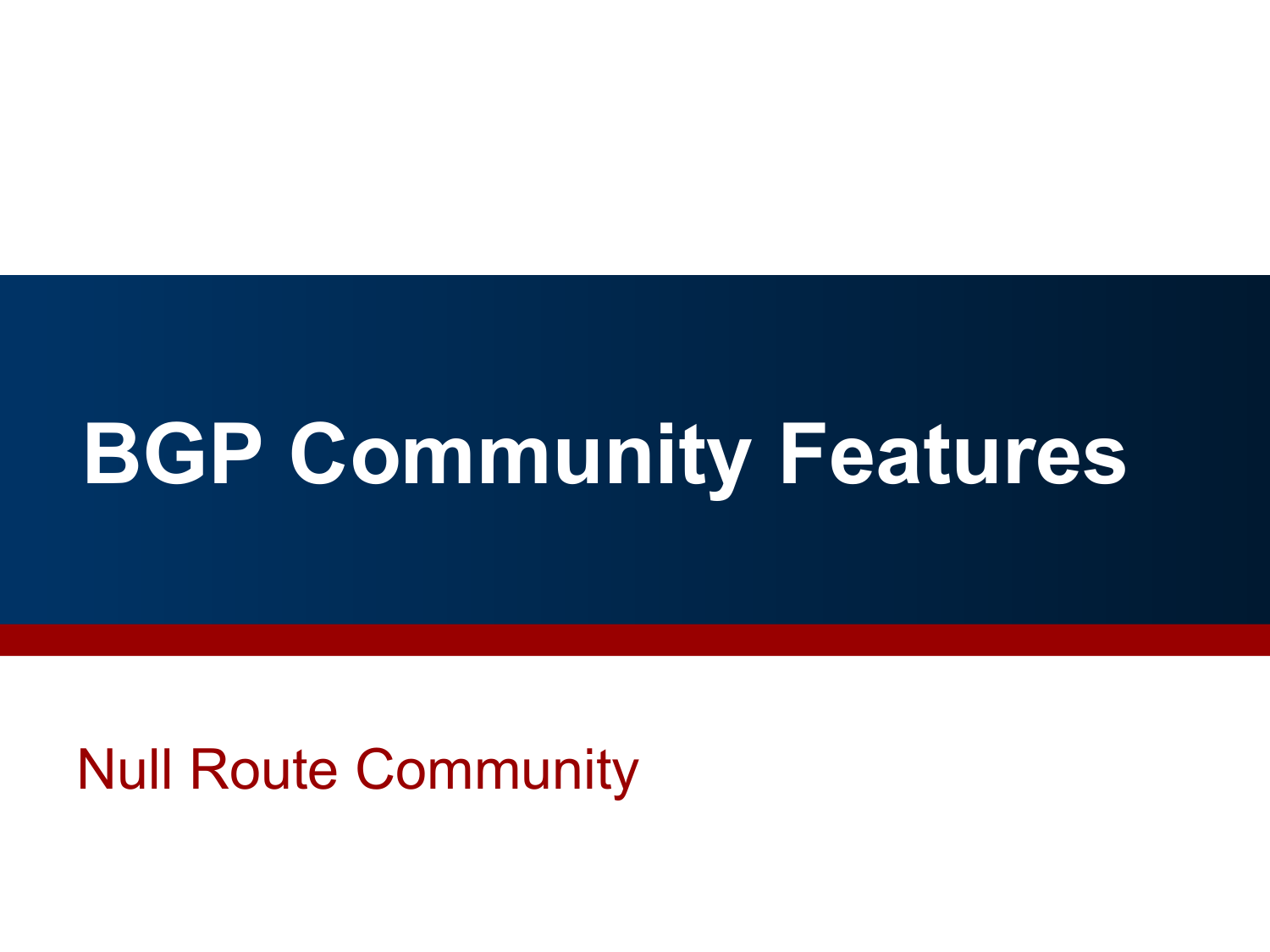# **Null Route Community**

- Allow customers to create a more-specific null route via a BGP route tagged with a community
	- One of the more popular "self-help" communities.
- Best implemented with an "anycast null-route"
	- Pick a reserved IP address for null route traffic
	- Static route that IP to null0/discard on every router
		- Or at least most routers, as close to the borders as possible
	- In the Customer import policy:
		- IF the null-route community is set
		- THEN rewrite BGP next-hop to the null-route IP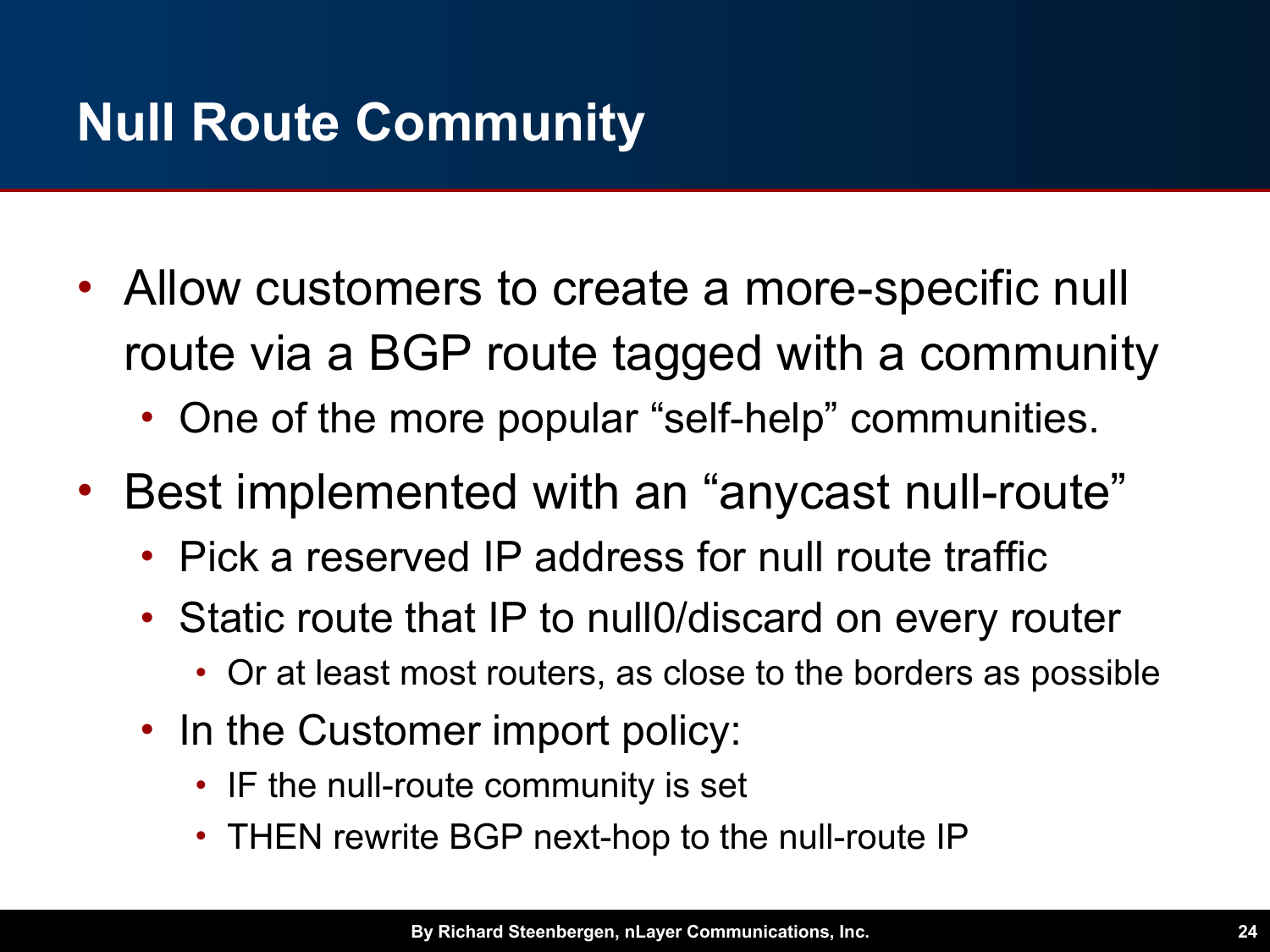# **How to Implement Null Route Community**

#### • In-line with the regular customer BGP sessions

- Automatically configured/available, no extra work required
- Harder to manage more-specifics within a prefix-list
	- E.g. only allow up to /24 for normal routes, /32s for null routes
- Some routers require eBGP-Multihop to rewrite BGP next-hop
- Easier to accidentally null route something by mistake.

#### • From a dedicated route-server / blackhole-server

- No one remembers to configure the extra sessions until an attack
	- Panic call to the NOC ensues, no "self-help" advantage
- Extra complexity for the customer to manage 2 BGP sessions
- May be easier for the operator to manage prefix-lists this way
- May be more flexible for future use of protocols like FlowSpec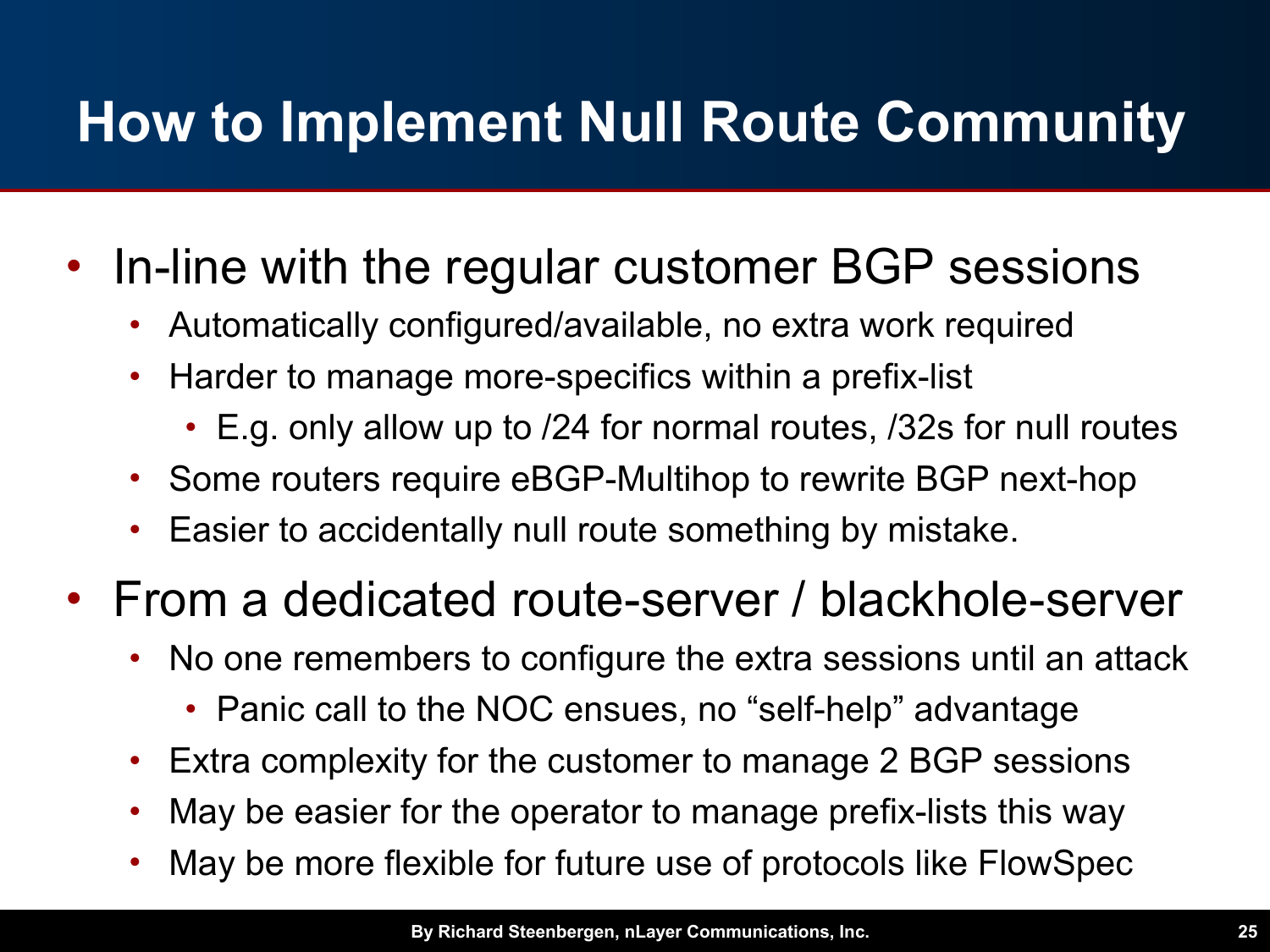# **BGP Community Features**

#### Per-ASN Communities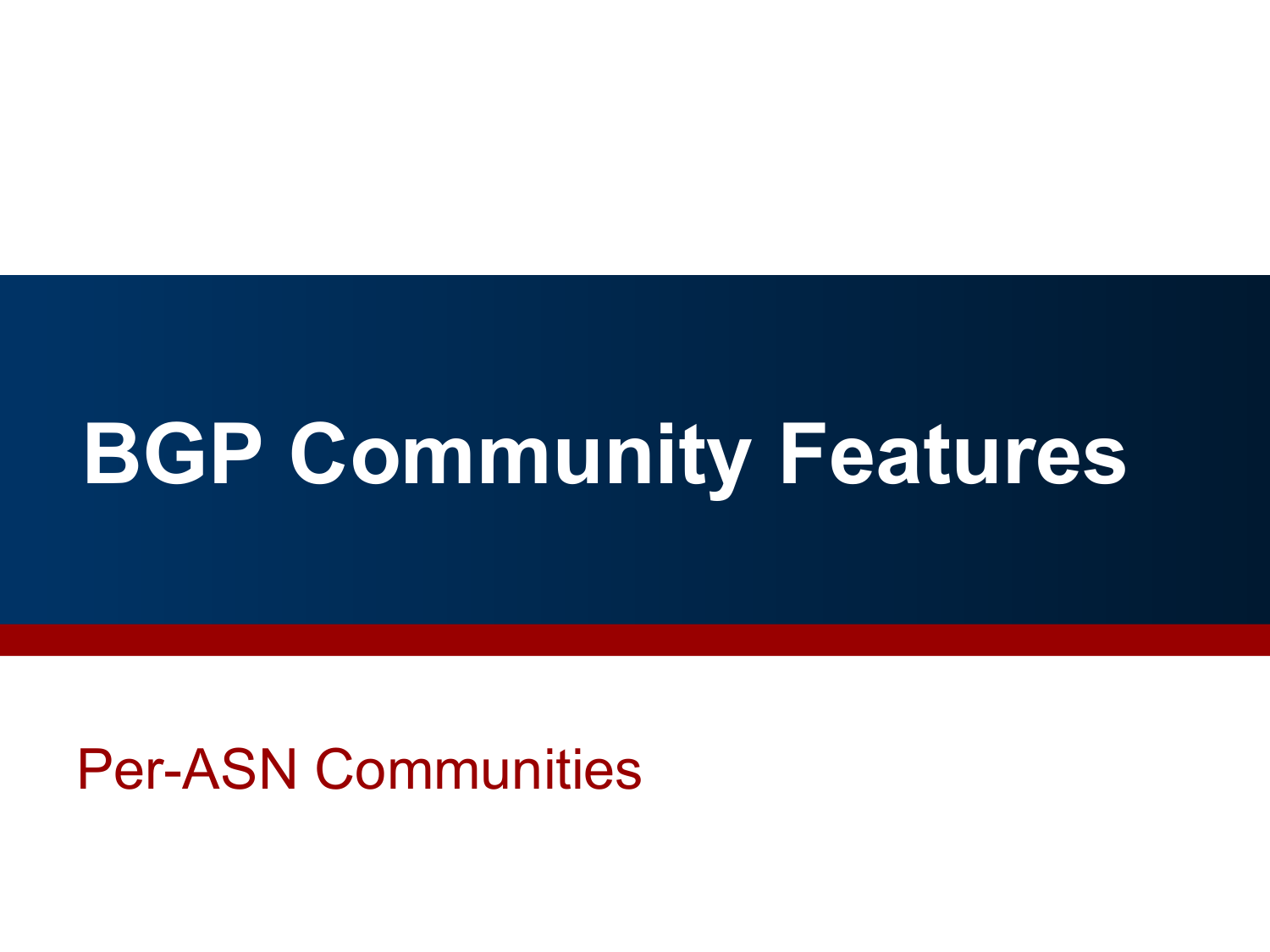### **Important Caveats – Per-ASN Actions**

- A powerful community system allows you to target an action towards a specific ASN
	- For example, No-Export to AT&T/7018
	- This requires matching all of the previous fields, plus a new field for the specific ASN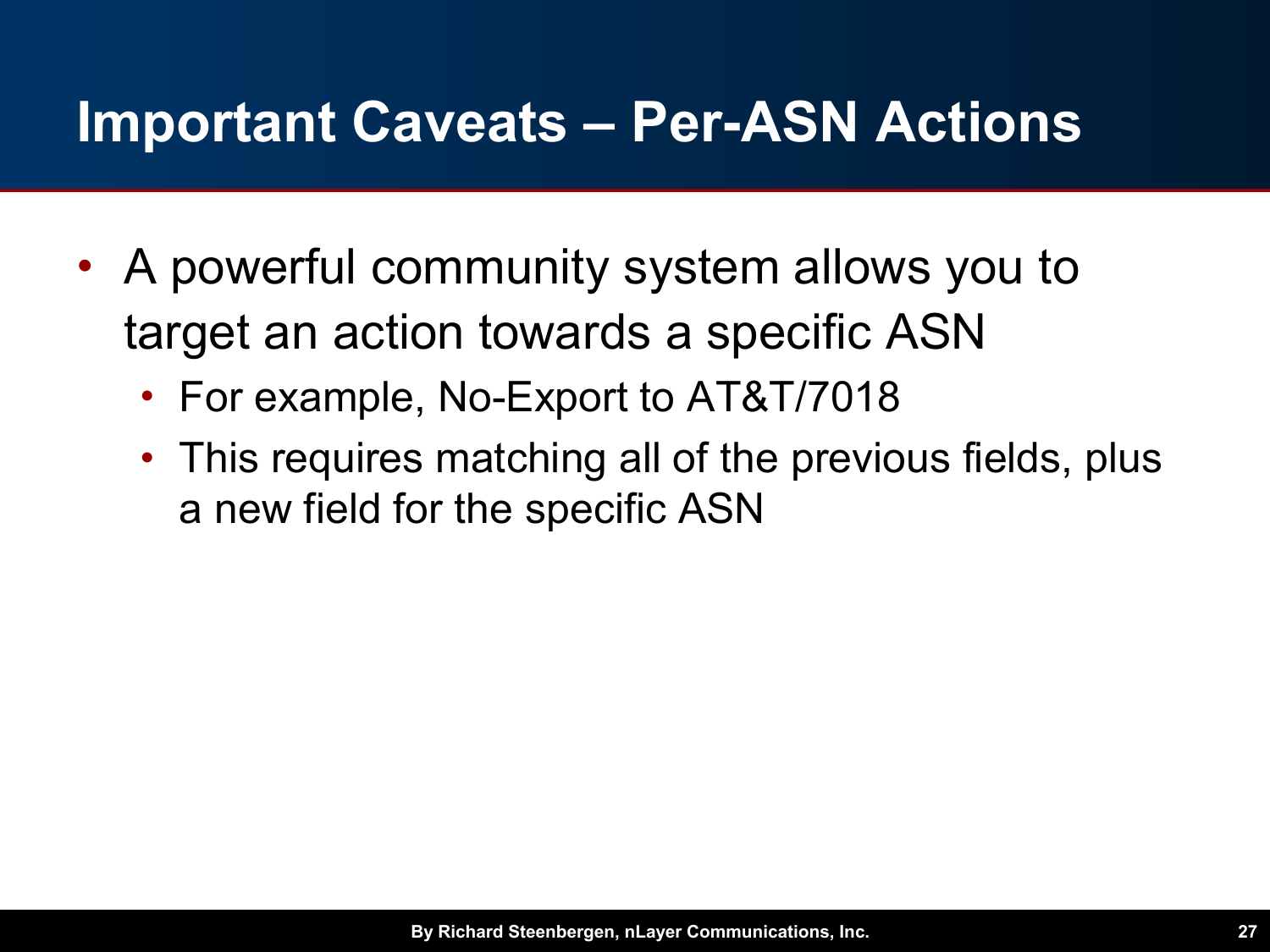# **Per-ASN Implementation Techniques**

- Use private ASNs and an arbitrary lookup table
	- E.g.  $65001:xxxx = Level(3)$ ,  $65002:xxxx = Spirit$ , etc
	- Difficult to deploy, limits the number of target ASNs to 1023
	- Is usually only applied to a handful of the largest peers
	- Changes over time, may impact customers if you recycle #'s
- Use the first half to specify target ASN
	- E.g.  $1239:1234$  = Apply code "1234" to neighbor ASN 1239
	- Solves the problems above, but introduces some new problems
	- Creates conflicts with communities in use within 1239 itself
		- You can strip 1239:.\* before export to 1239 to avoid conflicts
		- But this may impact *your* ability to send 1239 communities
	- May not be obvious to customers which ASNs are supported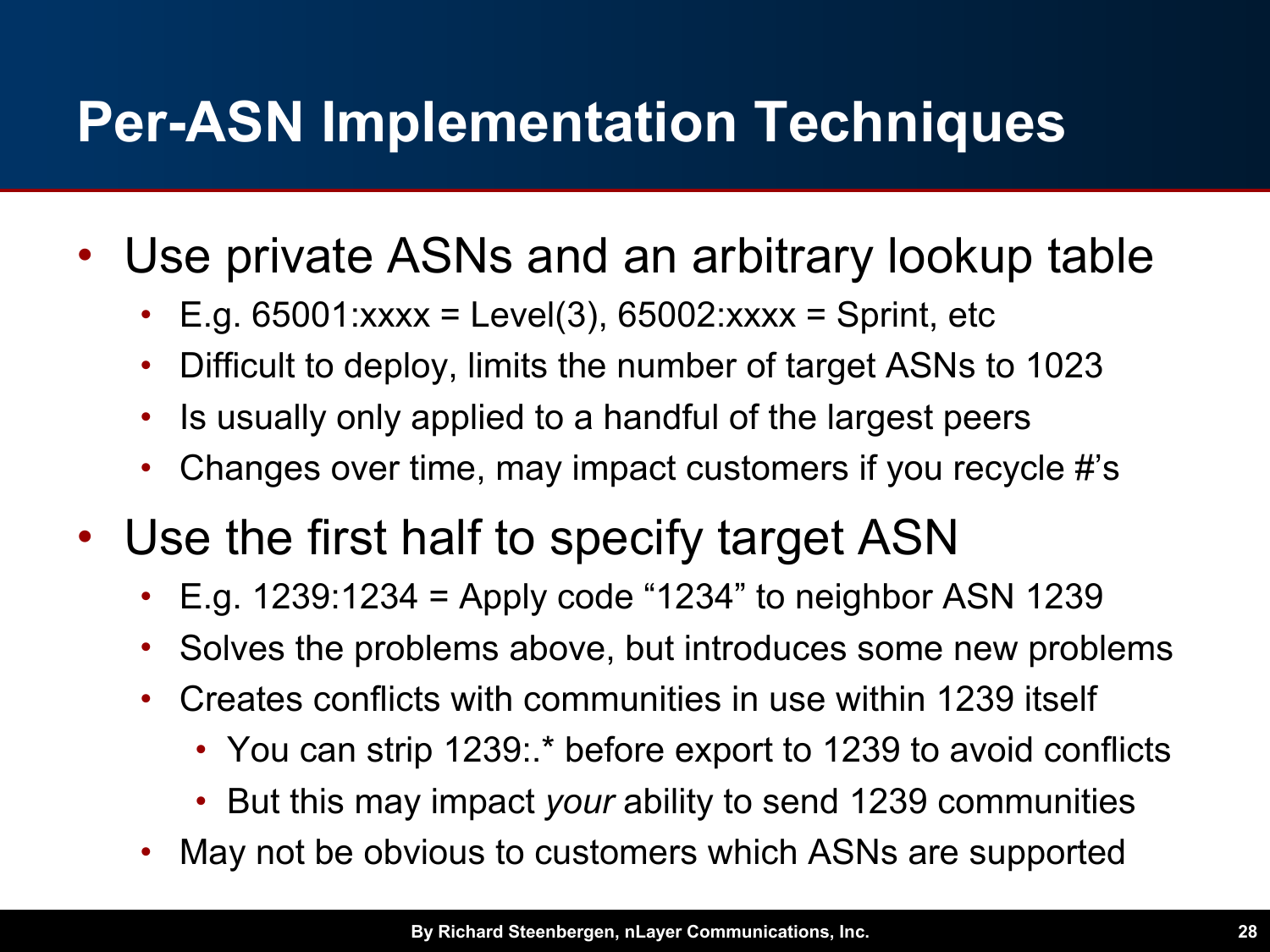# **Per-ASN Caveats – BGP Replication**

- Router control-plane CPUs are much slower and more expensive than their server/desktop cousins
	- 10x the price, and a generation (or more) older tech.
- BGP is made more efficient with update replication
	- Example: 50 BGP neighbors with the same export policy
	- These will be automatically grouped together, the export policy evaluated once, and the results copied 50 times.
- **Per-ASN communities destroy update replication**
	- Now you must evaluate 50 "different" policies 50 times
	- These policies now include string-based RegExps too.
	- CPU suffers accordingly (that is to say, ouch).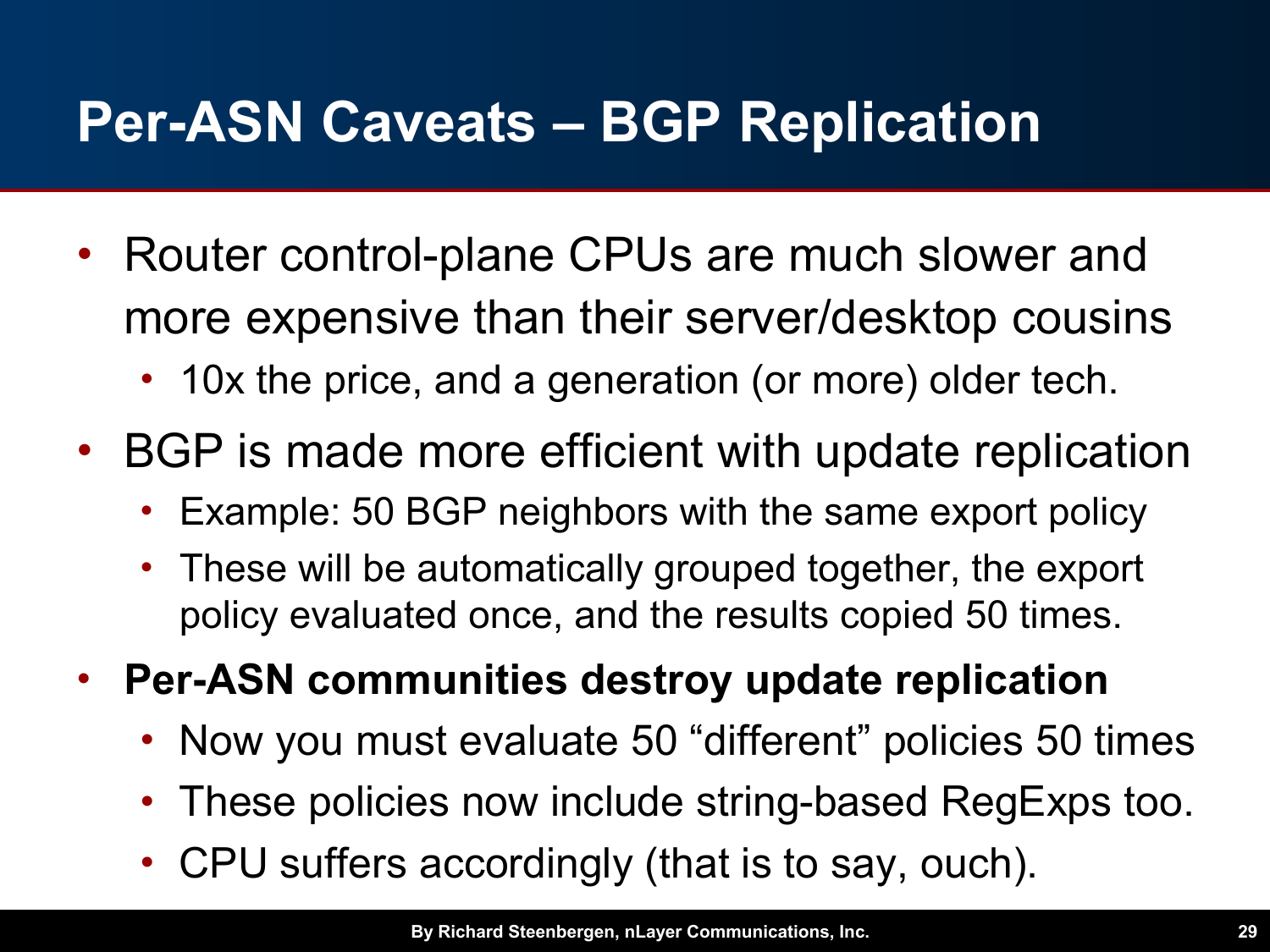# **BGP Replication and CPU impact**

- How harmful is breaking BGP update replication?
	- The increase in policy evaluation CPU is linear
		- 50 peers without update replication = 50x the CPU of 1 peer
	- But this is a huge percentage of the BGP CPU use
		- Even exporting 1 prefix, the entire table must be evaluated
		- Every routing change requires 50 re-evaluations
	- Memory usage also increases linearly
		- Every neighbor now has its own Adjacent RIB Out
- Brand new RP CPUs are able to handle this load
	- But older HW may require upgrades or slow to a crawl
	- May also accelerate the need for upgrades in the future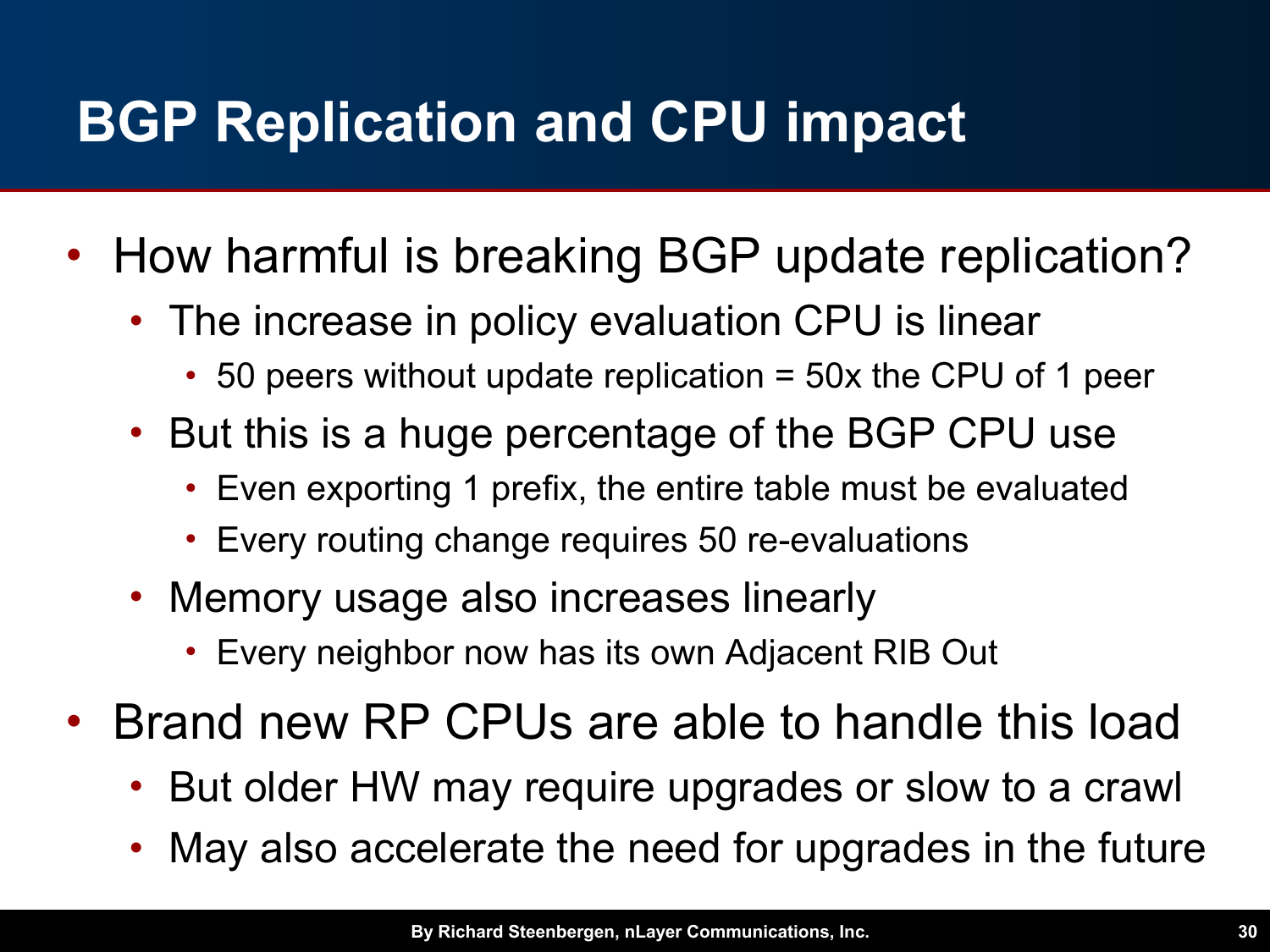# **Advanced Features**

### Dynamic/Automatic Policies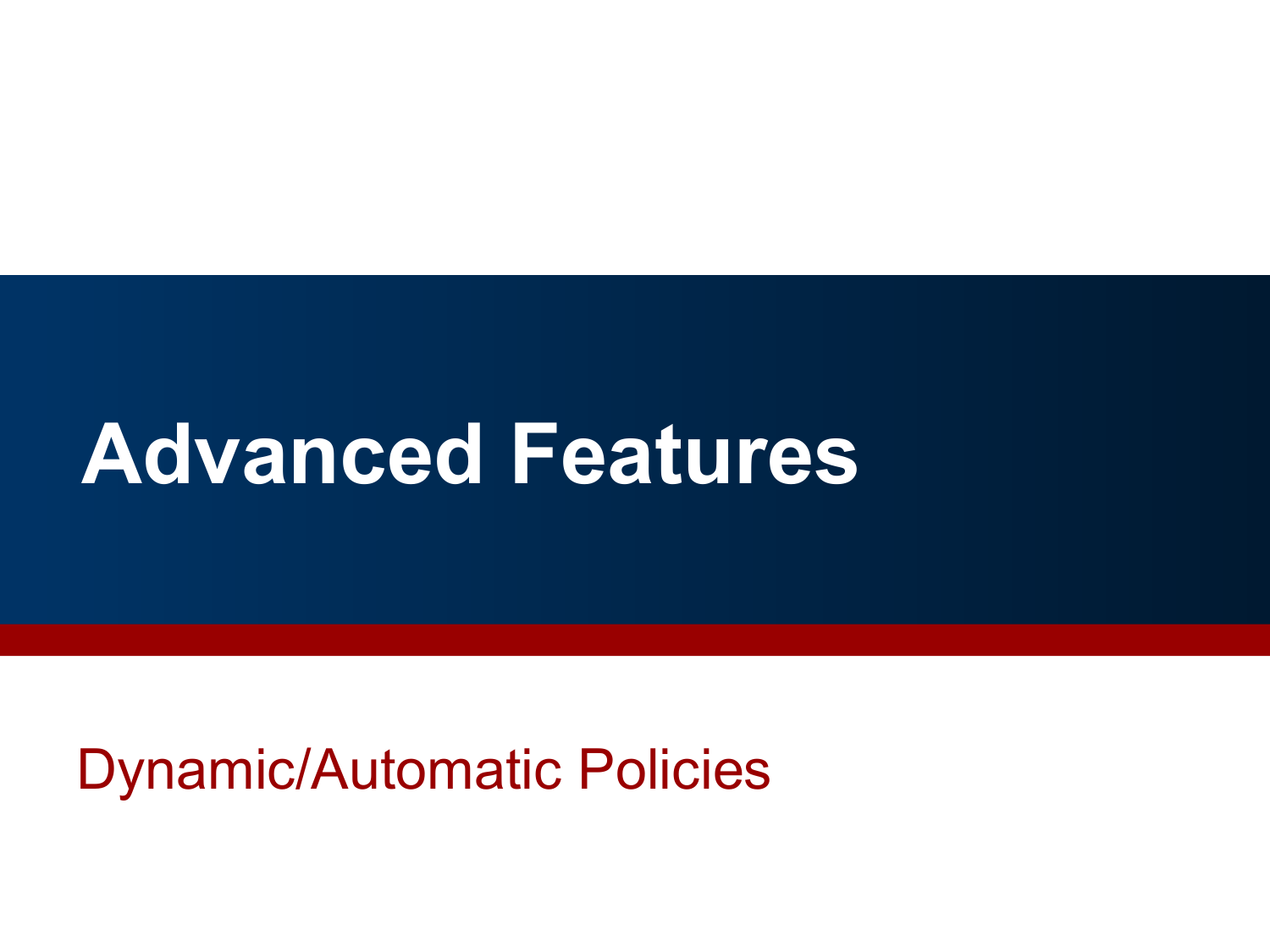## **Important Caveats – Dynamic Policies**

- Under both IOS and JUNOS, Per-ASN actions require a unique route-map/policy per ASN
	- Creating a unique policy per ASN can be timeconsuming and introduces potential for mistakes.
- There are currently two major approaches to automating Per-ASN BGP Communities
	- Script-based creation of the individual policies
	- Dynamic policies which can evaluate properties of the neighbor they are currently being applied to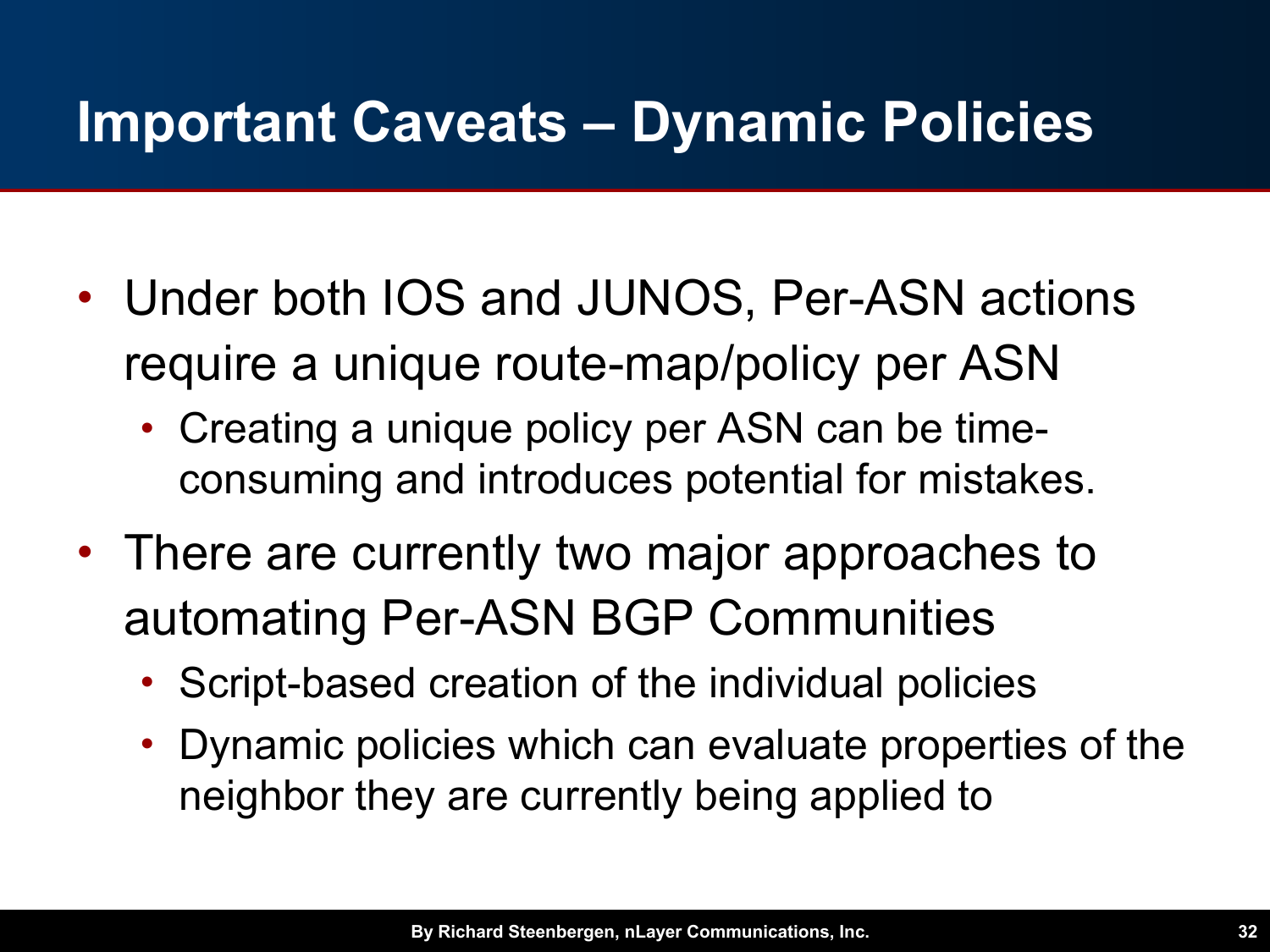# **Juniper – Automatic Policies**

- "Commit scripts" introduced in JUNOS 7.4
	- Essentially small XSLT programs which transform the configuration at commit-time, allowing users to write "programs" and "macros" in their configuration.
	- SLAX alternative syntax introduced in JUNOS 8.2
		- Much more C/Perl-like, less XML-ish. Easy to convert.
- This turns out to be a great way to automate Per-ASN BGP communities.
- Also great for automating "location tags".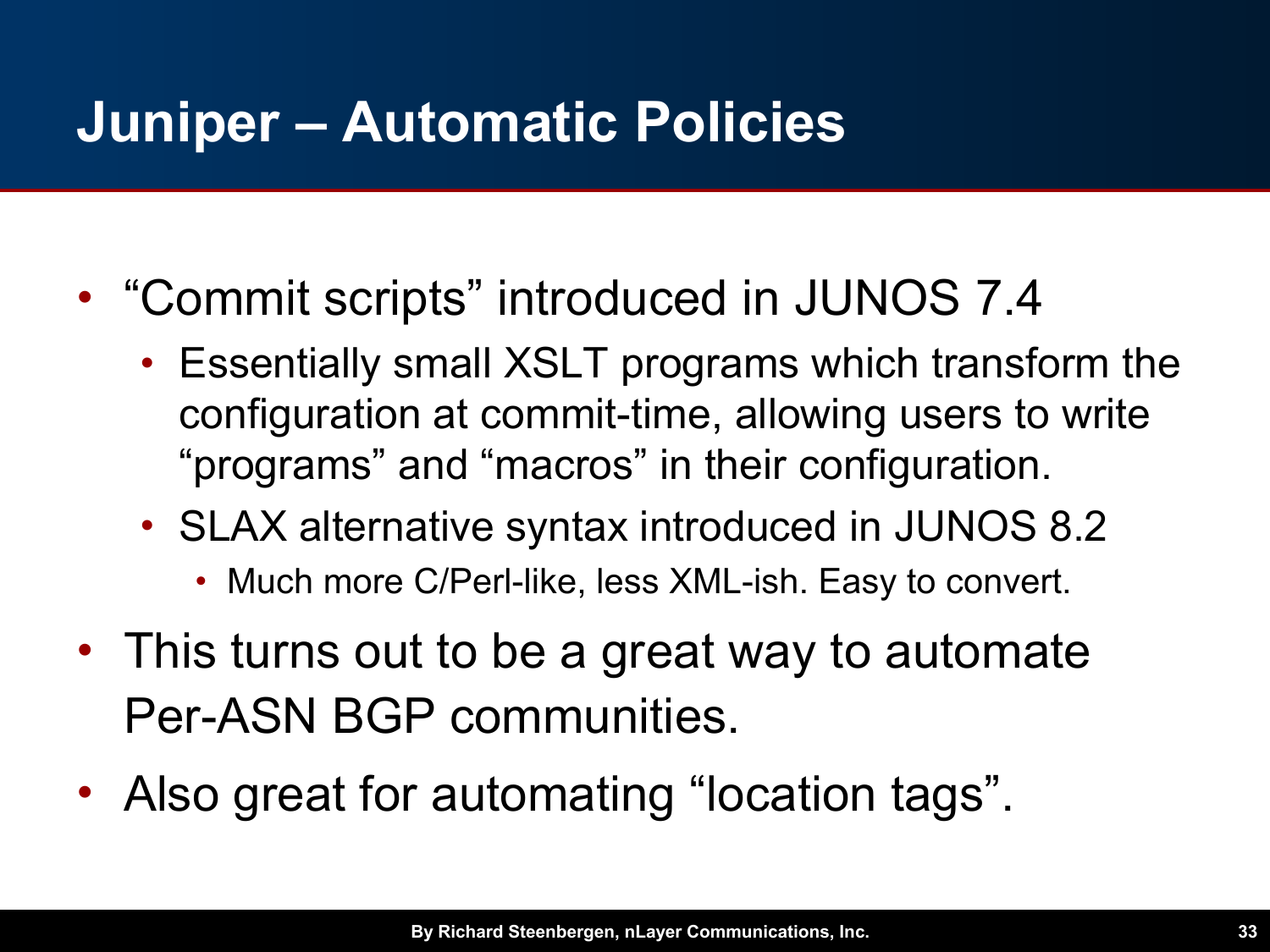# **Juniper - Commit Script Example**

- In our example we define a "location" macro:
	- system { location { apply-macro bgp { city 16; continent 1; region 2; … } }
	- And use this data to automatically create the communities and referencing policies.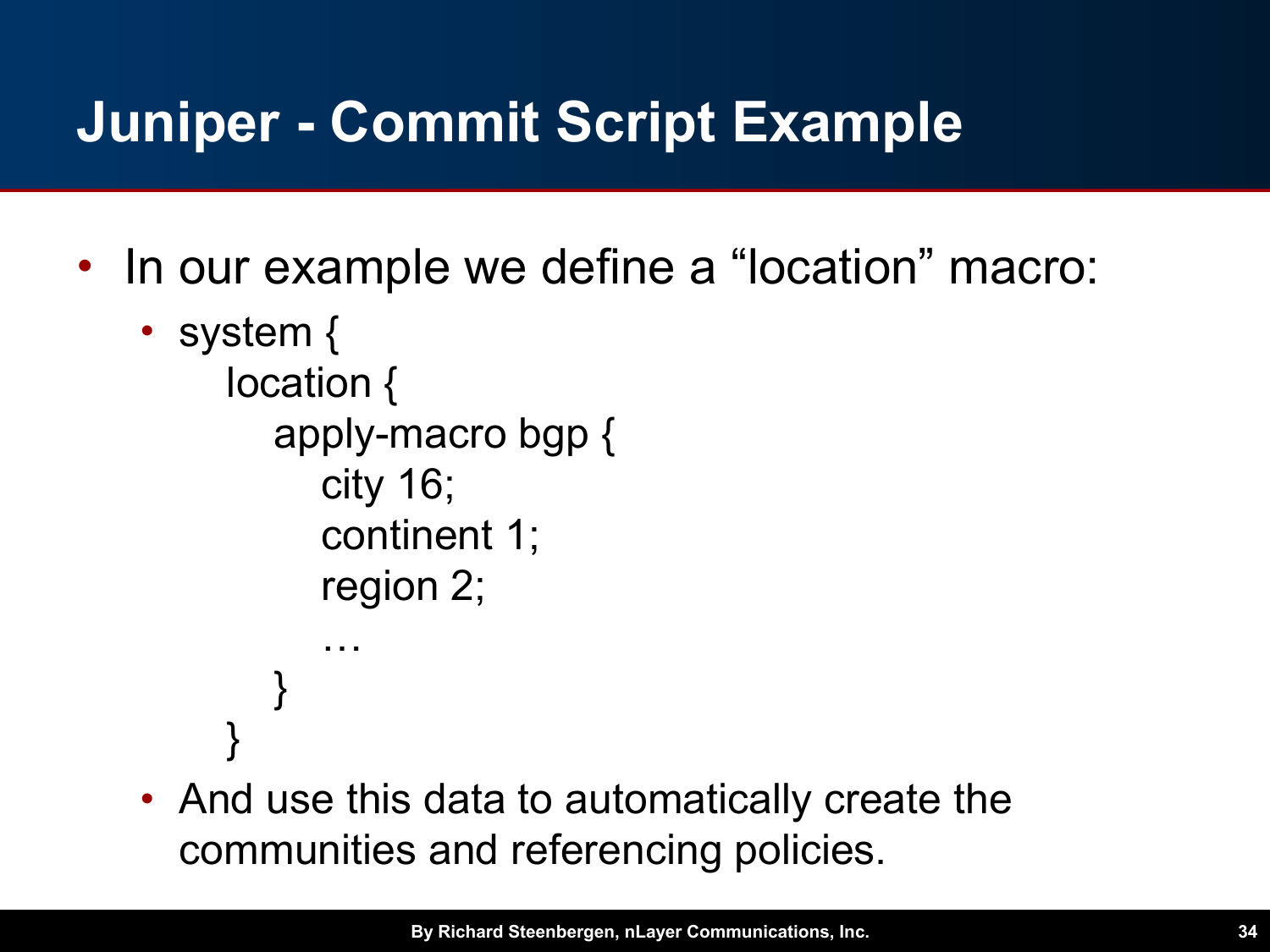# **Juniper – Commit Script Example**

• Simple example SLAX pseudo-code:

…

}

• var \$location = system/location/apply-macro[bgp]; var \$cont = \$location/data['continent']/value; var \$region = \$location/data['region']/value; var \$city = \$location/data['city']/value;

for-each (protocols/bgp/group/neighbor[peer-as]) { call example(\$asn, \$name, \$cont, \$region, \$city);

Calls this "function" for every configured neighbor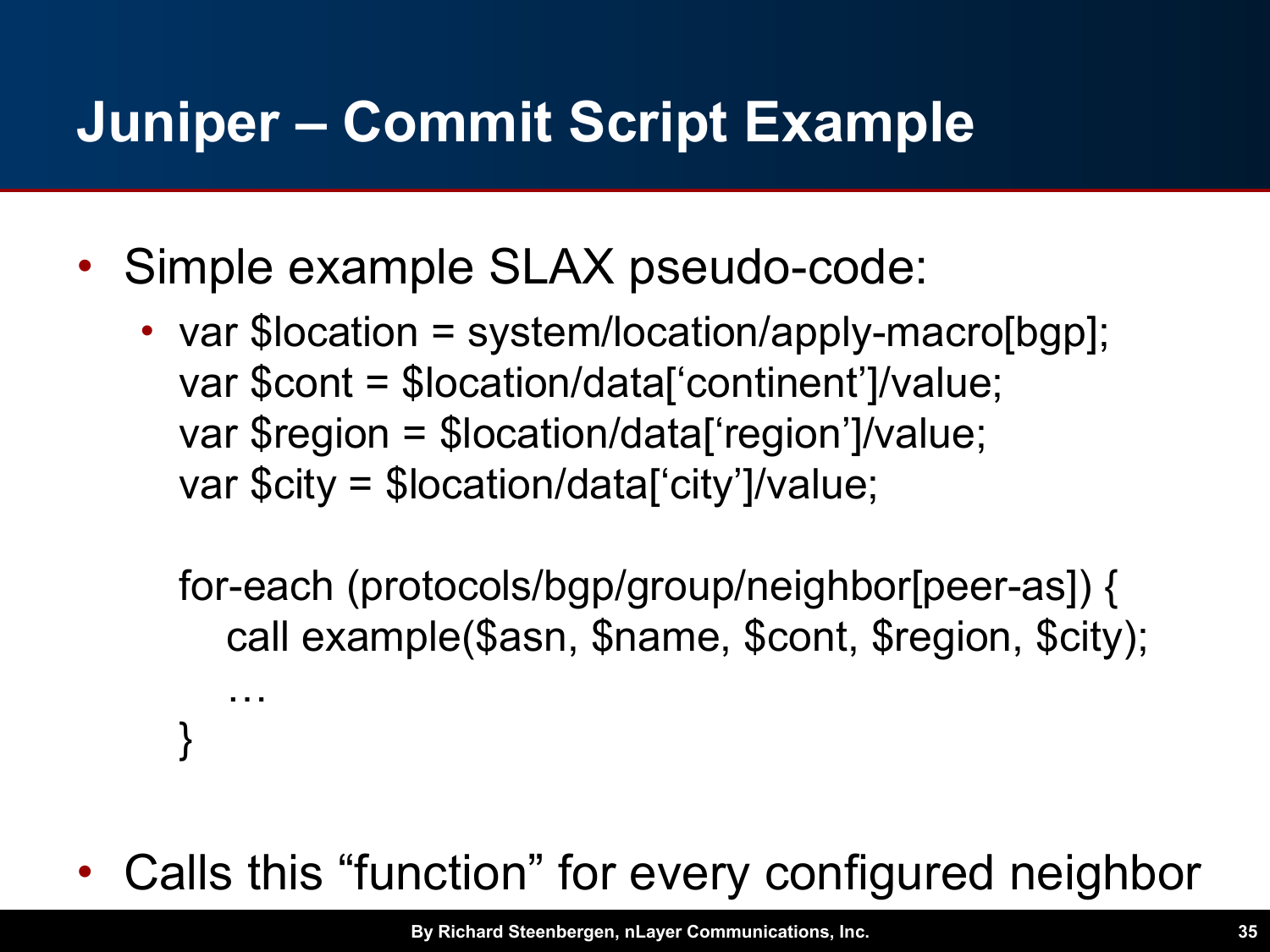# **Juniper – Commit Script Examples**

• Dynamically creates community expressions that look like this: community MATCH 3356 PREPEND ONE members "^3356:1((000)|(010)|(012)|(116))\$"; community MATCH\_3356\_PREPEND\_TWO members "^3356:2((000)|(010)|(012)|(116))\$"; community MATCH\_3356\_PREPEND\_THREE members "^3356:3((000)|(010)|(012)|(116))\$"; community MATCH\_3356\_PREPEND\_FOUR members "^3356:4((000)|(010)|(012)|(116))\$"; community MATCH\_3356\_MED\_ZERO members "^3356:5((000)|(010)|(012)|(116))\$"; community MATCH\_3356\_DENY\_EXPORT members "^3356:6((000)|(010)|(012)|(116))\$"; community MATCH\_3356\_FORCE\_EXPORT members "^3356:9((000)|(010)|(012)|(116))\$";

#### And the policies which reference these expressions

```
term PREPEND_ONE {
   from community MATCH_3356_PREPEND_ONE;
   then as-path-prepend "1234";
}
term PREPEND_TWO {
   from community MATCH_3356_PREPEND_TWO;
   then as-path-prepend "1234 1234";
```
}

…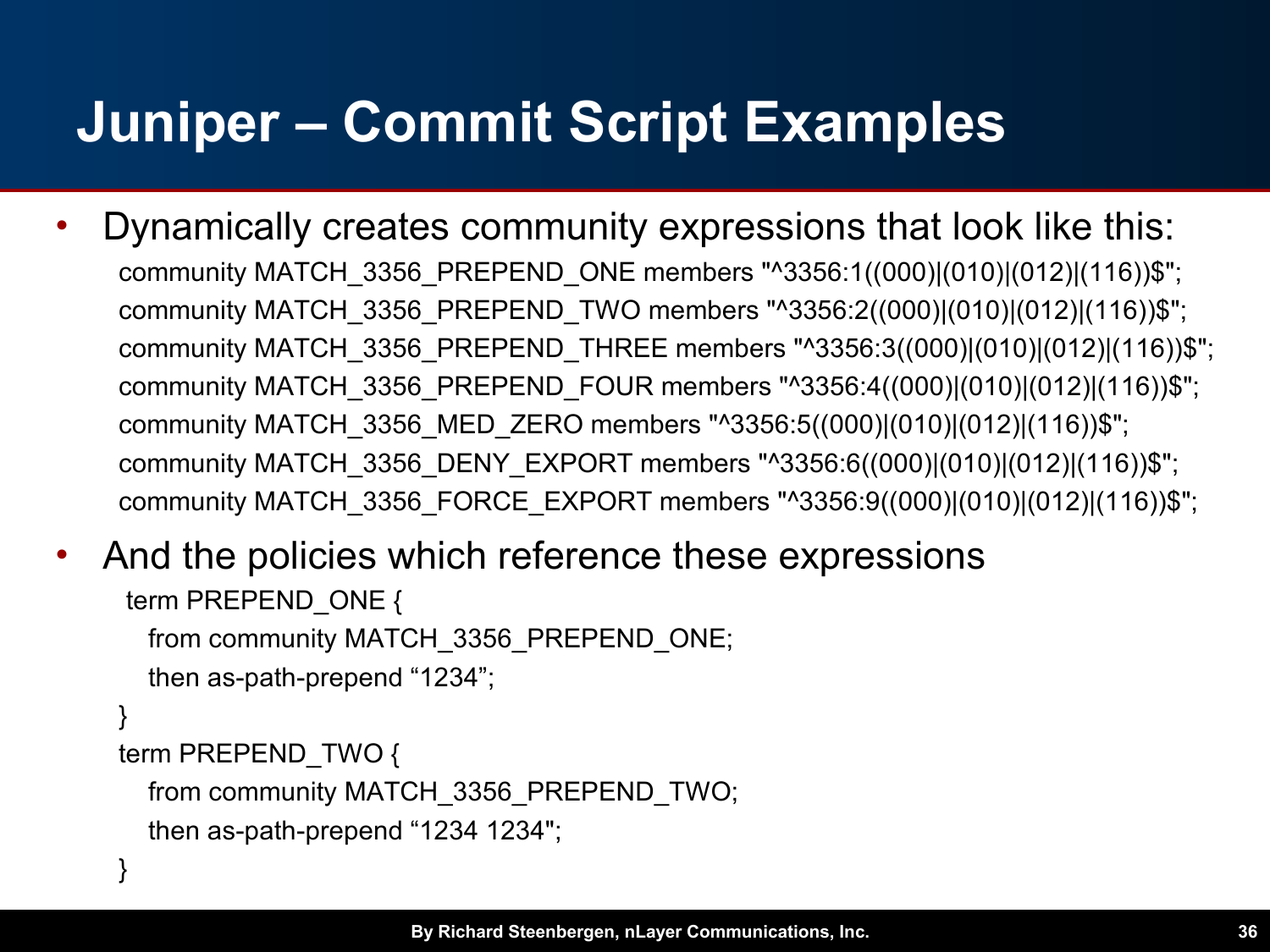# **Juniper – Commit Script Example**

• Insert the newly created policies into the import/export policy chains

```
for-each (protocols/bgp/group/neighbor[peer-as]) {
      var $import = jcs:first-of(import, ../import, ../../import);
     var $export = jcs:first-of(export, ../export, ../../export);
     var \sin first = \sin port[position() = 1];
     var $out first = $export[position() = 1];
      call jcs:emit-change($tag = 'transient-change') {
        with \text{Scontent} = \{ <import> $import;
            <import insert="after" name=$in_first> "AUTOCOMM-" _ peer-as _ "-IN"; 
            <export> $export;
            <export insert="after" name=$out_first> "AUTOCOMM-" _ peer-as _ "-OUT";
         }
  }
}
```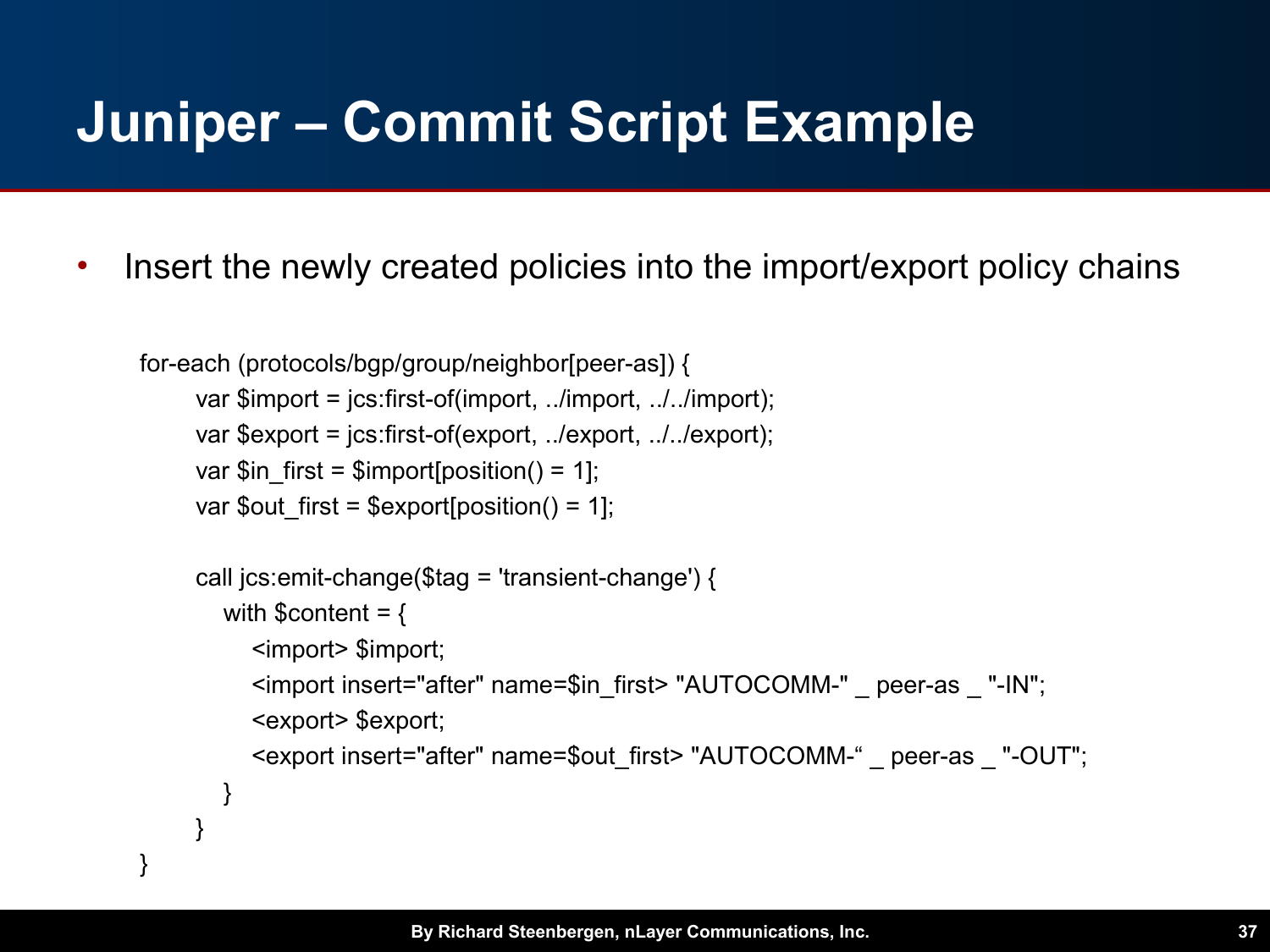# **IOS XR – Dynamic Policies**

• Cisco takes the opposite approach of Juniper, by using dynamic policies in IOS XR

• IOS-XR will let you do:

route-policy PEER-OUT

if community matches-any (peeras:1, peeras:1111) then

prepend as-path 7132 1

endif

if community matches-any (peeras:2, peeras:2111) then

prepend as-path 7132 2

endif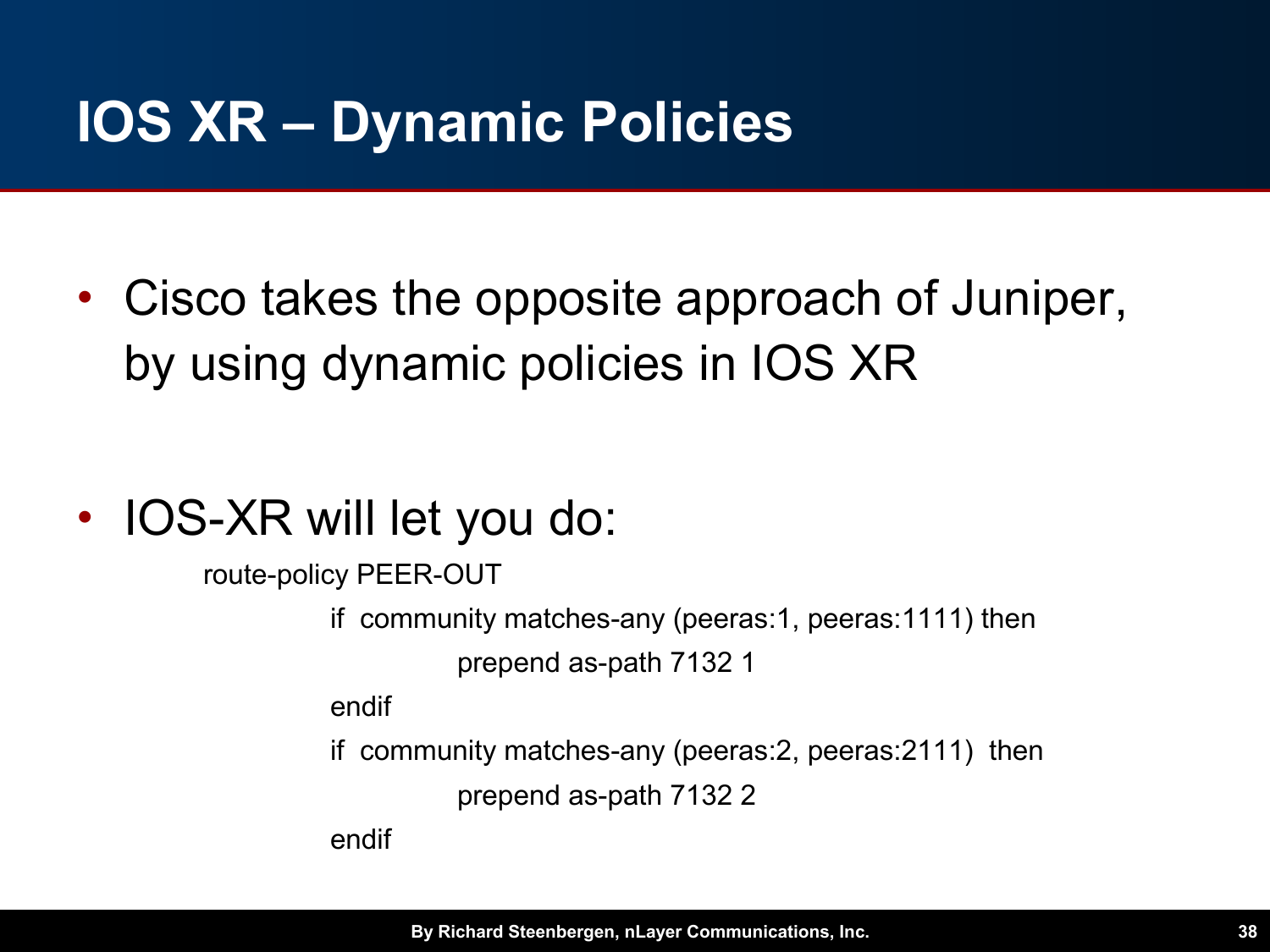# **IOS XR – Dynamic Policies**

• Unfortunately, IOS XR will not currently do:

route-policy PEER-OUT

if community matches-any ( ios-regex '\$peeras:1', ios-regex '\$peeras:1...1') then prepend as-path 7132 1

endif

- Unable to evaluate "\$peeras" variable in Regexp
- This results in a limited feature-set, or some number of unique policies still being required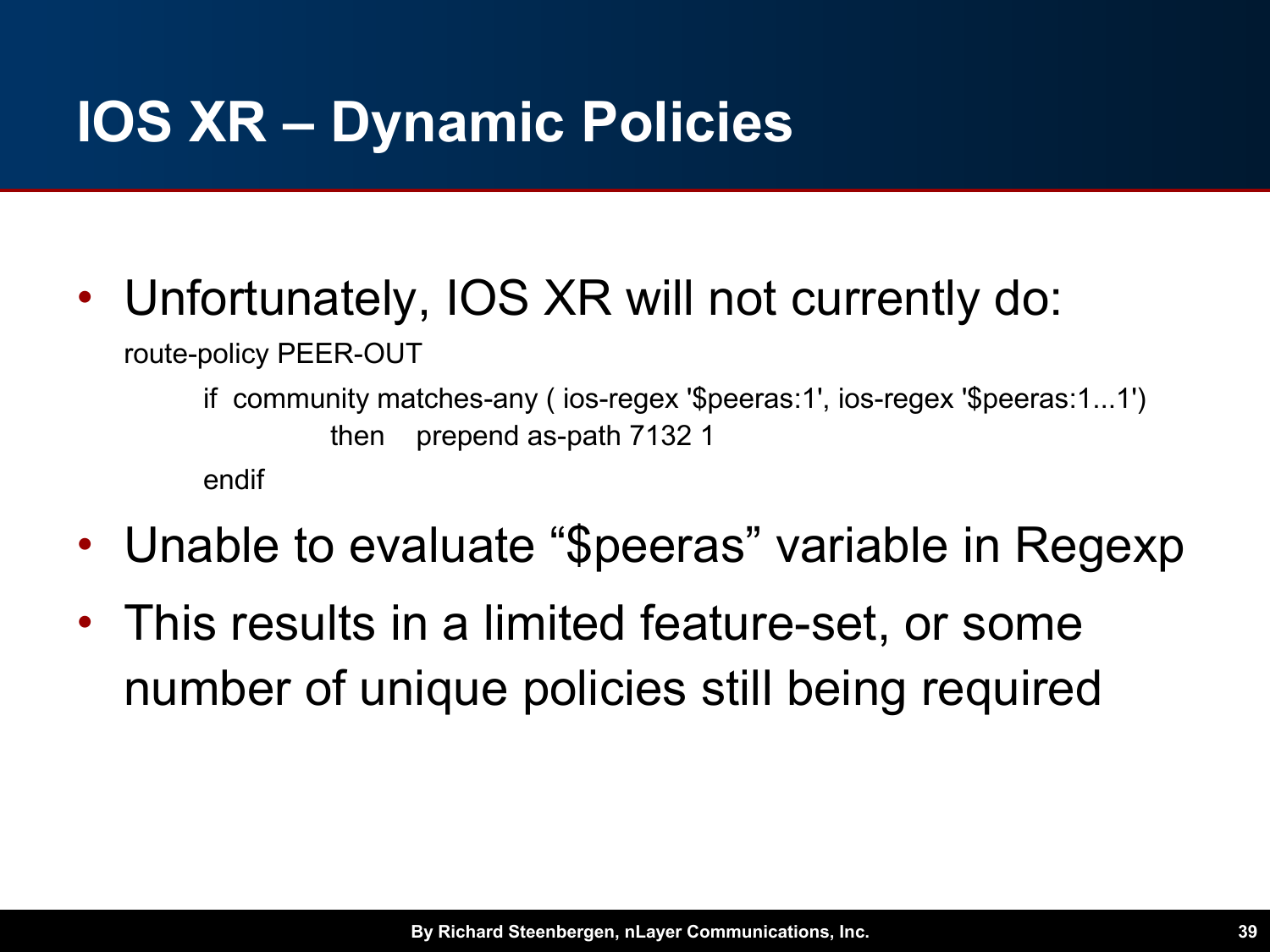## **Important Caveats – Practical Usage**

- Be sure to watch for greedy RegExp evaluations
	- E.g. "1239:123." matches 1239:1234 and 1239:12345
- Protect your expressions with  $\land$  and \$ or ()
	- Cisco/IOS
		- ip community-list expanded NAME permit " (1234:123.) "
	- JUNOS
		- community NAME members "^1234:123.\$"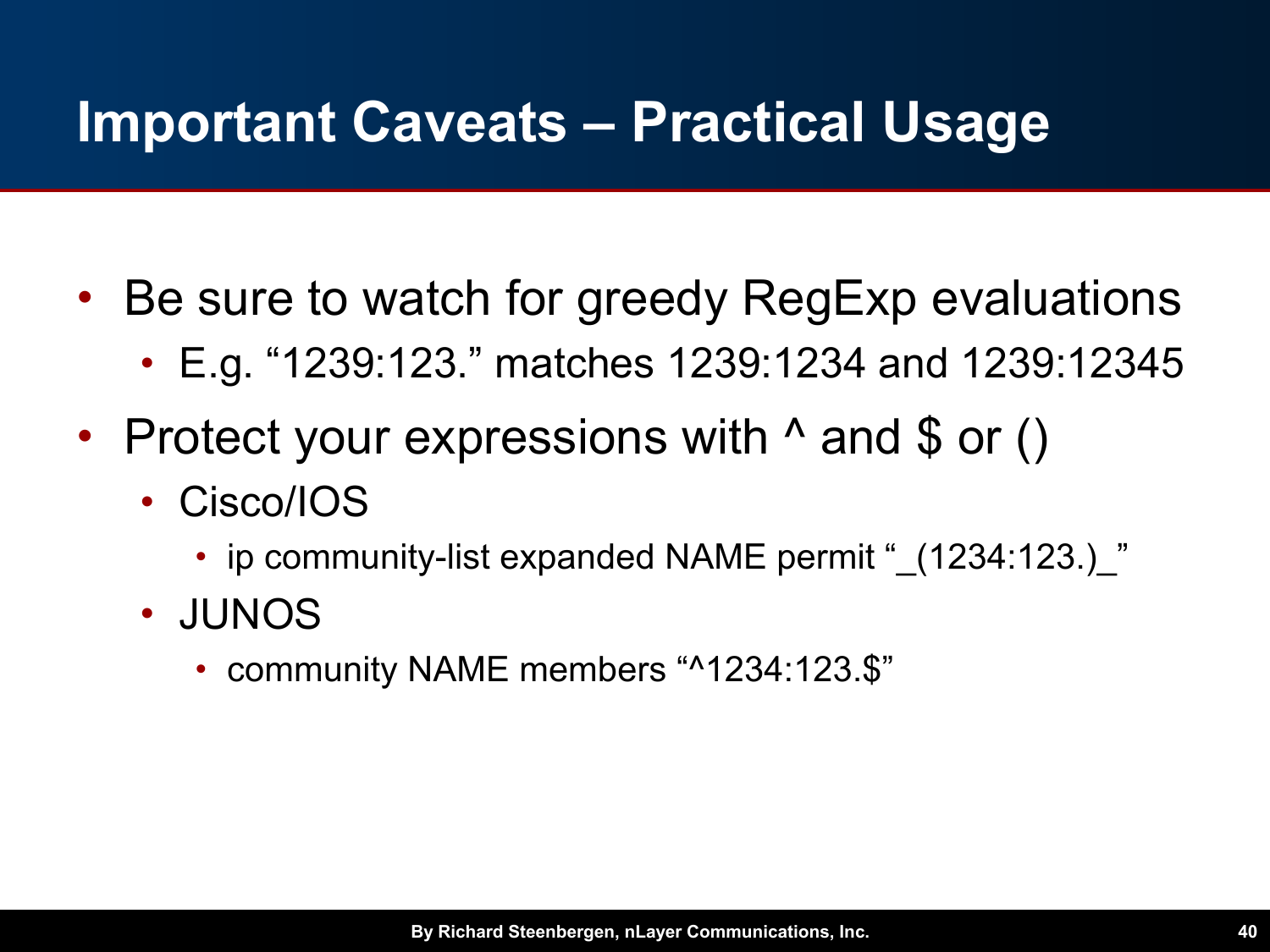# **Extra Caveats**

### Selective Advertisements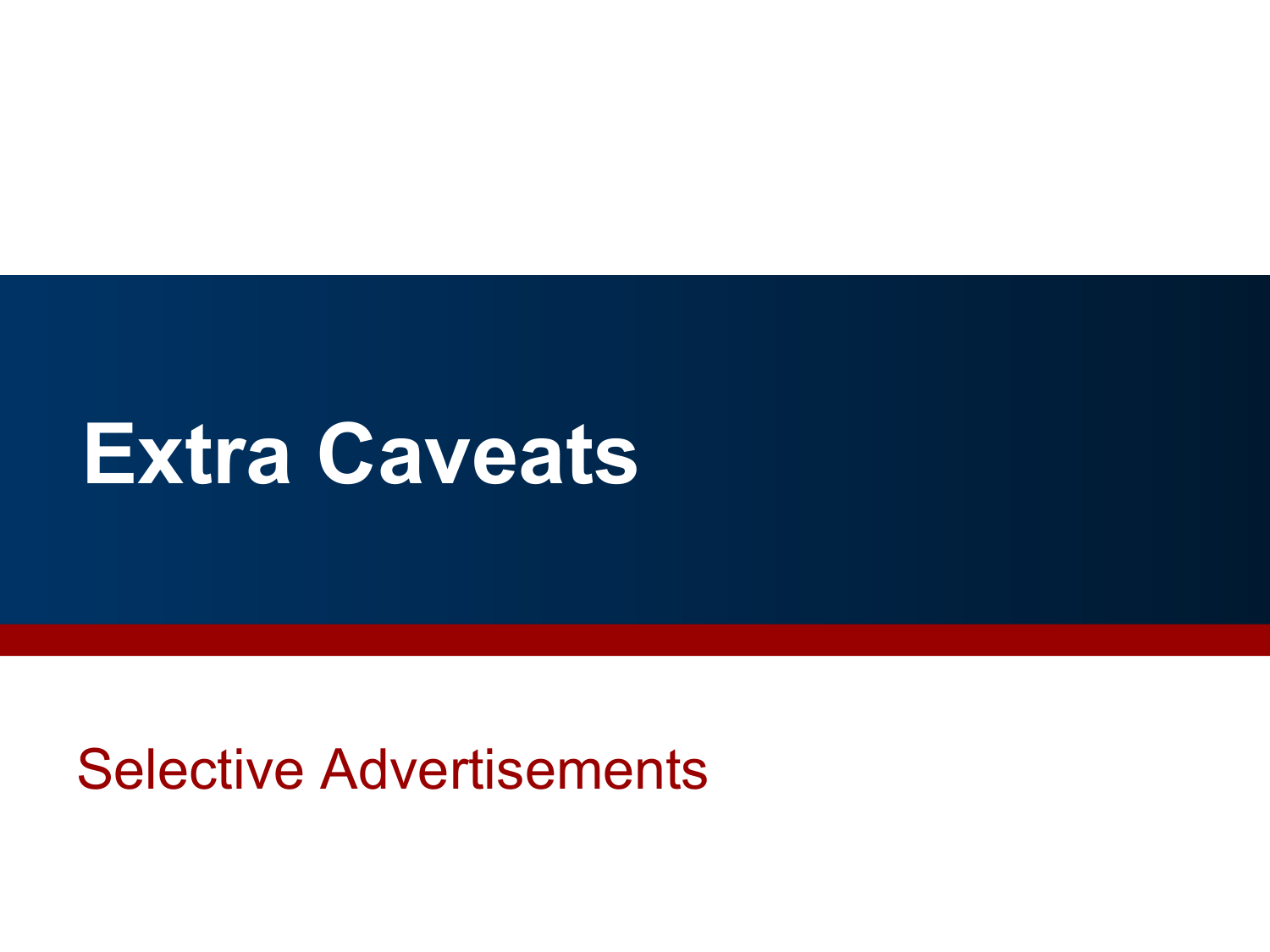#### **Important Caveats – Selective Advertisements**

- Allowing for selective policy options can result in bad consequences
	- Customer A is a customer of ISP A and Customer B
	- ISP A and ISP B are settlement-free peers
	- Customer A transmits 10.0.0.0/20 to ISP A and Customer B.
	- Customer A transmits 10.0.0.0/24 to ISP B to not be exported to peers, only customers.
	- Customer B advertises 10.0.0.0/20 to ISP A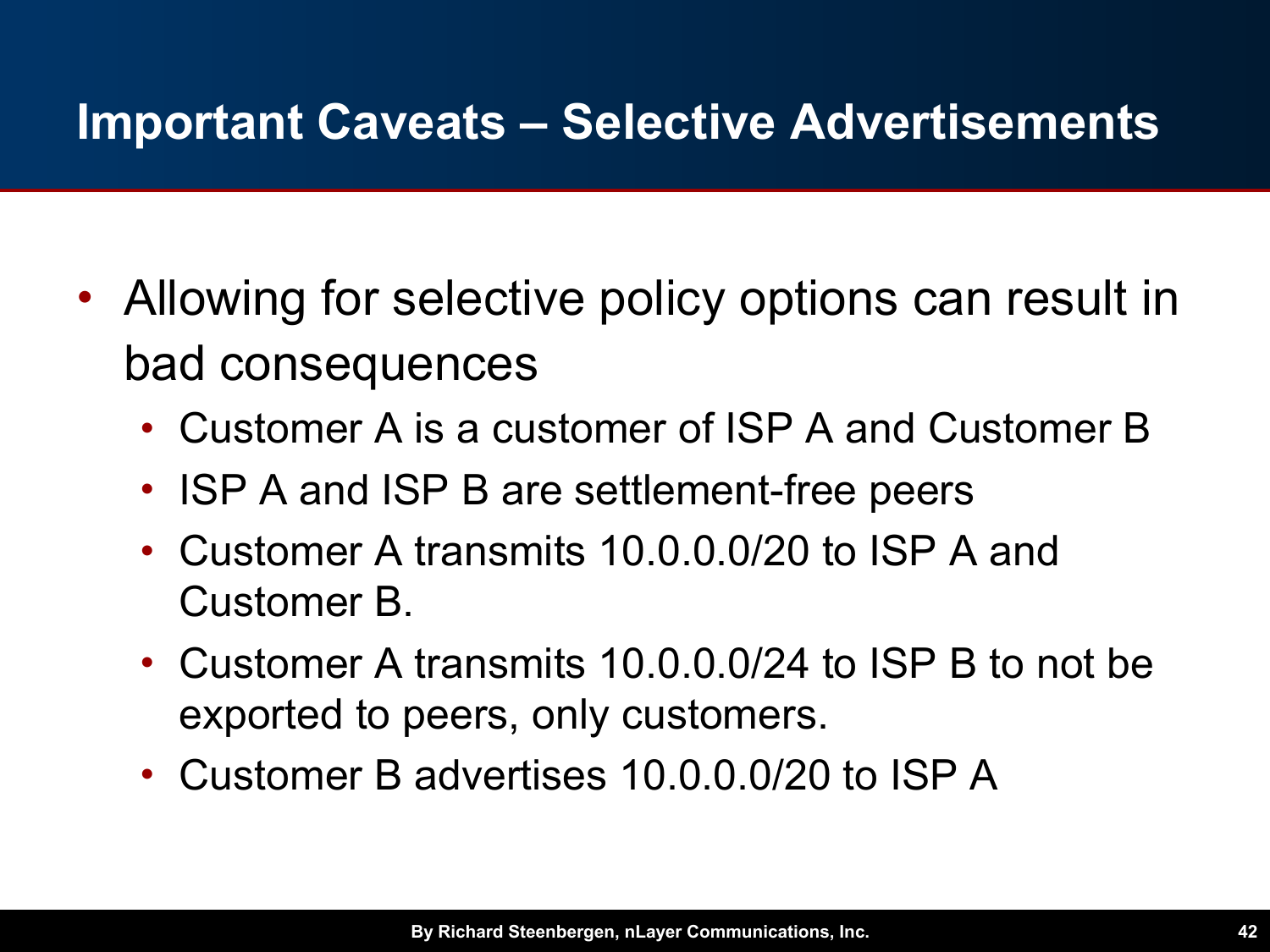### **Important Caveats – Selective Advertisements (2)**

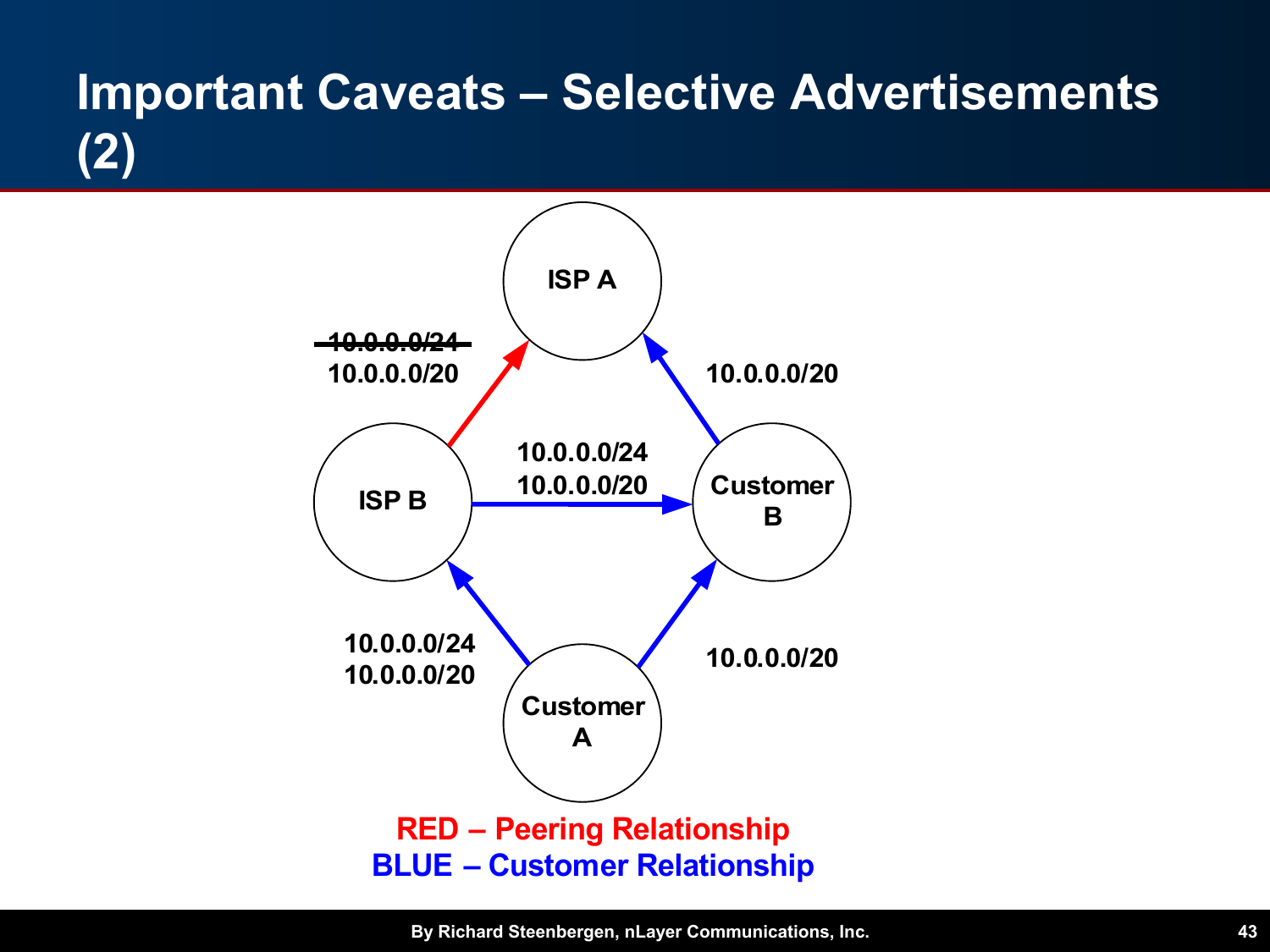#### **Important Caveats – Selective Advertisements**

- ISP A prefers 10.0.0.0/20 via Customer B (default to prefer customers over peer routes)
- Packets from ISP A -> Customer A are routed via Customer B.
- ISP B performs anti-spoofing filters on Customer B, resulting in traffic to Customer A being dropped.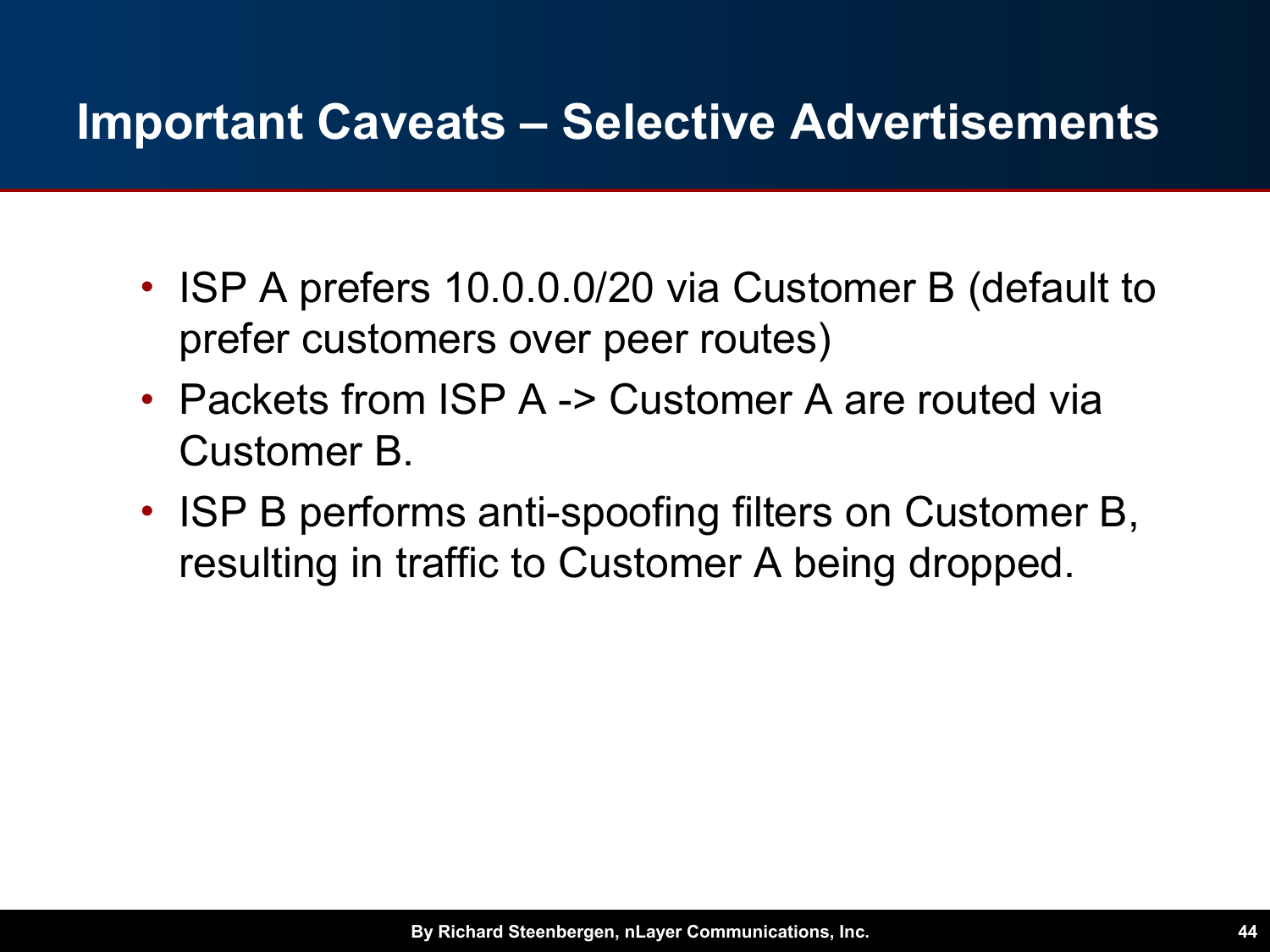#### **Important Caveats – Selective Advertisements**

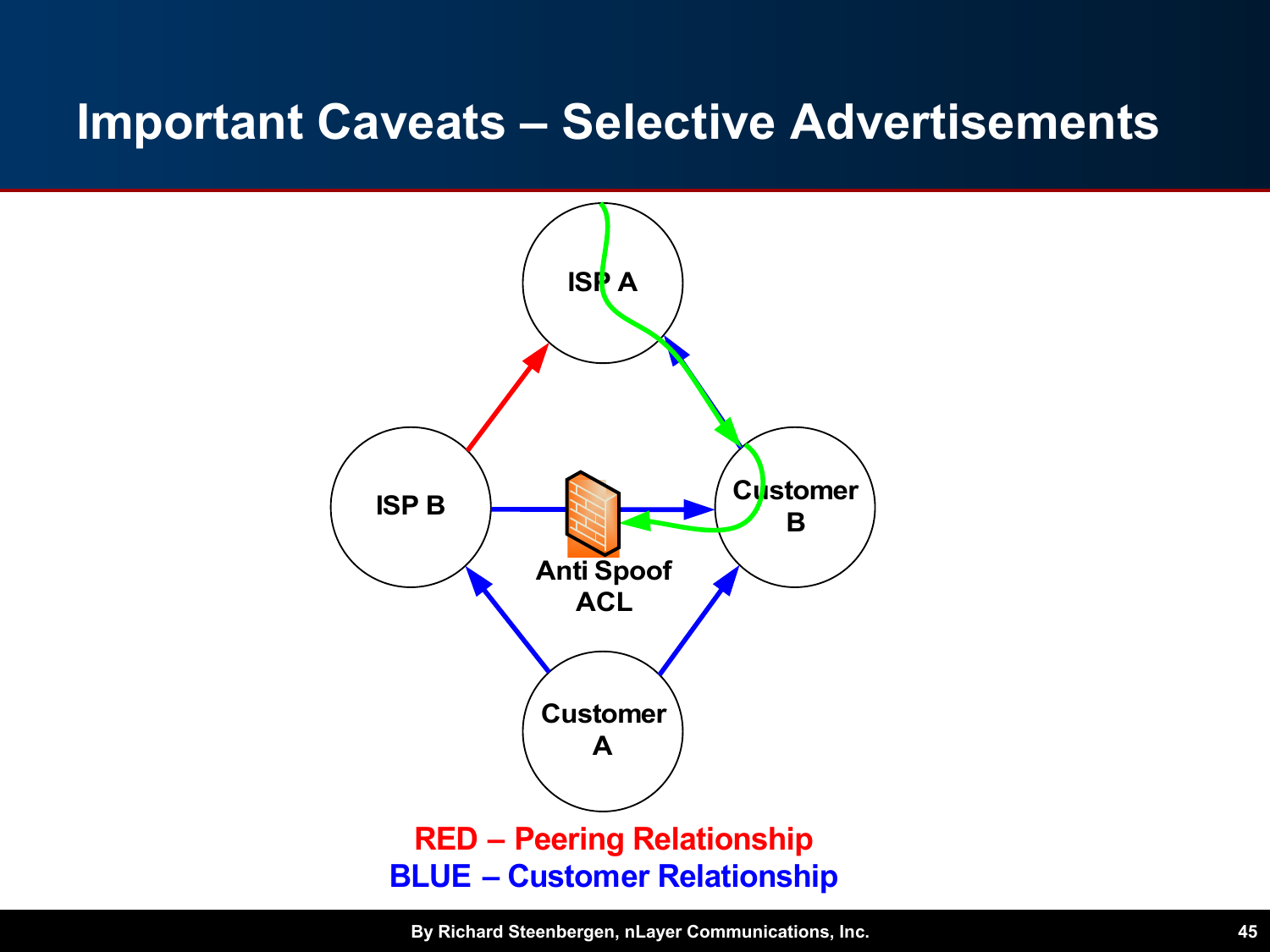# **A Complete Example**

### Donated by nLayer Communications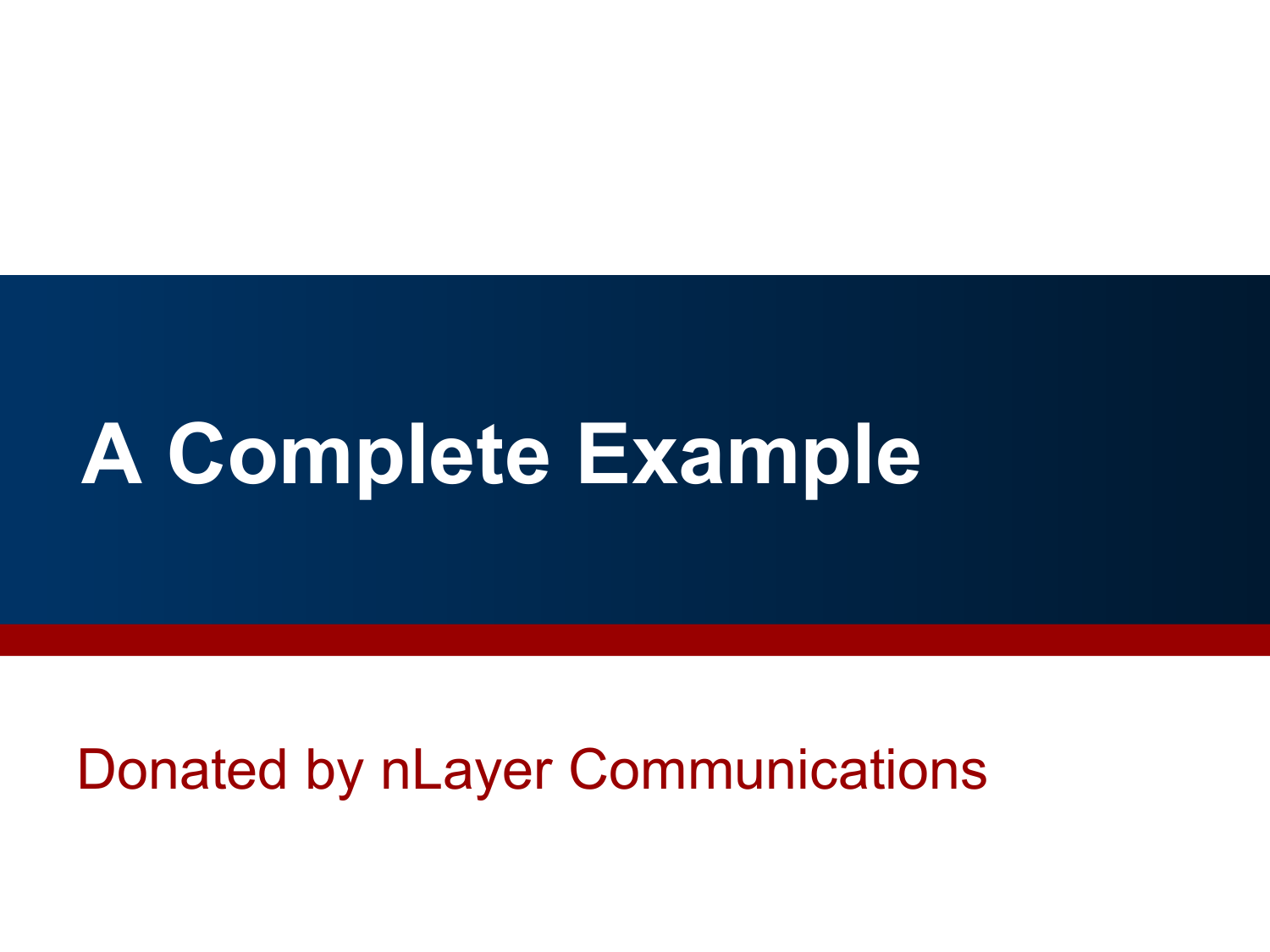- 5 Digit Informational Tag Format
- 4436 TCRPP
	- T Type of Relationship
	- C Continent Code
	- R Region Code
	- PP POP Code (City Code)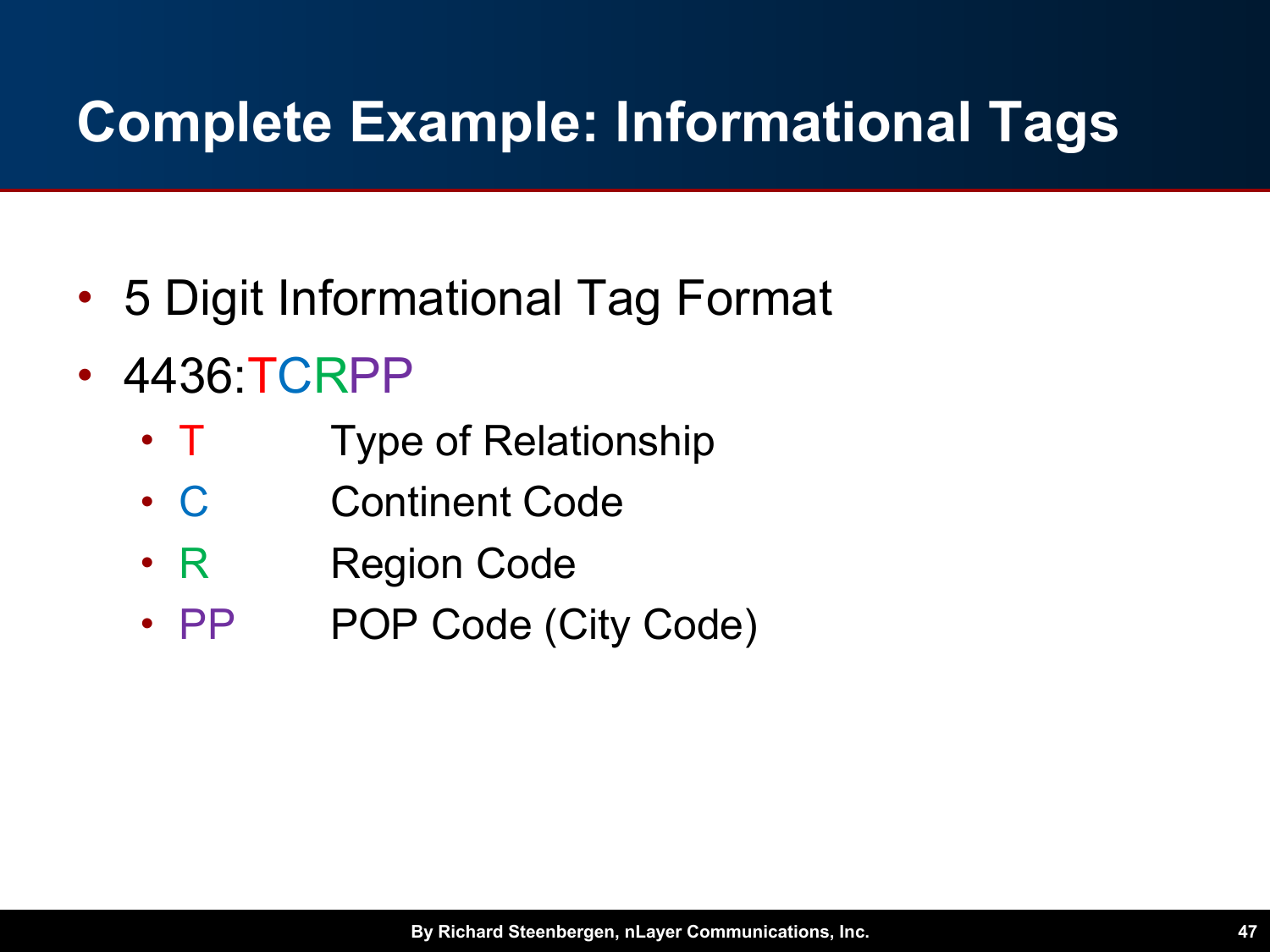#### • Type of Relationship

- 1 Transit
- 2 Public Peer
- 3 Private Peer
- 4 Customer
- 5 Internal

### • Note 5 is the practical limit due to 0-65535 range.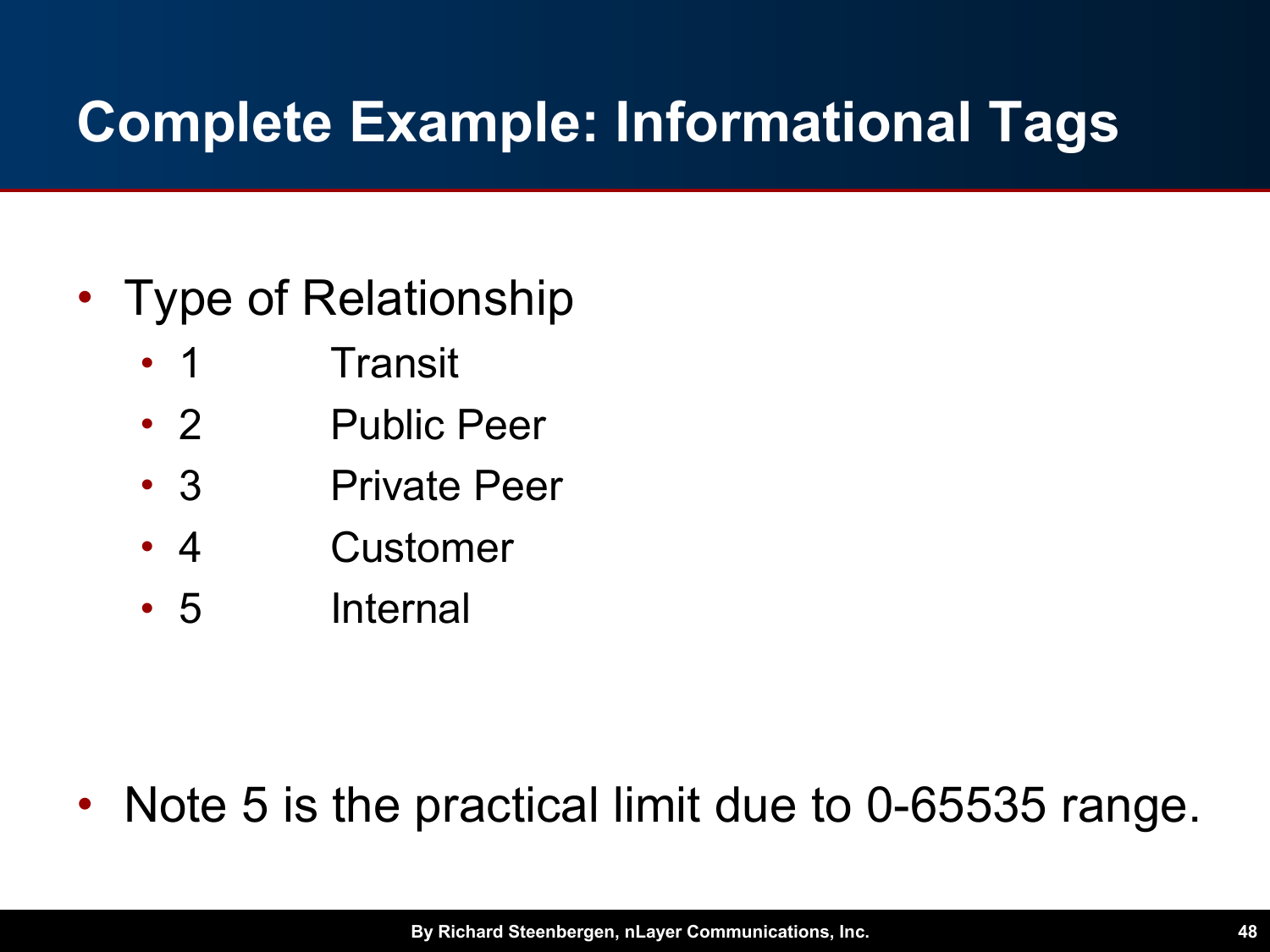- Continent Code (Subcontinents too)
	- 1 **North America**
	- 2 Europe
	- 3 Asia
	- 4 Australia
	- 5 South America
	- 6 Africa
	- 7 Middle East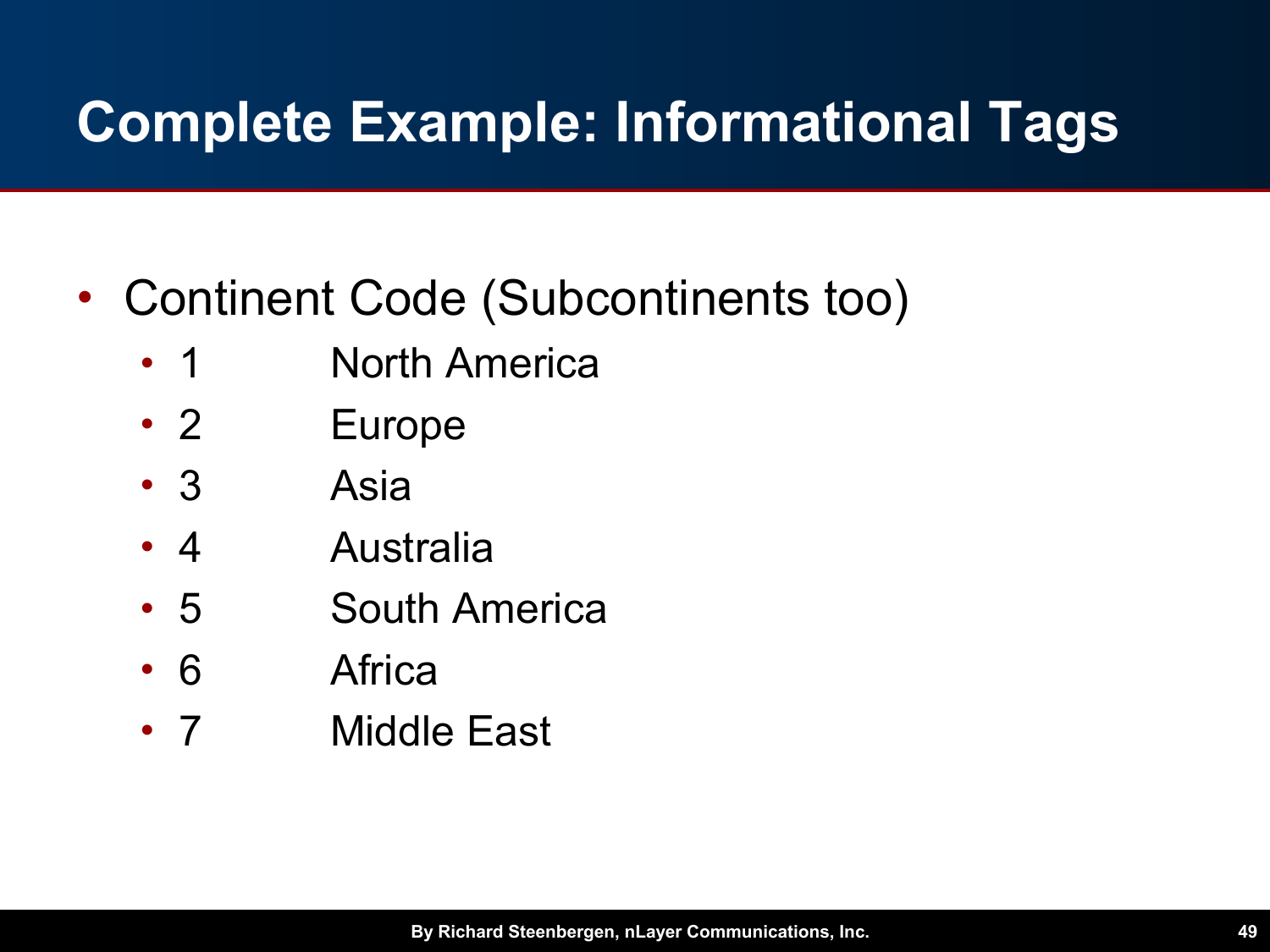- Region Code (North American Example)
	- 1 Morth-West (ex: Seattle)
	- 2 **North (ex: Chicago)**
	- 3 North-East (ex: New York, Boston)
	- 4 West (ex: San Francisco, San Jose)
	- 5 Central (ex: Denver, Kansas City)
	- 6 **East (ex: Washington DC)**
	- 7 South-West (ex: Los Angeles)
	- 8 South (ex: Dallas, Houston)
	- 9 South-East (ex: Atlanta, Miami)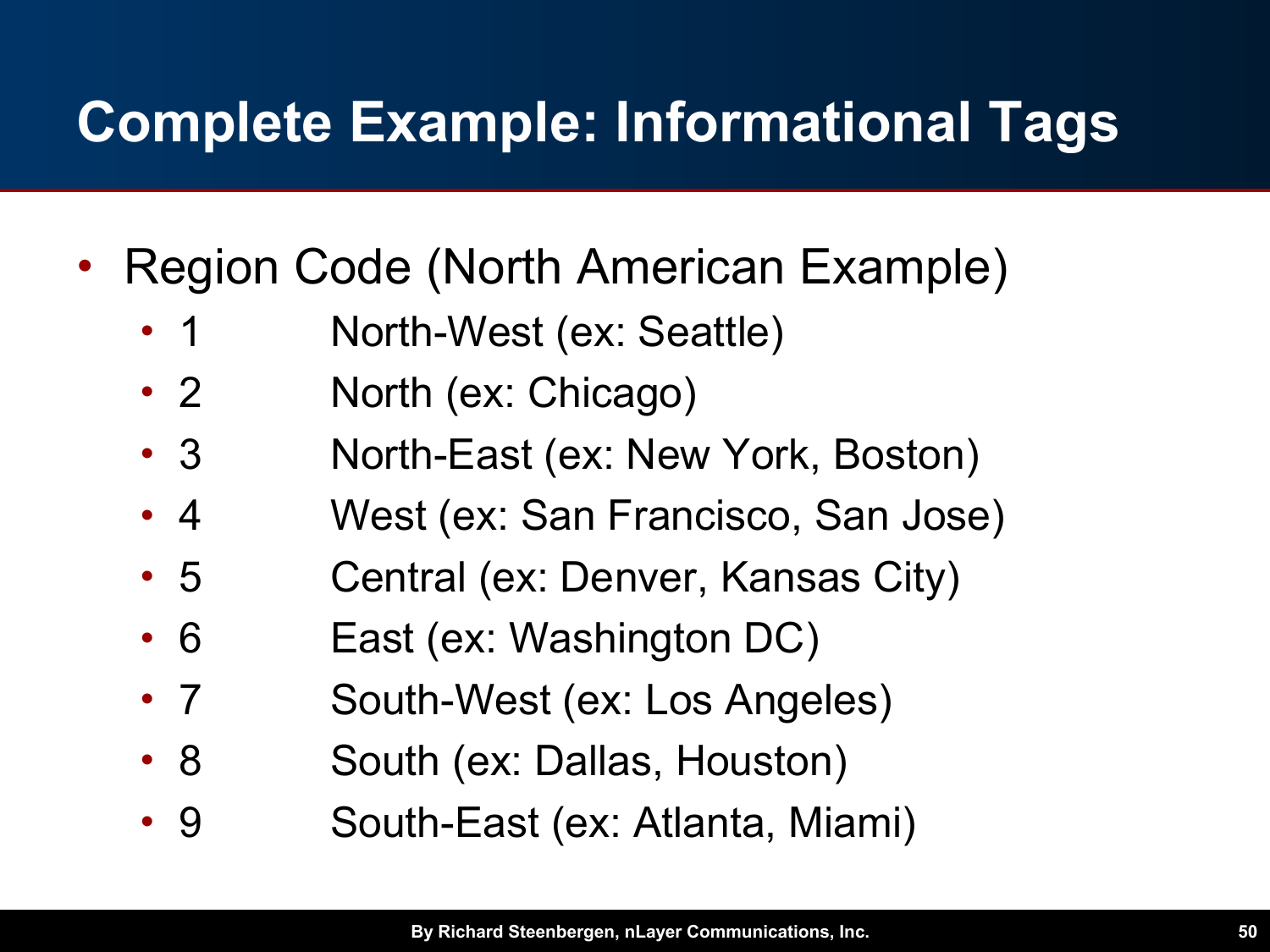- POP Code (City Code)
	- 11 Ashburn VA US
	- 12 New York NY US
	- 13 San Jose CA US
	- 14 Palo Alto CA US
	- 15 San Francisco CA US
	- 16 Chicago IL US
	- 17 Dallas TX US
	- 18 Los Angeles CA US
	- 19 Newark NJ US
	- etc, etc, etc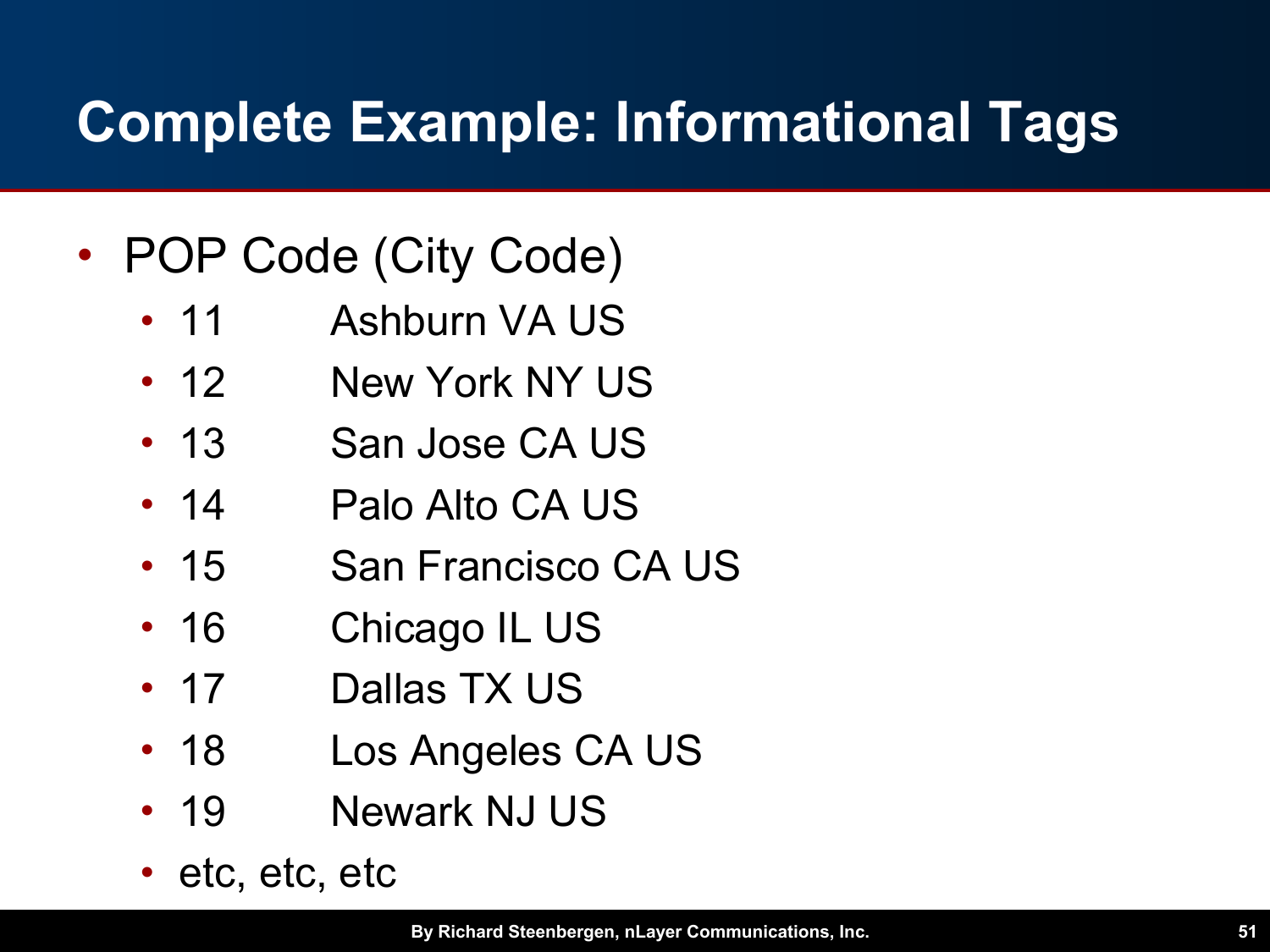- Import/Export Action Tag Format
- ASN:A0CR *or* ASN:A1PP
	- **ASN** Target Autonomous System
		- 65001 Transits
		- 65002 Peers
		- 65003 Customers
	- A Action Code
	- C Continent Code
	- R Region Code
	- PP POP Code (City Code)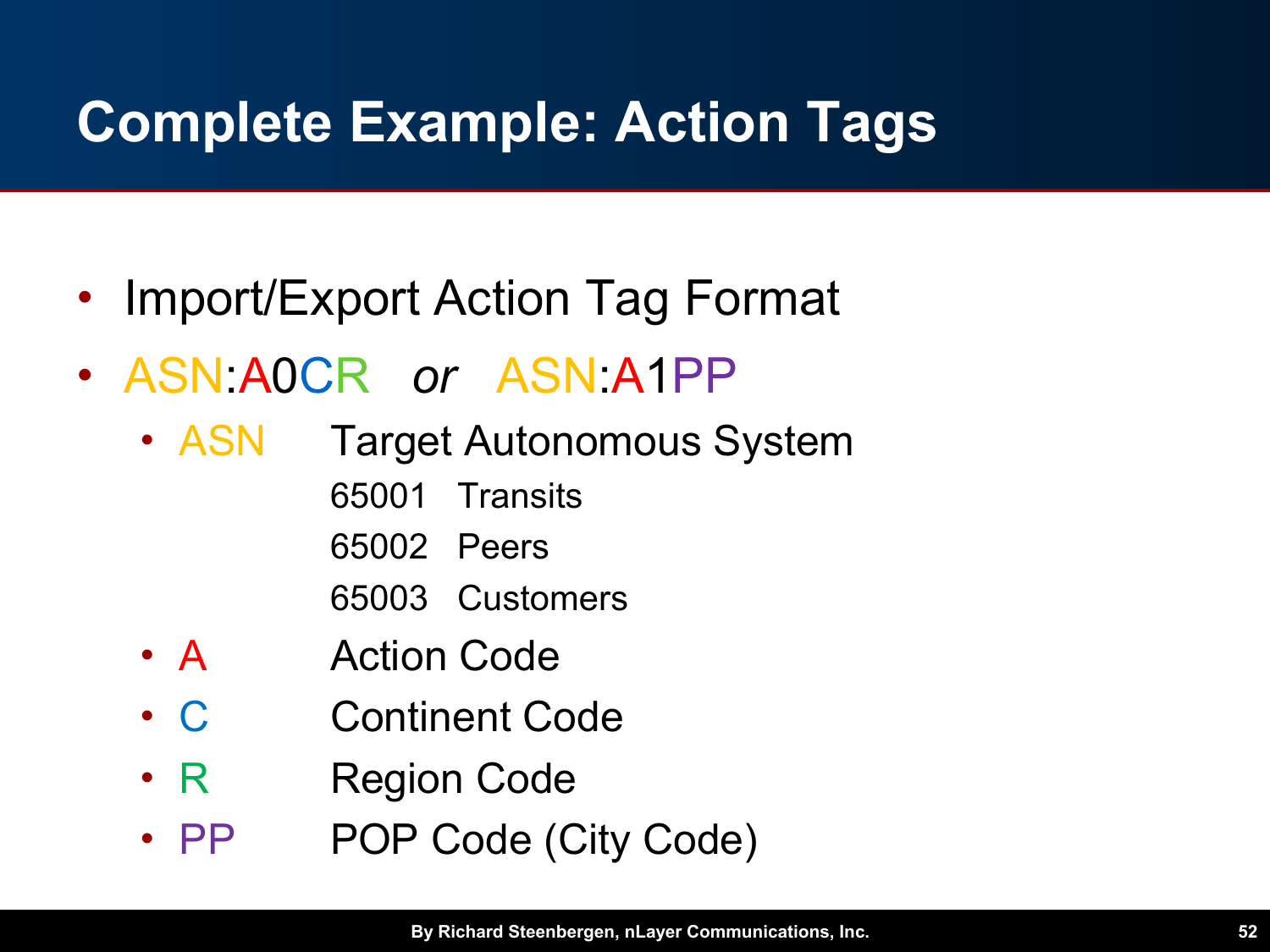- **Export Action Codes** 
	- 1 Prepend AS-PATH with 4436
	- 2 Prepend AS-PATH with 4436 4436
	- 3 Prepend AS-PATH with 4436 4436 4436
	- 4 **Prepend AS-PATH with 4436 4436 4436 4436**
	- 5 Reset Multi-Exit Discriminator (MED) to 0
	- 6 Set Do-Not-Export
	- 7 Override Do-Not-Export
	- 8 Set Do-Not-Import (applied at IBGP level)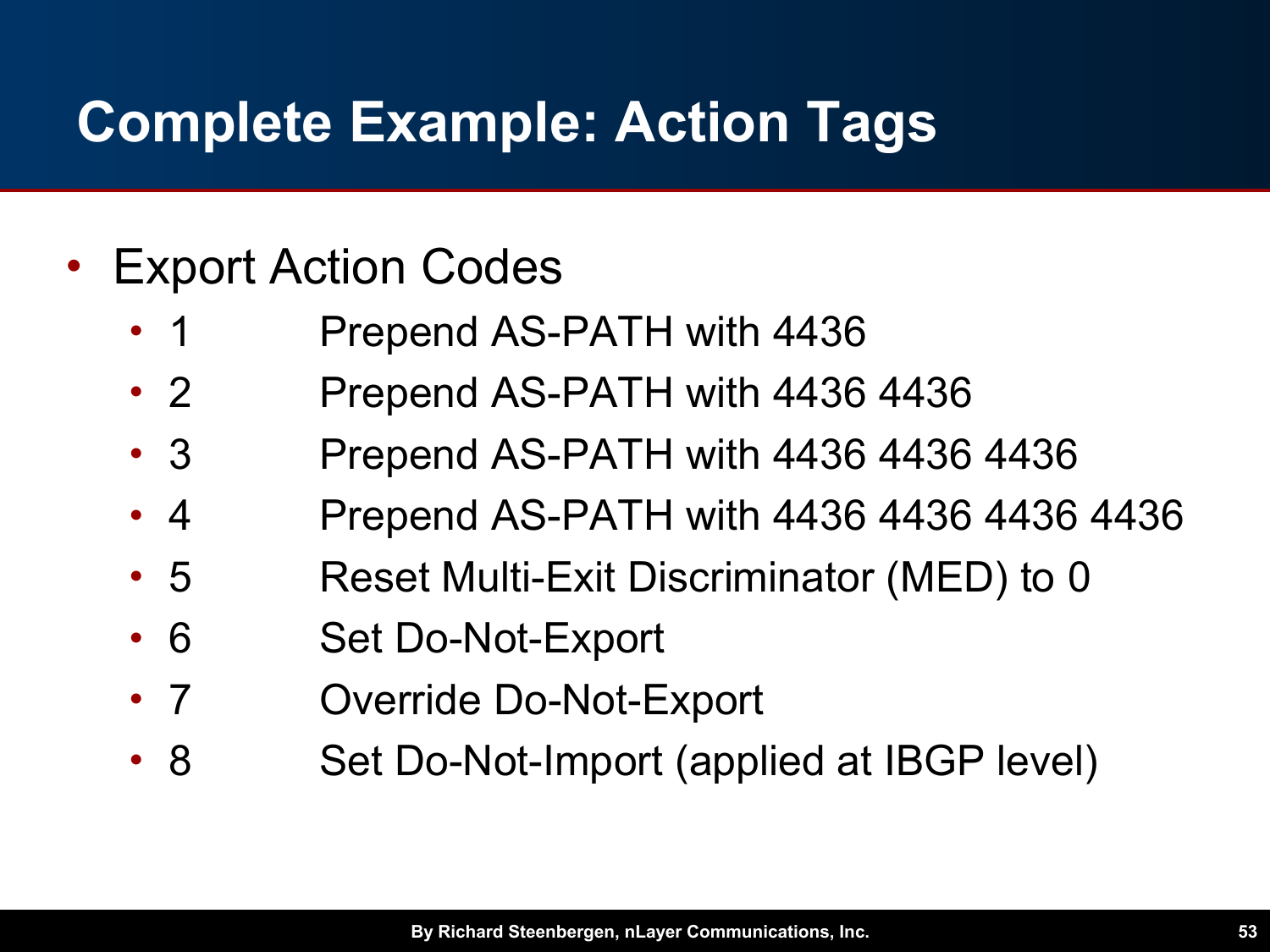- Local Preference Control Communities
	- 4436:50 Local-pref 50 (Backup Only)
	- 4436:100 Local-pref 100 (Transit preference)
	- 4436:150 Local-pref 150 (Between Transit/Peer)
	- 4436:200 Local-pref 200 (Peer preference)
	- 4436:250 Local-pref 250 (Between Peer/Customer)
	- 4436:300 Local-pref 300 (Customer preference)
	- 4436:350 Local-pref 350 (Above Customer)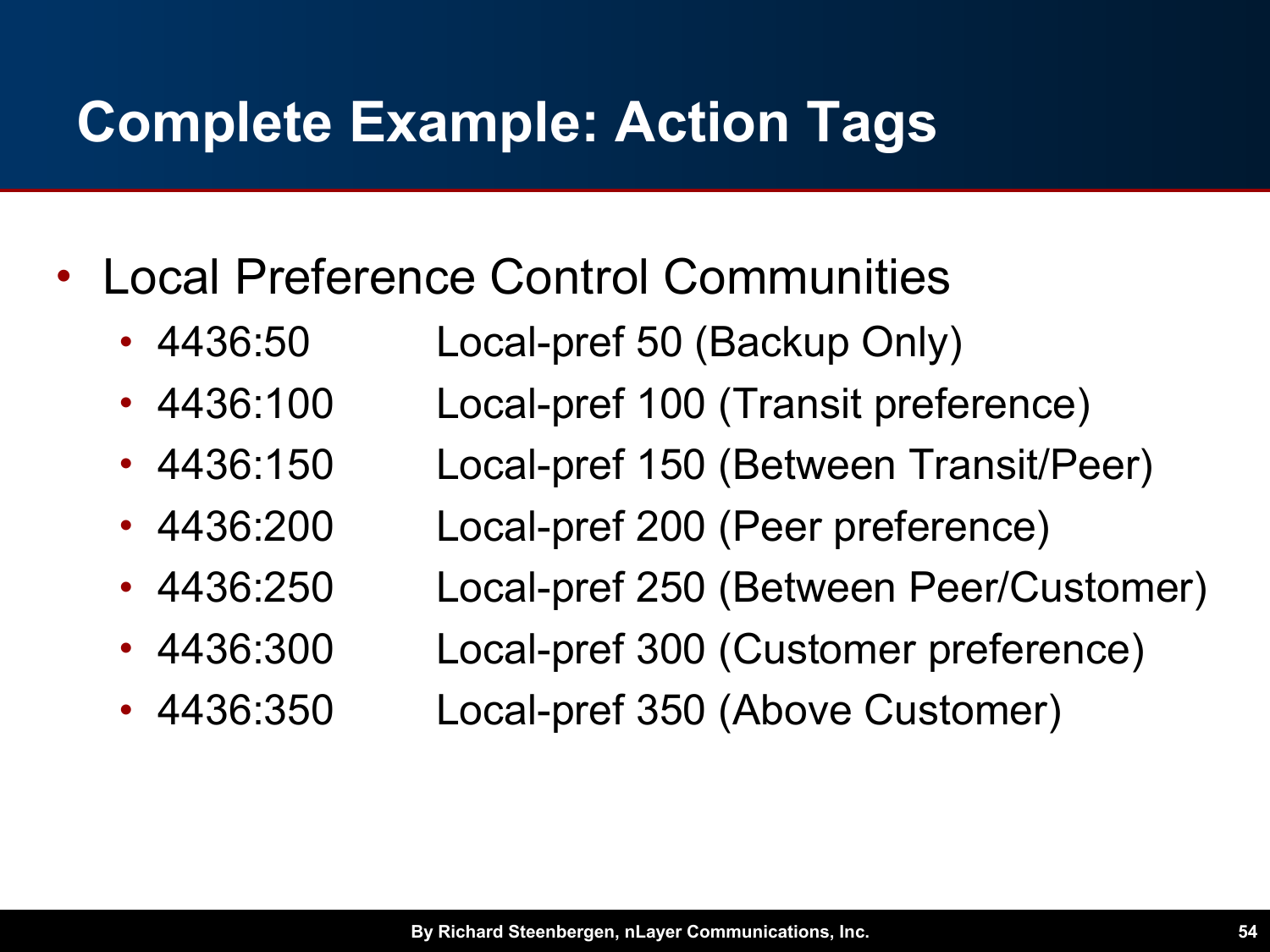#### • Other Actions

- 4436:666 Set Next-Hop to Null (Blackhole)
- 4436:999 Do not export outside of current region
- Code 999 is applied at the IBGP export level, to prevent a route from leaving the region where it was learned.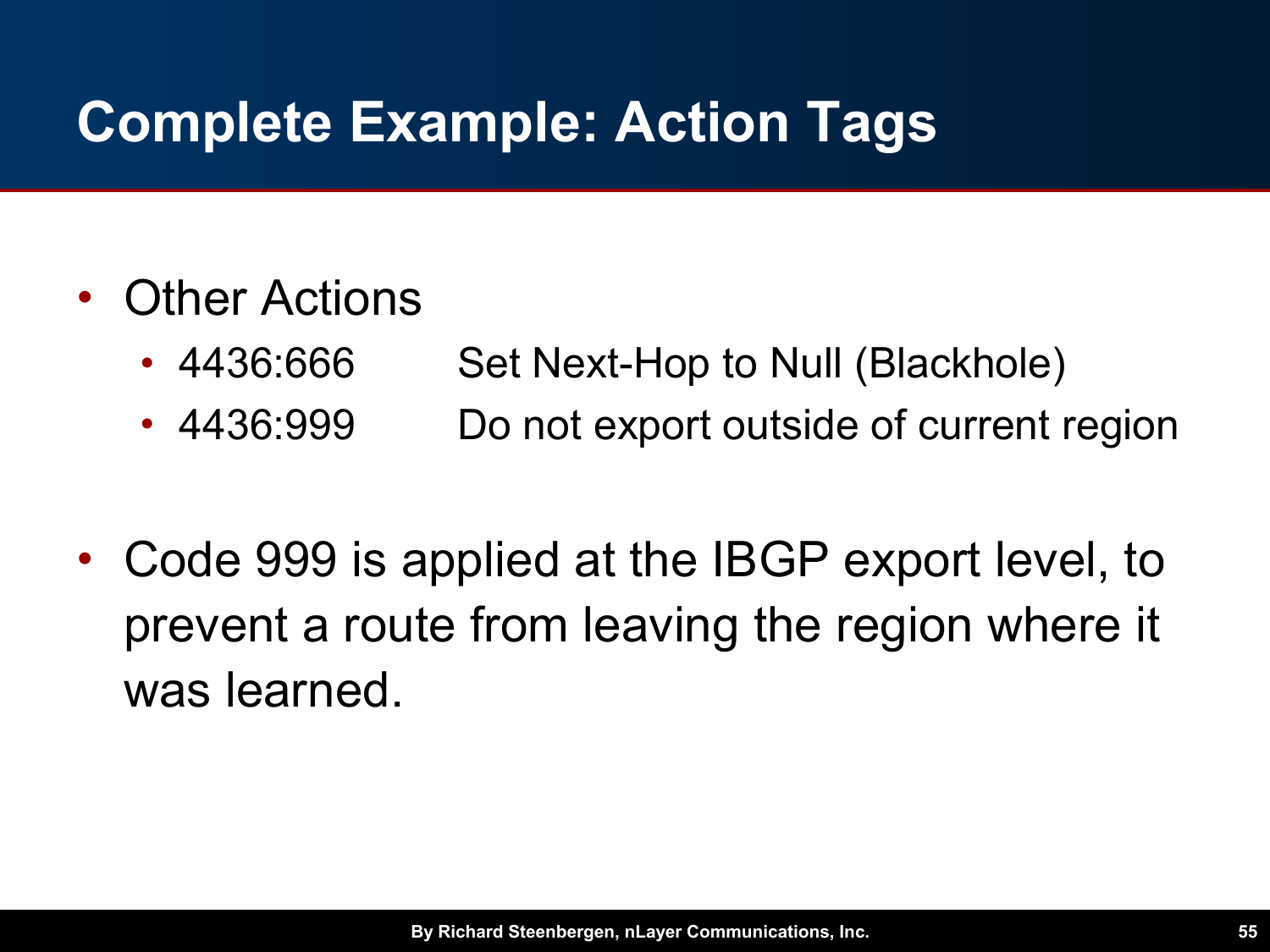# **Complete Example: Some Examples**

- 
- 
- 
- 
- 
- 
- 
- 4436:1000 Prepend 1x Globally
- 4436:2010 Prepend 2x in North America
- 4436:3111 Prepend 3x in Ashburn
- 3549:6000 No-Export to AS3549 Globally
	- 65001:6020 No-Export to Transits in Europe
- 4436:50 Set Local-Preference to 50
- 4436:999 Do not export out of current region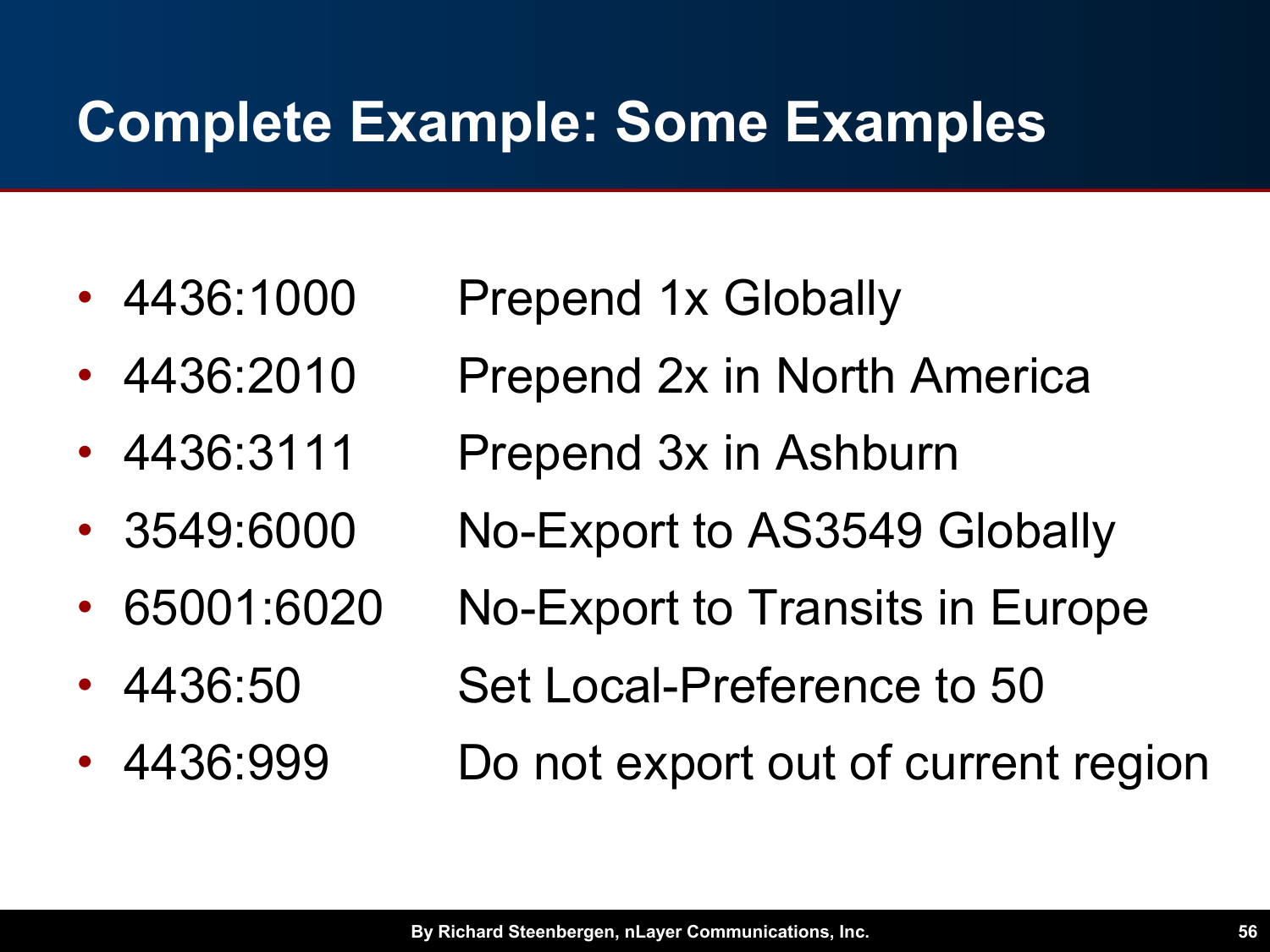# **Links to Implementation Examples**

- Example Implementation for Cisco (IOS-XR)
	- http://spf.is-is.ca/xr
- Example Implementation for Juniper
	- http://www.e-gerbil.net/ras/communities/
- Archive of BGP community documentation
	- http://www.onesc.net/communities/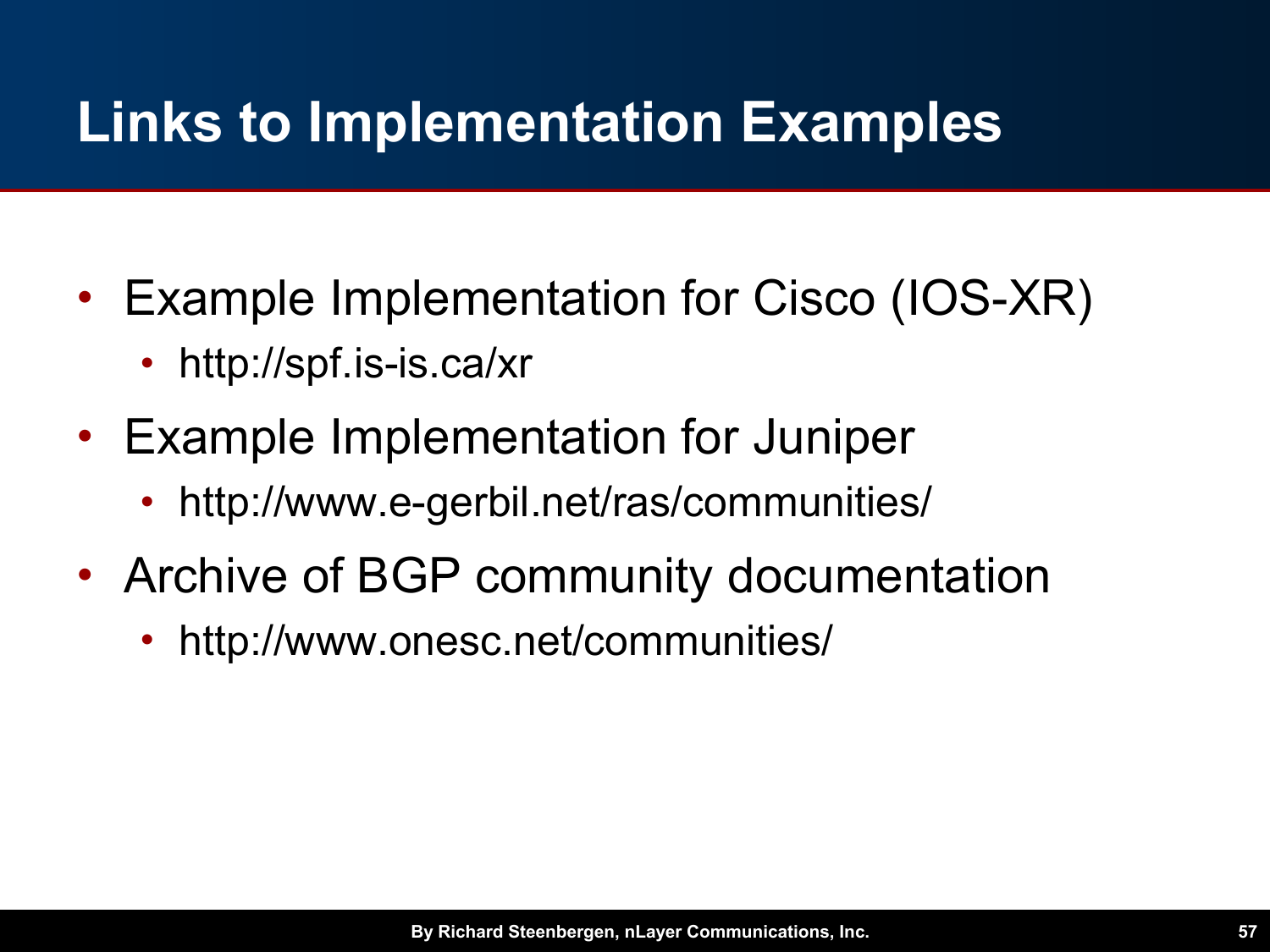# **Areas for Future Work**

- BGP Extended Communities
- Standardization of Blackhole Community
- Standardization of Geolocation Data
	- See RFC4384